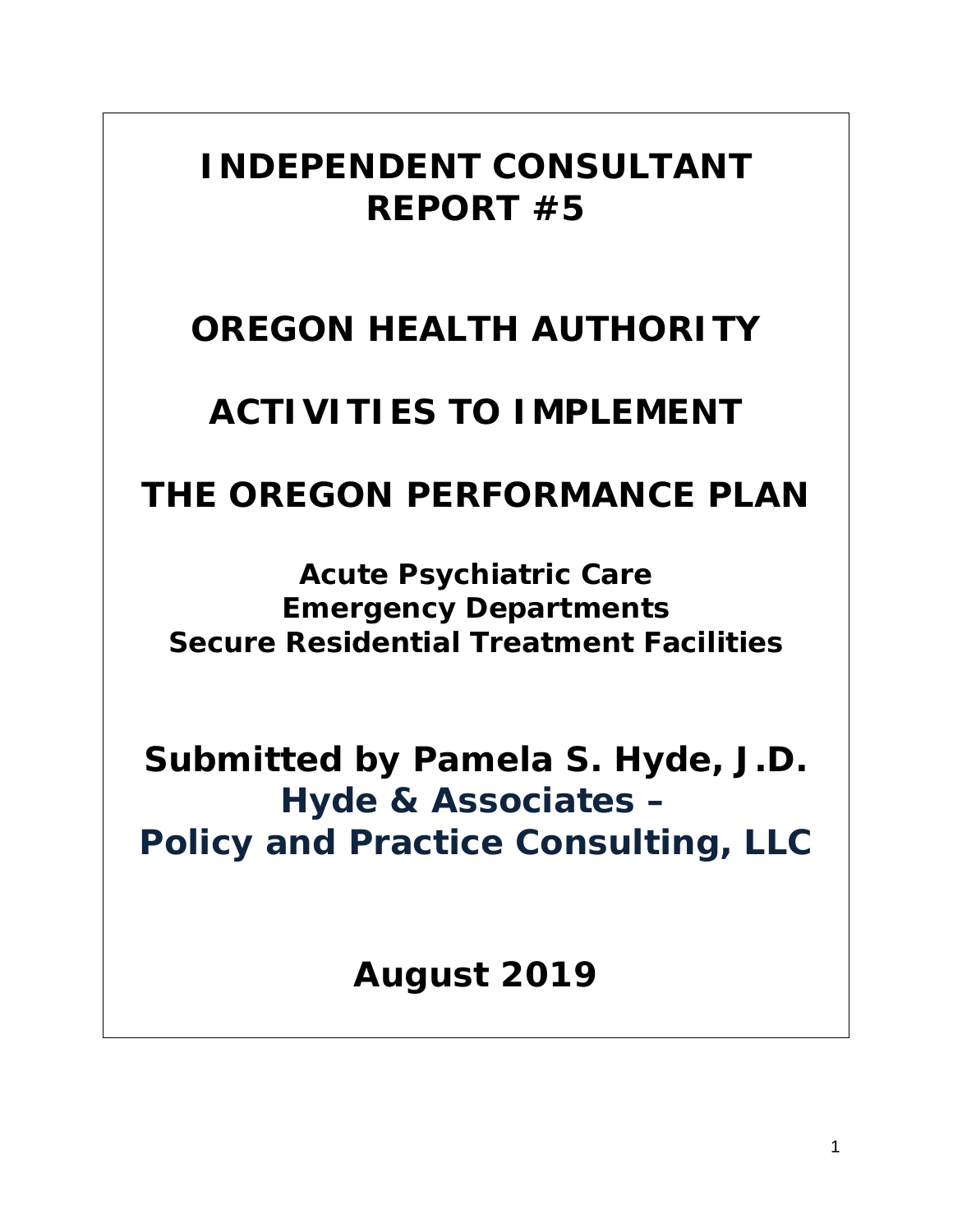## **ACKNOWLEDGEMENTS**

Many Oregon Health Authority (OHA)<sup>[1](#page-1-0)</sup> staff and Oregon behavioral health system stakeholders continue to help me and the Oregon behavioral health system improve and report on the status of various activities to implement the "Oregon Performance Plan for Mental Health Services for Adults with Serious and Persistent Mental Illness" (OPP). During the last few months, not only OHA staff, but program staff and leaders throughout Oregon helped me understand programs and review charts of individuals served. These individuals shared information, challenges, and materials to help me learn about the efforts underway throughout the state to improve the lives of adults with serious and persistent mental illness (SPMI).

In addition to Cissie Bollinger, Michael Morris, Jon Collins, Margie Stanton, and Patrick Allen, other OHA staff helped advise and provide me with information and perspective. These staff include Alisa Campbell, Brandy Hemsley, Michael Oyster, Lisa Peetz, and Elaine Sweet, among others. And a special thanks to Steve Allen, the state's new Behavioral Health Director as of early April 2019. Oregon State Hospital (OSH) Superintendent Dolly Matteucci, along with Arthur Tolan, and Tyler St. Clair also continue to help me understand changes underway at OSH and how these affect individuals being admitted to and discharged from OSH.

Stakeholders too numerous to name – especially those in the Association of Oregon Community Mental Health Programs (AOCMHPS); Coordinated Care Organizations (CCOs) Behavioral Health Directors; Oregon Association of Hospitals and Health Systems (OAHHS); Tri-County Behavioral Health Association; Health Insights; and local providers of acute care psychiatric facilities (ACPFs), emergency departments (EDs), secure residential treatment facilities (SRTFs), and community behavioral health services – allowed me to visit their programs and look at records and/or spend time with me in person or by phone. All welcomed my inquiries, provided input and materials, and identified challenges and areas for improvement locally and statewide. OHA's Independent and Qualified Agent (IQA) contractor (KEPRO) during the OPP timeframe (July 1, 2016 – June 30, 2019), also met with me more than once and provided input and access to their records as I looked at how their reviews and services impacted admission and/or discharge from various Oregon treatment facilities. I appreciate all of these entities' and individuals' cooperation and assistance. The openness and commitment of all these Oregon staff and stakeholders bodes well for the state's residents as Oregon continues to work to implement the OPP.

Finally, a continuing note of thanks to attorneys representing OHA, namely John Dunbar, Allison Banwarth, and Kailana Piimauna, and to attorneys for the United States Department of Justice (USDOJ) on this project, namely Richard Farano in Washington, D.C. and Adrian Brown in Portland, OR. Their consultation and input continue to make a significant difference for me and for those adults with SPMI receiving publicly-funded services in Oregon.

Respectfully and with continuing gratitude,

Pamela S. Hyde, J.D. Hyde & Associates – Policy and Practice Consulting, LLC 2860 Plaza Verde Santa Fe, NM 87507 [pshyde50@comcast.net](mailto:pshyde50@comcast.net)

<span id="page-1-0"></span><sup>1</sup> See Appendix A for a list of acronyms used in this and other Independent Consultant reports.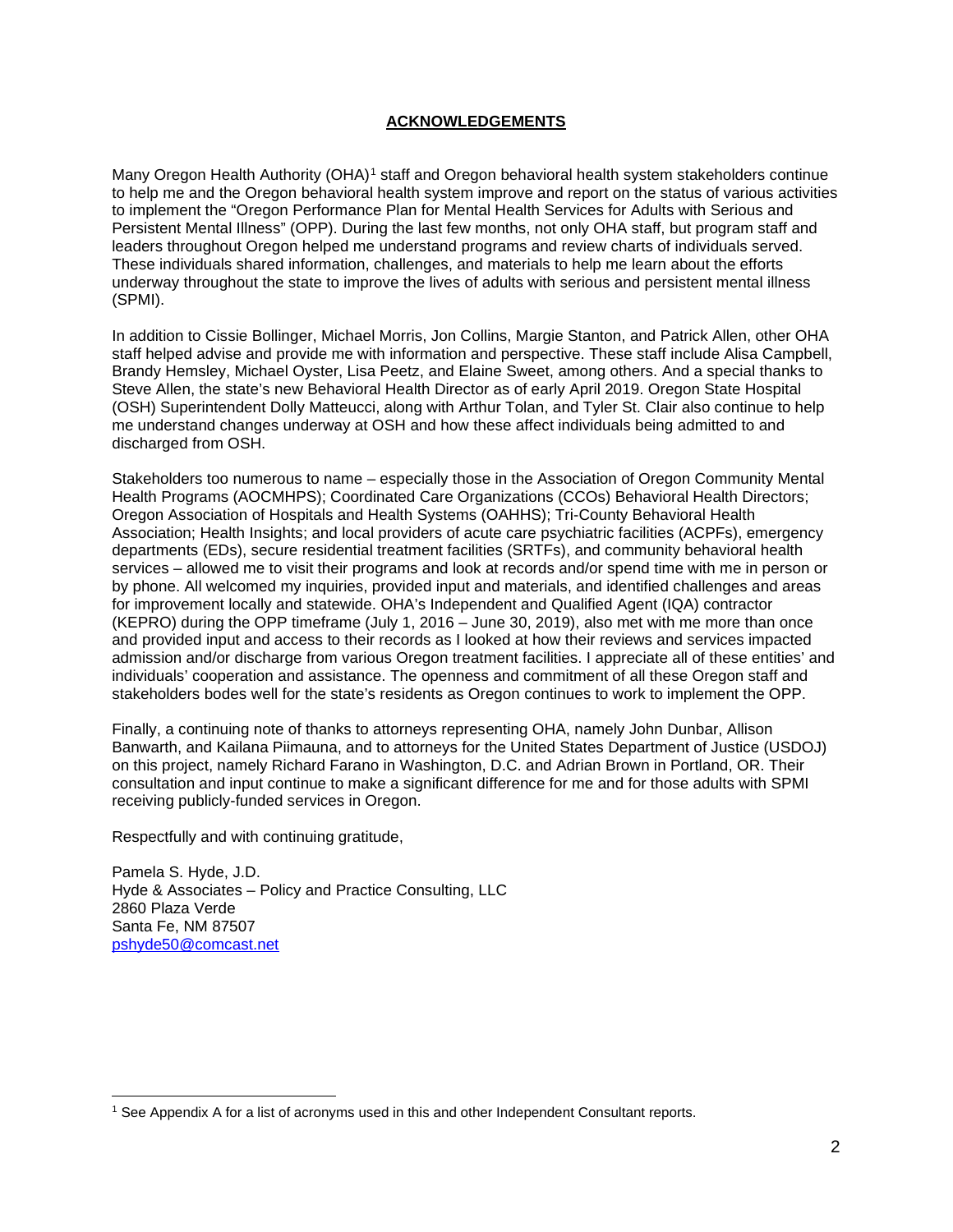# **INDEPENDENT CONSULTANT REPORT #5 OREGON HEALTH AUTHORITY ACTIVITIES TO IMPLEMENT THE OREGON PERFORMANCE PLAN Acute Psychiatric Care**

## **Emergency Departments Secure Residential Treatment Facilities August 2019**

# **TABLE OF CONTENTS**

| <b>TOPIC</b>                                                                                         | <b>PAGE</b>     |
|------------------------------------------------------------------------------------------------------|-----------------|
| <b>ACKNOWLEDGEMENTS</b>                                                                              | $\overline{2}$  |
|                                                                                                      |                 |
| <b>TABLE OF CONTENTS</b>                                                                             | 3               |
|                                                                                                      |                 |
| <b>INTRODUCTION</b>                                                                                  | 5               |
| <b>Context - Prior IC Reports</b>                                                                    | 5               |
| Scope of IC Report #5 and IC Report #6 to Come                                                       | 5               |
|                                                                                                      |                 |
| <b>ACUTE PSYCHIATRIC CARE</b>                                                                        | 6               |
| Quantitative Commitments re Acute Psychiatric Care - Progress as of December 31, 2018                | $\overline{7}$  |
| Number of Discharged Individuals Presented and Receiving a Warm Handoff                              | $\overline{7}$  |
| Percentage Receiving a Follow-up Visit Within 7 Days                                                 | 11              |
| Rates of Readmission                                                                                 | 12              |
| <b>Average Length of Stay</b>                                                                        | 13              |
| Qualitative Goals for Acute Psychiatric Care                                                         | 14              |
| Documentation of Linkages to Behavioral and Primary Health Care                                      | 14              |
| Discharge Plans Include a Housing Assessment and Assessments are Shared                              | 15              |
| Connection to Housing Providers for Homeless Individuals with SPMI and Multiple ACPF<br>Admissions   | 16              |
|                                                                                                      |                 |
| <b>EMERGENCY DEPARTMENTS</b>                                                                         | 16              |
| <b>Efforts to Address Boarding</b>                                                                   | 16              |
| <b>TABLE 1: OHA Action Steps to Address Emergency Department Boarding</b>                            | 18              |
| <b>Efforts to Reduce Recidivism to EDs for Psychiatric Reasons</b>                                   | 20              |
| Efforts to Reduce Rate of Visits to EDs by Individuals with SPMI for Mental Health Reasons           | 21              |
| Meetings with Independent Consultant re Emergency Room Use                                           | 21              |
|                                                                                                      |                 |
| SECURE RESIDENTIAL TREATMENT FACILITIES                                                              | 21              |
| <b>Quantitative Commitments re Individuals with SPMI Leaving SRTFs</b>                               | 22              |
| Lengths of Stay                                                                                      | 22              |
| TABLE 2: Lengths of Stay of Individuals in Residence in SRTFs on 6/15/2017 and on<br>6/15/2018       | 23              |
| TABLE 3: Lengths of Stay of Individuals Discharged July 1, 2017 - June 30, 2018                      | 23              |
| Dispositions for Individuals with SPMI Discharged from SRTFs                                         | 23              |
| Qualitative Commitments re SRTF Discharge Plans and Timing                                           | $\overline{24}$ |
| TABLE 4: Dispositions of All Individuals Discharged January through September 2018                   | 25              |
| and October through December 2018 and Individuals Whose Charts Were Reviewed                         |                 |
| Summary of Review of Records for Individuals Discharged from SRTFs January Through<br>September 2018 | 25              |
| <b>TABLE 5: Characteristics of Documentation in 18 Records Reviewed</b>                              | 26              |
| <b>Timeliness of Discharges</b>                                                                      | 27              |
|                                                                                                      |                 |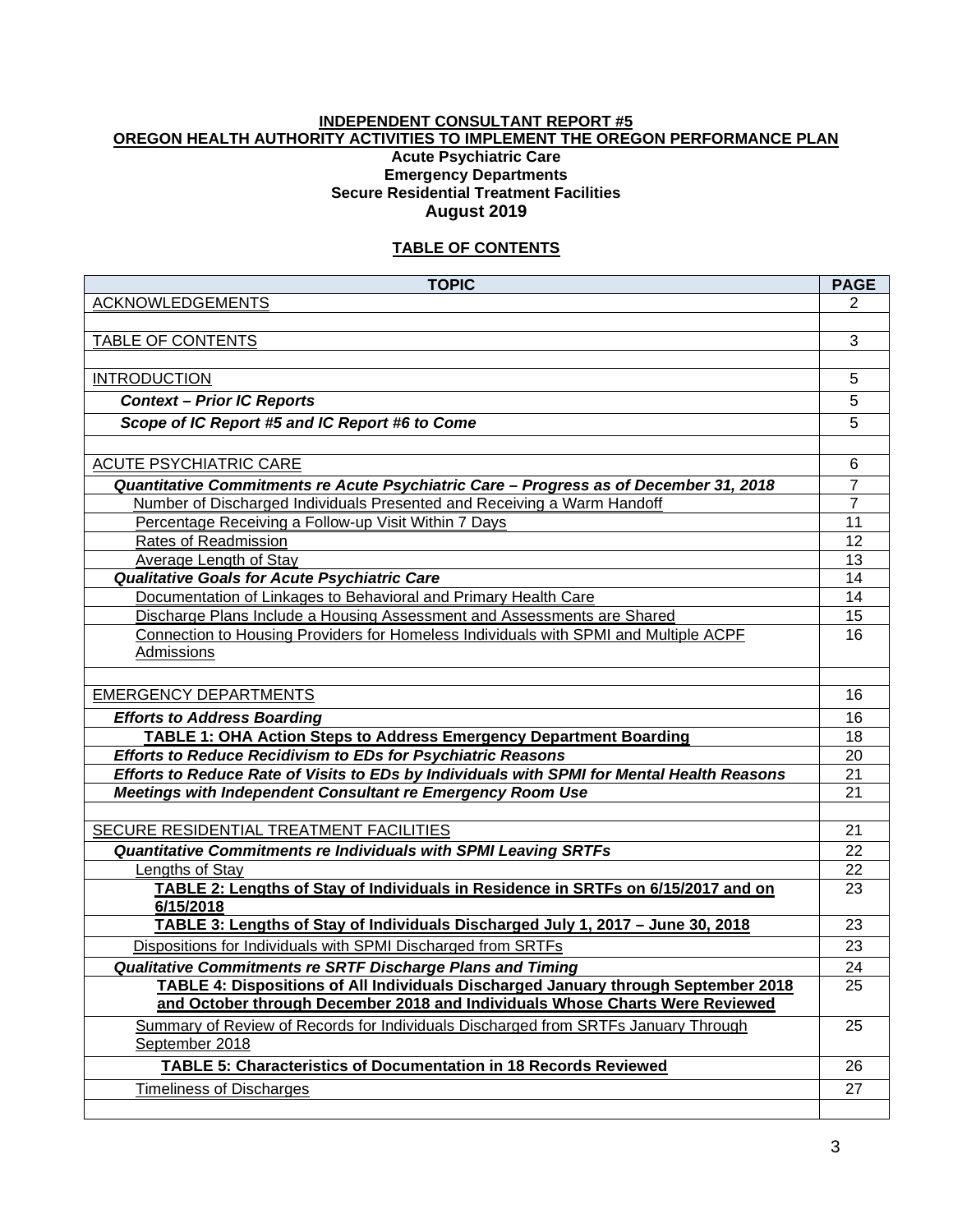| <b>TOPIC</b>                                                                           | <b>PAGE</b> |
|----------------------------------------------------------------------------------------|-------------|
| STATUS OF OHA DATA AND NARRATIVE REPORTS                                               | 29          |
|                                                                                        |             |
| <b>CONCLUSION</b>                                                                      | 30          |
|                                                                                        |             |
| APPENDIX A - ACRONYMS USED IN OREGON INDEPENDENT CONSULTANT REPORTS                    | 31          |
|                                                                                        |             |
| APPENDIX B - SUMMARY OF OHA COMPLIANCE WITH OPP PROVISIONS ADDRESSED IN IC<br>REPORT#5 | 33          |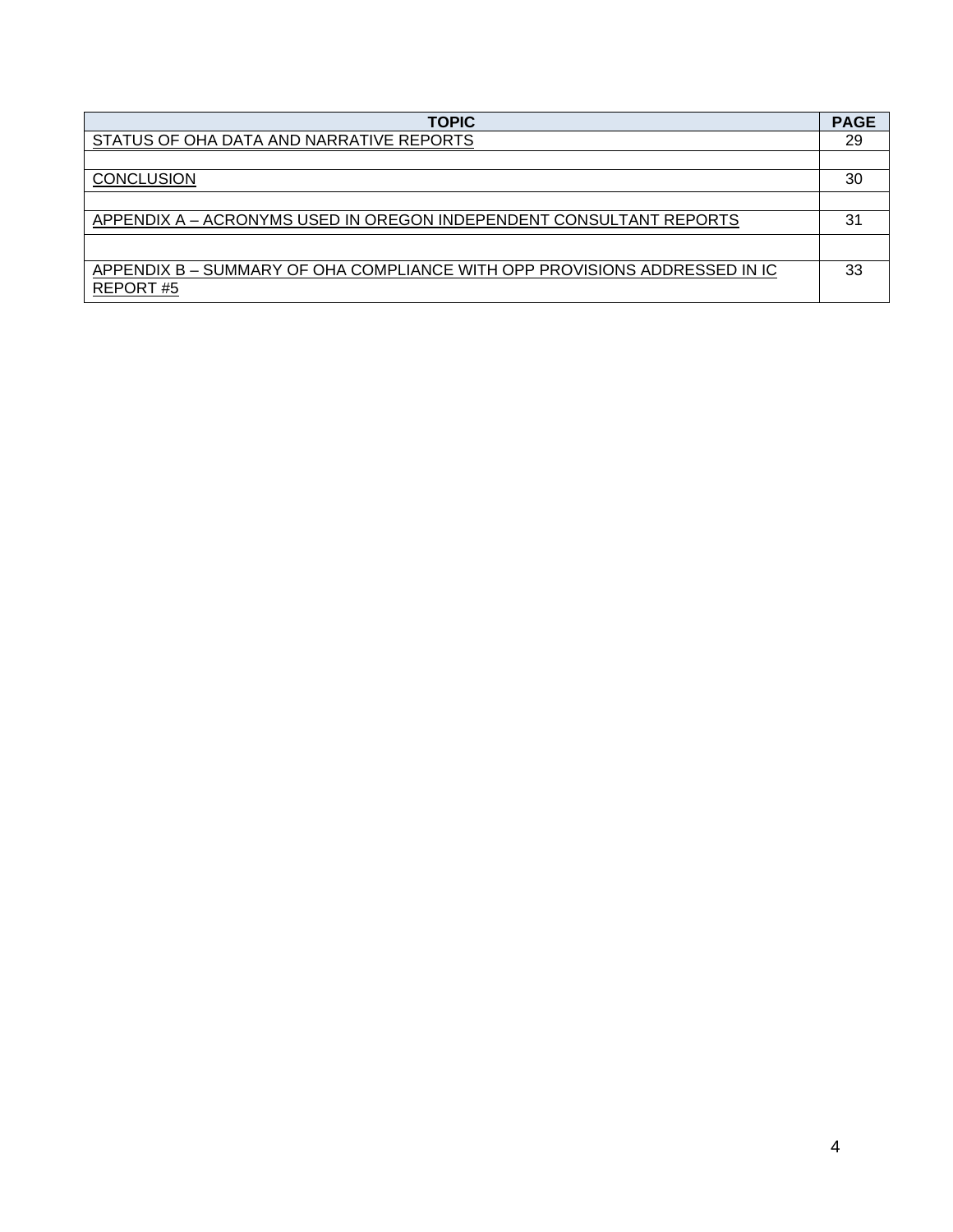#### **INDEPENDENT CONSULTANT REPORT #5**

#### **OREGON HEALTH AUTHORITY ACTIVITIES TO IMPLEMENT THE OREGON PERFORMANCE PLAN**

#### **Acute Psychiatric Care Emergency Departments Secure Residential Treatment Facilities**

# **Submitted by Pamela S. Hyde, J.D.** *Hyde & Associates – Policy and Practice Consulting, LLC* **August 2019**

#### INTRODUCTION

#### *Context – Prior IC Reports*

This is the fifth report of the Independent Consultant (IC) regarding the Oregon Performance Plan (OPP) for Mental Health Services for Adults with Serious and Persistent Mental Illness (SPMI). The context of the development of the OPP and the commitments by the State of Oregon represented in the provisions of the OPP were described in IC Report #1, dated March 2017.[2](#page-4-0) Contract and regulatory implications of the OPP were discussed in IC Report #2, dated October 2017. IC Report #3, dated April 2018, reviewed efforts and the status of the State of Oregon's compliance with four services utilizing year one data and process information about the State's efforts to comply with provisions regarding peer-delivered services, supported employment, Oregon State Hospital (OSH), and Assertive Community Treatment (ACT). IC Report #4, dated September 2018, described Oregon's work to implement OPP commitments regarding mobile crisis services, criminal justice diversion, discharges from OSH, and supported housing, as of the end of calendar year (CY) 2017, or half-way through the three years of the OPP.

#### *Scope of IC Report #5 and IC Report #6 to Come*

This IC Report #5 describes the State's efforts to implement OPP commitments regarding acute psychiatric care, emergency departments, and secure residential treatment facilities serving adults with SPMI. This Report describes Oregon's efforts through July 2019. However, Appendix B to this report summarizes the status of the State's efforts toward compliance with OPP commitments in these three areas utilizing data as of the end CY 2018 or December 31, 2018 which is halfway through the third year of the OPP timeframe.[3](#page-4-1)

IC Report #6 – to be released in 2020 after the Oregon Health Authority's (OHA's) final narrative and data report is released – will address the Quality and Performance Improvement commitments in OPP Section E, as well as compliance overall with all provisions of the OPP.

<span id="page-4-0"></span> $2$  All IC Reports as well as other materials related to the OPP, can be found on OHA's website at <https://www.oregon.gov/oha/HSD/BHP/Pages/Oregon-Performance-Plan.aspx>

<span id="page-4-1"></span><sup>&</sup>lt;sup>3</sup> The OPP is a document with a three-year timeframe, from July 1, 2016 through June 30, 2019 (Fiscal Years 2017, 2018, and 2019). The Oregon Health Authority (OHA) often provides data based on Calendar Year as the data is reported in quarters or for a year's time which is a rolling 12-month timeframe. See OHA's data and narrative reports found at the website noted in Footnote 2 above for further description of this data reporting process. Also, the data are provided with a six-month lag because data are often reported by service providers on specialized hard copy forms that are provided after the quarter has ended or through billing systems that allow several months before data is required to be reported. These time allowances are also consistent with federal allowances for time periods for billing Medicaid.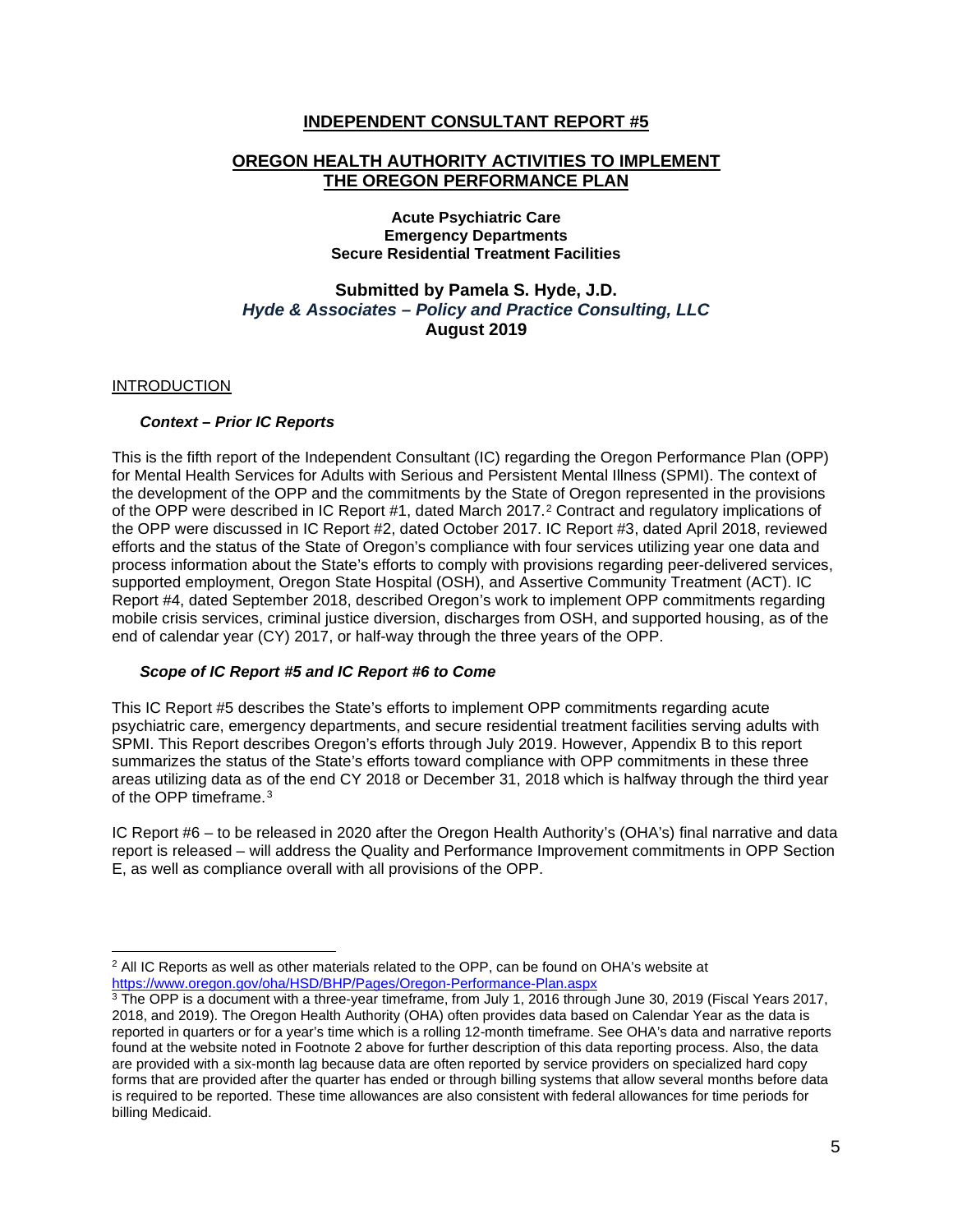As required by Subsection F.3 of the OPP,<sup>[4](#page-5-0)</sup> USDOJ and OHA were provided a draft of this Report and had 30 days in which to comment. However, the August date of this report is based on the date it was drafted by the IC rather than the date it was finalized after the 30-day review. This report is the IC's work product and represents my judgments as IC. It has been revised to reflect comments of USDOJ and OHA determined by me to be appropriate to improve the accuracy of the report, with the intent of all involved to aid in the resolution of this matter, as directed in the OPP.

### ACUTE PSYCHIATRIC CARE

Acute Care Psychiatric Facilities (ACPFs) (or Acute Care Psychiatric Hospitals) are defined in Subsection B.6.a. of the OPP as:

". . . a hospital that provides 24 hour-a-day psychiatric, multi-disciplinary, inpatient or residential stabilization, care and treatment, for adults ages 18 and older with severe psychiatric disabilities."

Such facilities are licensed or certified by the State and are regulated by Oregon Administrative Rule (O.A.R.)[5](#page-5-1) and are critical to the infrastructure serving civilly committed adults with SPMI as such individuals in need of inpatient care must be served first in a local ACPF before they will be considered for admission to Oregon State Hospital (OSH).[6](#page-5-2)

Subsections D.27. through 36. of the OPP describe the State of Oregon's commitment to assure:

- All individuals with SPMI who are discharged from ACPFs (not including OSH) will have documentation of linkages to appropriate behavioral and primary health care in the community prior to discharge (D.27);
- OHA shall continue with its process to enroll all or substantially all indigent individuals with SPMI not yet enrolled in Medicaid prior to discharge from ACPFs (or emergency departments), consistent with state law (D.28);
- All individuals discharged from an ACPF will be presented a "warm handoff" to a community case manager, peer bridger, or other community provider prior to discharge and OHA shall require ACPFs to report to OHA all individuals who refused a warm handoff on a quarterly basis, and shall report this information to USDOJ beginning October 1, 2016, by ACPF(D.29)[7](#page-5-3);
- OHA will continue to require that individuals receive a follow up visit with a community mental health provider within 7 days of discharge, and OHA will report this data (D.30);
- OHS will reduce recidivism to ACPFs and will monitor and report the 30 and 180 day rates of readmission, by ACPF, as well as provide a management plan for contacting and offering services to individuals with two or more readmissions to an ACPF in a six-month period designed to assist the individual to avoid unnecessary readmission in acute care hospitalization (D.31);
- OHA will identify individuals with SPMI who are homeless and who have had two or more readmissions to an ACPF in a six-month period, and either directly or through another system participant will connect these individuals to a housing agency or mental health agency with

<span id="page-5-0"></span><sup>4</sup> All references in this report to Subsections are to the OPP unless otherwise noted in the text.

<span id="page-5-1"></span><sup>5</sup> O.A.R. 309-032-0800, et seq.; and 309-033-0700, et seq. It should be noted there are other acute inpatient units for those with geropsychiatric issues, that is, mostly cognitive perhaps with some behavioral aspects (e.g., dementia). Generally, individuals served in such facilities would not meet the definition of SPMI, with a primary diagnosis of such, although may have some underlying behavioral health issues and/or diagnoses. These units are not considered or reported as part of the acute care facilities available for persons with SPMI pursuant to the OPP. <sup>6</sup> O.A.R. 309-091-0000, et seq.

<span id="page-5-3"></span><span id="page-5-2"></span> $7$  This Subsection goes on to define the warm handoff process, which is discussed later in this Report.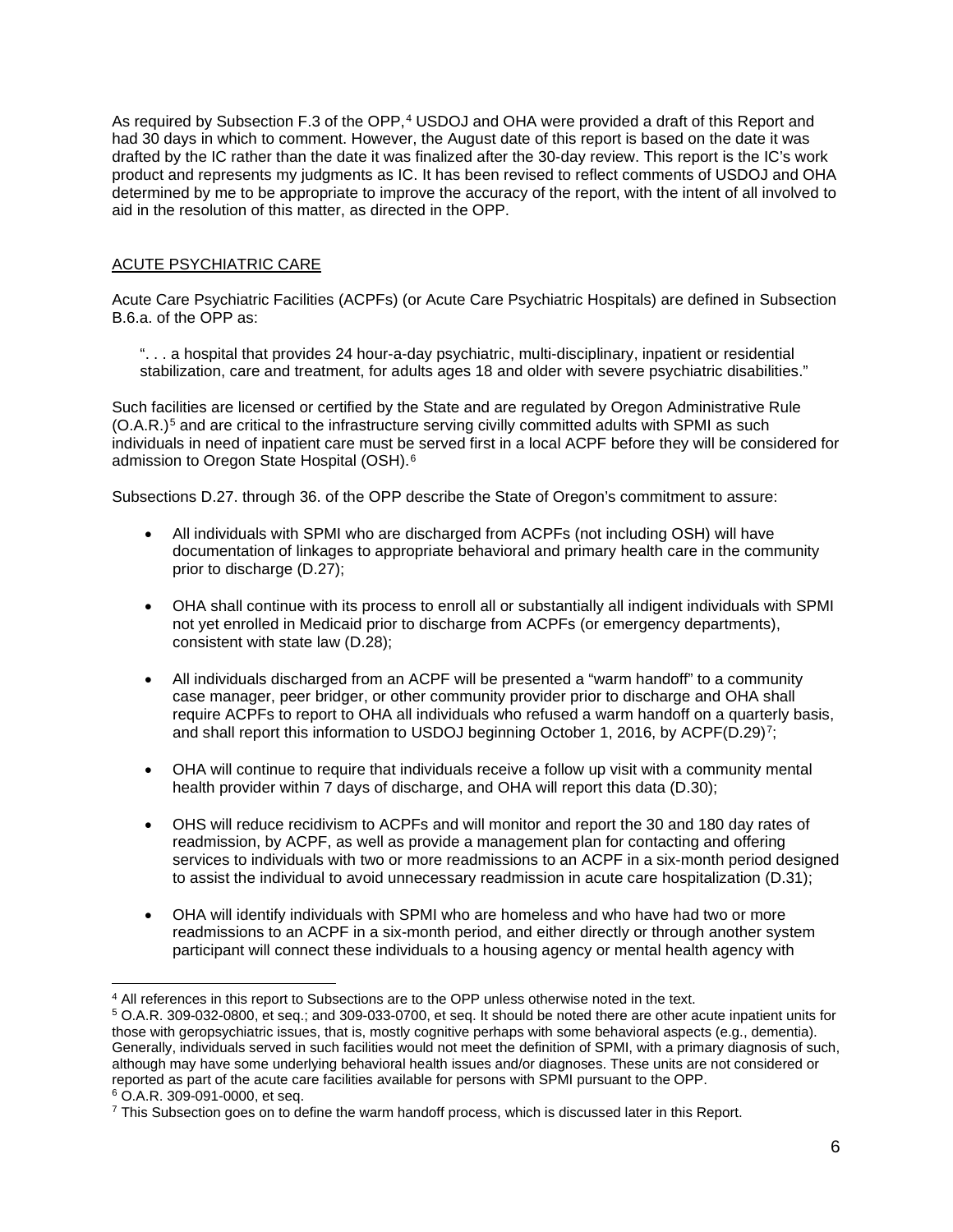access to housing in order to work to ensure such individuals are linked to integrated housing consistent with the individual's treatment goals, clinical needs, and the individual's informed choice (D.32);

- OHA will work with ACPFs, CCOs, and CMHPs to seek to ensure that individuals with SPMI discharged from ACPFs are discharged to housing that meets a particular individual's immediate need for housing, including establishing requirements for ACPFs to assess the housing needs of individuals with SPMI and require that, for all individuals with SPMI who are CCO members, ACPFs shall consult with the individual's CCO in developing the assessment which will be documented in a plan for integrated housing that is part of the individual's discharge plan and the ACPF will notify the individual's community provider regarding that housing plan in order for the provider to facilitate the implementation of that plan for housing (D.34); and
- OHA will measure the average length of stay of individuals with SPMI in ACPFs, by hospital and report the number of individuals with SPMI in each ACPF whose length of stay exceeds 20 days  $(D.35).$ <sup>[8](#page-6-0)</sup>

Each of these commitments and the status of the quantitative and qualitative goals related to each are discussed below.

#### *Quantitative Commitments re Acute Psychiatric Care – Progress as of December 31, 2018*

The OPP includes four types of quantitative commitments about acute psychiatric care: 1) to 'present" all individuals discharged from an ACPF a "warm handoff" (with specific measurable goals); 2) to require and report that individuals receive a follow-up visit with a community mental health provider within 7 days of discharge; 3) to monitor and report rates of readmission; and 4) to measure and report average length of stay (ALOS) by hospital, and the number of individuals with SPMI whose length of stay exceeds 20 days. (Subsections D.29. – 31., and 35.). Progress on these commitments is described below.

Number of Discharged Individuals Presented and Receiving a Warm Handoff: Warm handoffs are described in detail in Subsection D.29. They must be with a community case manager, peer bridger, or other community provider *prior* to discharge or with a team that will be assisting the individual with their transition to the community. A warm handoff is the process of transferring a client from one provider to another, "*prior to discharge*," and includes "*face-to-face meeting(s)* with the client, and which coordinates the transfer of responsibility for the client's ongoing care and continuing treatment and services." [Emphases added]. This Subsection goes on to make it clear "a warm handoff shall either (a) include a face-to-face meeting with the community provider and the client, and if possible, hospital staff, or (b) provide a transitional team to support the client, serve as a bridge between the hospital and the community provider, and ensure that the client connects with the community provider." For the latter, "the transitional team shall meet face-to-face with the client, and if possible, hospital staff, prior to discharge." This Subsection goes on to indicate "face-to-face *in person* [emphasis added] meetings are preferable for warm handoffs. However, a face-to-face meeting may be accomplished through technological solutions that provide two-way video-like communication on a secure line ("telehealth"), when either distance is a barrier or individualized clinical criteria support the use of telehealth."

In this Subsection, OHA commits to achieving a goal of 60% of individuals discharged receiving a warm handoff by the end of year one (June 30, 2017); 75% by the end of year two (June 30, 2018); and 85% by the end of year three (June 30, 2019). Neither of these goals for years one and two have been met at this point although it is still possible the State could be in compliance by the end of year three. However, Oregon is *not in compliance* with this part of the OPP at this time. These data have not been collected in

<span id="page-6-0"></span><sup>8</sup> Two other Subsections comment on the use of interim housing described elsewhere in the OPP (D.33 and D.26) and on the use of Medicaid claims and State general fund services to track the services to be reported in these Subsections regarding ACPFs (D.36). The latter is a consistent Subsection in many Subsections of Section D of the OPP regarding Performance Outcomes. And, as indicated in IC Report #4, OHA has indicated they do not now and do not intend to utilize interim housing for adults with SPMI.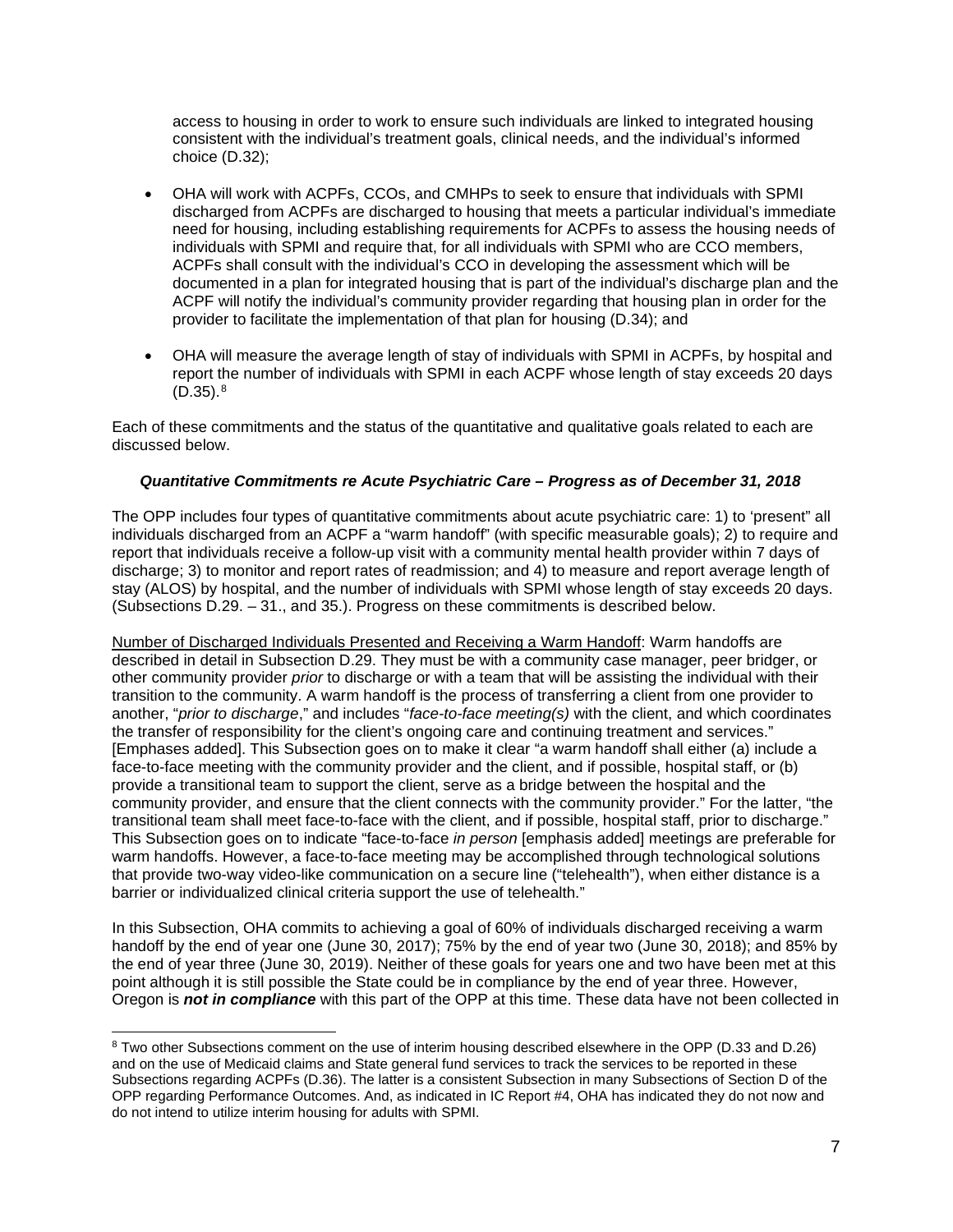the past so there is no baseline to compare to see whether changes have occurred even if the goals have not yet been fully met. During the OPP timeline, OHA expanded an existing contract with Health Insights<sup>[9](#page-7-0)</sup> to review, collect, and report these data from nine ACPFs licensed to provide psychiatric acute care in Oregon.<sup>10</sup> The data reported by Health Insights for year two did show improvement from the first quarter data (21.4% receiving a warm handoff) to the fourth quarter data (27.7% receiving a warm handoff), and this improvement has continued into the second quarter (through December 2018) of OPP year three (30% receiving a warm handoff).[11](#page-7-2) The percentages for the nine ACPFs included in the Health Insights report range from 16.5% to 35.2%, so some of the facilities are clearly doing better than others, but all of Oregon's ACPFs are performing well below the levels committed to in the OPP.[12](#page-7-3)

However, both OHA and many of the State's ACPFs are working to improve these outcomes as described further later in this Report. Others are not clear what is expected or consider this an impossible goal to meet. All are clear ACPFs cannot meet these goals alone. By definition, the cooperation and assistance of community providers are necessary for the State as a whole to increase performance on this metric. As a consequence of both the numbers and the collaborative approach required, I interviewed a number of the ACPFs and some key community providers to obtain their perspectives on the challenges in meeting these goals. These challenges (as described by the entities interviewed<sup>[13](#page-7-4)</sup>) include the following:

- 1. Many ACPFs and community providers' representatives still lack knowledge and/or understanding of the requirements, expectations, and process required to present a discharging individual with the opportunity to have a warm handoff as described and defined in the OPP. This is the case even though OHA and the IC have met with some hospital representatives regarding this process, early in the OPP timeframe and again during year two. Some indicate the State made this commitment regarding warm handoffs without consultation with them and if such consultation had occurred, they feel they could have explained why the requirement and/or the numeric goals for *face-to-face* (as opposed to telephonic) pre-discharge meetings may be unachievable. Others mistake or confuse the requirements of including lay caregivers in a person's care, treatment, and discharge planning<sup>[14](#page-7-5)</sup> with the OPP expectation of a warm handoff with community providers.
- 2. Confusion and/or inconsistency among payers and responsible managing entities (CCOs, CMHPs, Choice providers/ENCCs, etc.) make it difficult for ACPFs to always know in a timely manner who will be the community connection for an individual being discharged;

<span id="page-7-0"></span><sup>9</sup> OHA is continuing Health Insights' role in data collection and reporting of data through June 30, 2019 and beyond. Reports for the final two quarters of year three of the OPP will be released by OHA in the fall of 2019 and in early 2020.

<span id="page-7-1"></span> $10$  The list of the 10 facilities included in the attachments to OHA's data reports can be found at [https://www.oregon.gov/oha/HSD/BHP/Pages/Oregon-Performance-Plan.aspx.](https://www.oregon.gov/oha/HSD/BHP/Pages/Oregon-Performance-Plan.aspx) Health Insights includes all of these except UBH (Cedar Hills) in its data reports about warm handoffs and discharge planning because previously UBH (Cedar Hills) did not bill Medicaid since it is a free-standing psychiatric hospital. However, with federal regulatory changes allowing some Medicaid billing in such a facility, UBH's (Cedar Hills') length of stay and readmission data have begun to be reported. Therefore, OHA indicates it will be working with Health Insights to begin looking at Cedar Hills discharge data and records going forward.<br><sup>11</sup> It should be noted that this gain was experienced after a small decline in the first quarter – down to 26%.

<span id="page-7-3"></span><span id="page-7-2"></span> $12$  While no quantitative goal is included in the OPP for the number refusing a warm handoff, OHA did commit to tracking this number and reporting it to USDOJ. However, this tracking and reporting effort did not begin until year two even though the commitment was to begin reporting it for the second quarter of year one. [Given the OPP commitment for OHA and the Independent Consultant (IC) to meet to determine the underlying reasons why a given outcome measure was not achieved and whether adjustments to the measure or the timeline need to be made (Subsection A.8.), I have taken the position that so long as OHA is making a good faith effort to work toward the goal and is making progress, the timeline can be flexible.] Health Insights' report for the second quarter of year three indicates only 4.1% of those presented a warm handoff refused, but the percentages range from 0.0% or no refusals to 7.4% refusing the warm handoff. It is unclear why this range exists in the percentage of refusals by facility. <sup>13</sup> These reported challenges by stakeholders do not necessarily represent this IC's conclusions.

<span id="page-7-5"></span><span id="page-7-4"></span><sup>14</sup> See HB 2023 and 3378 from the Oregon 2015 Legislative Session.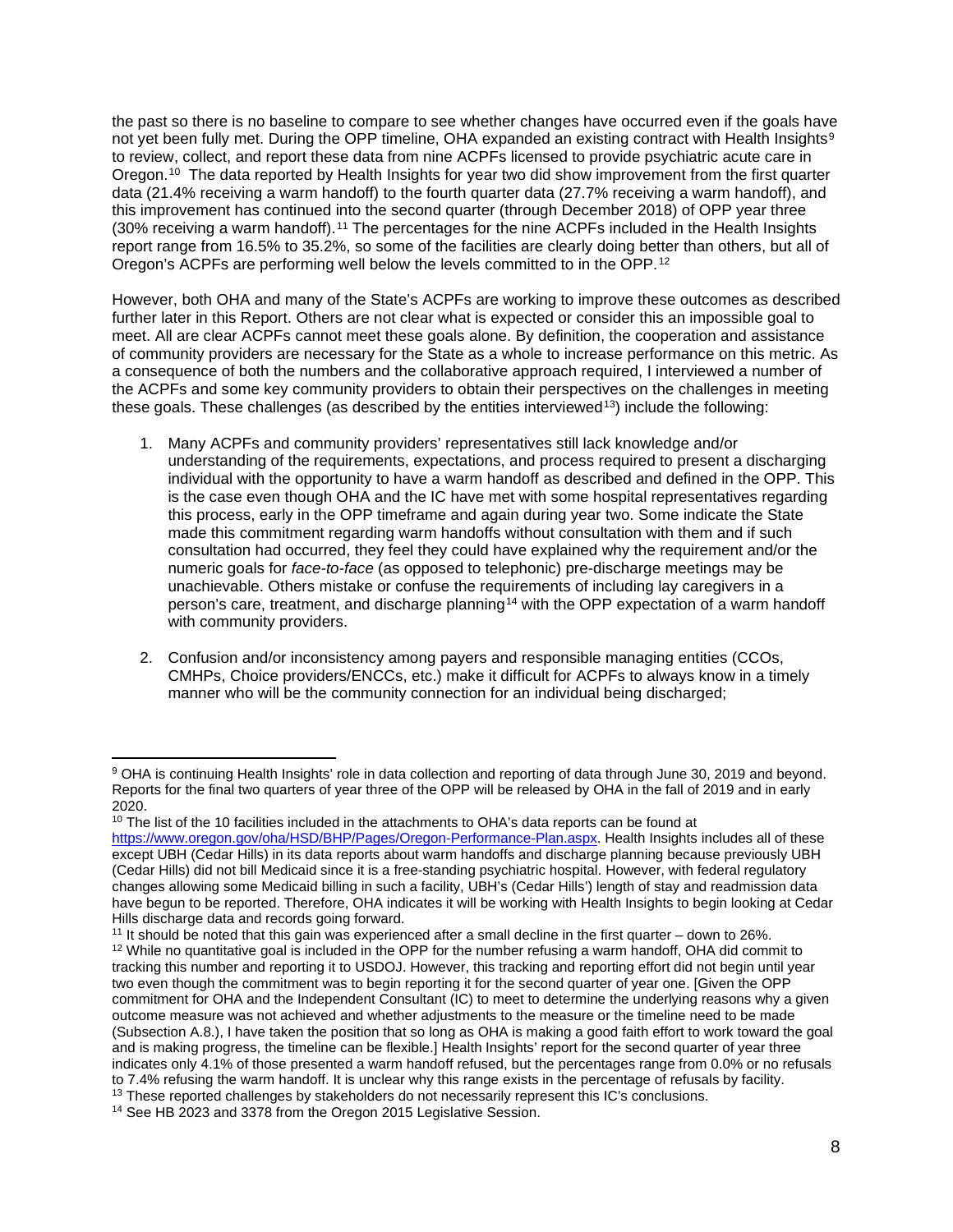- 3. Community providers indicate they do not always get good information in a timely manner about who has been admitted to an inpatient unit or when "their" clients are being discharged;
- 4. As is the case in many areas of the country, community behavioral health workforce services are limited and insufficient to meet Oregon's needs. In addition, those interviewed indicated there are insufficient community-based services to meet the need. As a result, those interviewed reported providers cannot or simply do not participate in person at the ACPF before an individual is discharged, especially if the community provider is located a significant distance from the ACPF from which the individual is being discharged – travel time is prohibitive and community practitioners are limited, so the trip would take practitioners away from other individuals needing critical services;
- 5. Discharges occur all hours of the day and night, depending on when the court determines the individual does not meet the criteria for civil commitment or when the individual wants to be released. Therefore, once a discharge is determined to be imminent, especially if after hours or on the weekend, the availability of community practitioners or peer bridgers is often limited and therefore a warm handoff may not be possible before discharge. After hours or weekend availability is reported to be generally only for those individuals served by ACT teams or in some cases a crisis team follow-up worker;
- 6. Some ACPFs feel more warm handoffs are being offered and provided than are being documented, especially when the individual is being discharged from an inpatient unit to a community provider that has close ties with or is operated within the same organizational umbrella as the ACPF – in these cases, interviewees felt this process happens organically and naturally so may not be noted in the discharge plans or other client/patient records; in other cases, ACPFs indicated electronic health records (EHRs) systems are often not set up to remind or even allow documentation of such interactions;
- 7. Discharge planning is often done by phone between the ACPF staff and the community staff and in some cases with the individual being discharged, but not as much in-person or face-to face; staff indicate they work to assure the individual gets a face-to-face meeting with a peer, a case manager, or other clinical practitioner within a short time after discharge (see below discussion of 7-day follow-up appointments), and they feel this is the best way to assure the individual makes an appropriate connection for follow-up care;
- 8. Community-based housing for individuals being released from a psychiatric inpatient unit is extremely limited so discharge efforts focus on connection to safe and stable housing or access to a residential service setting more than anything (see discussion below re housing plans upon discharge); and
- 9. Lack of telehealth capacity at ACPFs and community providers, and related lack of understanding or differences in understanding of confidentiality requirements (especially HIPAA), means telehealth face-to-face warm handoffs are utilized infrequently, even though this technology would decrease the travel time and increase community providers' capacity to participate; stakeholders also report telehealth is expensive, requiring a clinician or staff person to be available on both ends of the telehealth connection and it is difficult to get Medicaid to cover both these costs.

While these data and the performance on this metric statewide show the State is *not in compliance* with this OPP commitment, OHA and local providers are taking several steps to increase the number of warm handoffs offered and provided. Specifically: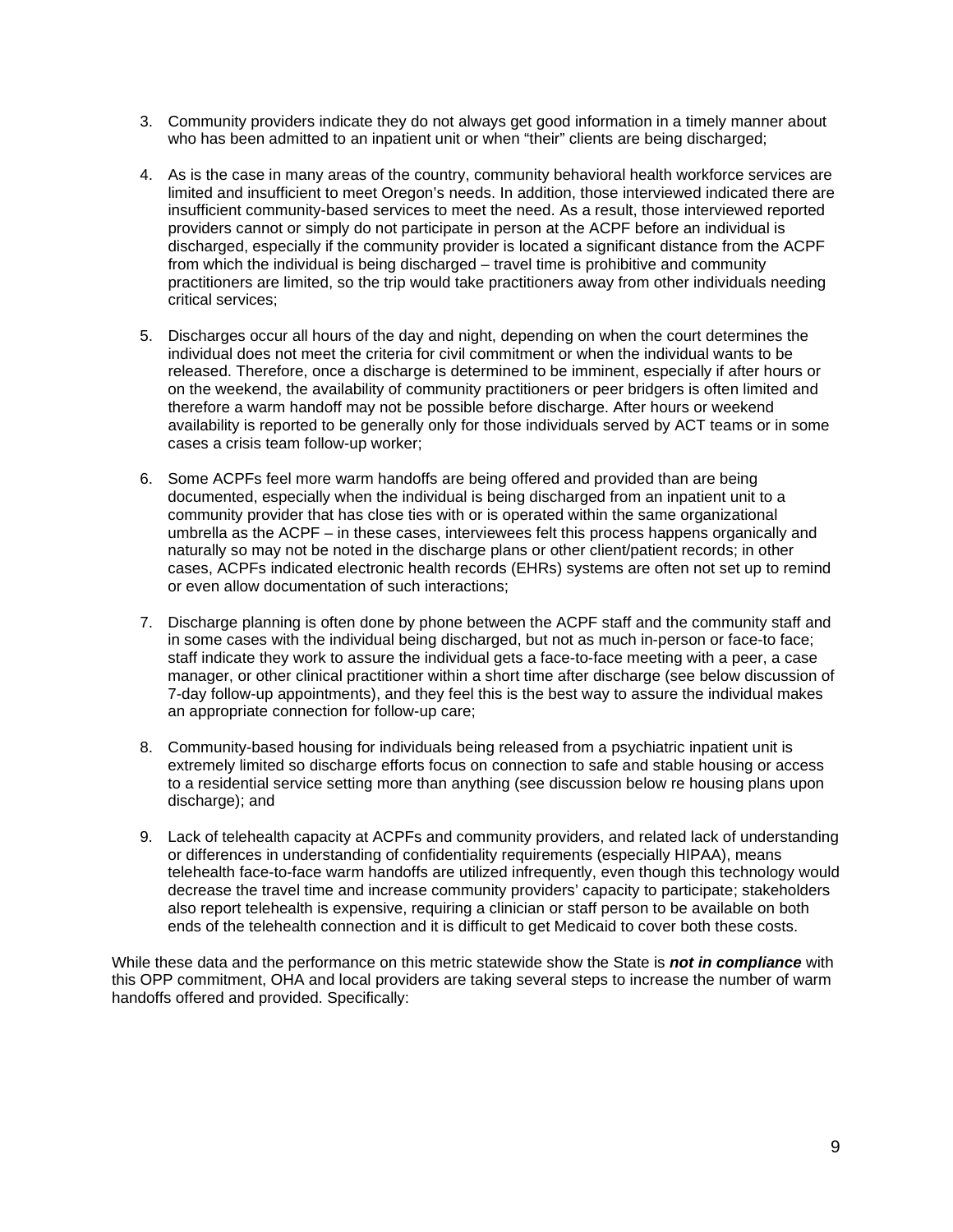- 1. OHA has included this warm handoff requirement in its regulatory<sup>[15](#page-9-0)</sup> and contractual requirements for CCOs, <sup>[16](#page-9-1)</sup> and is evaluating whether to add this requirement to County Financial Assistance Award (CFAA) document which is the funding agreement with CMHPs;<sup>[17](#page-9-2)</sup> however, the regulations regarding acute psychiatric care – in which warm handoffs are required – are referenced in the CFAA agreement;
- 2. OHA has revised and plans to release and post in early August updated guidance for ACPFs as well as for CMHPs, CCOs, and community providers about the necessity to provide and how ACPFs should document warm handoffs (original guidance dated February 13, 2019);<sup>[18](#page-9-3)</sup> this updated guidance will clarify what counts and does not count as a warm handoff to assist ACPFs in documenting these efforts; this guidance will also clarify a warm handoff needs to occur any time before discharge and not just immediately preceding discharge thereby providing more options and opportunities for ACPFs and community providers to make these connections with patients; OHA's new acute care liaison is also now meeting with each ACPF to discuss expectations and requirements:
- 3. OHA has prepared a draft toolkit and offered a training for the field on privacy/confidentiality (including HIPAA) requirements<sup>[19](#page-9-4)</sup> and has requested input and suggestions from the field to improve and finalize the toolkit; I have also provided feedback on the draft toolkit indicating what would help to assure consistency in understanding of privacy and confidentiality via telehealth technology to help support and encourage use of this approach;
- 4. OHA is working to assure the data collection and reporting effort will continue past the OPP timeframe by: a) extending work currently done by Health Insights to continue its data collection process; b) including goals, action steps, and timelines about warm handoffs and discharge planning in its Behavioral Health Quality and Performance Improvement Plan (BHQPIP) which OHA committed to in Subsection E. of the OPP;<sup>[20](#page-9-5)</sup> and c) filling a critical staff position specifically focused on overseeing and directing inpatient facilities and services;
- 5. Some ACPFs have worked to change their EHRs, produce brochures for patients and family members, or retrain staff about the warm handoff expectation and/or documentation requirements; and
- 6. Associations of hospitals and community providers have invited me to talk with them about this OPP commitment and what they might do to increase the numbers and performance in this area.

While all of these efforts are admirable, they are likely insufficient to move the currently available numbers to even the year one goal of 60%, much less the year three goal of 85%. In addition to the efforts above,

<span id="page-9-0"></span><sup>15</sup> O.A.R. 309-032-0860 and - 0870 includes the OPP warm handoff and discharge planning definitions and requirements for individuals with SPMI.

<span id="page-9-1"></span><sup>16</sup> 2019 CCO Contract Extension, Exhibits B and M; CCO 2.0 Sample Contract for 2020-2024 (Appendix B, Exhibit M) found at [https://www.oregon.gov/oha/OHPB/CCODocuments/Reference-Documents/CCO-RFA-4690-7-Appendix-B-](https://www.oregon.gov/oha/OHPB/CCODocuments/Reference-Documents/CCO-RFA-4690-7-Appendix-B-Sample-Contract-Final-Clean-Version.pdf)[Sample-Contract-Final-Clean-Version.pdf](https://www.oregon.gov/oha/OHPB/CCODocuments/Reference-Documents/CCO-RFA-4690-7-Appendix-B-Sample-Contract-Final-Clean-Version.pdf)

<span id="page-9-2"></span><sup>&</sup>lt;sup>17</sup> This lack of reference in the CFAA with CMHPs is because CMHPs do not generally pay for inpatient care. However, CMHPs and other community providers need to understand expectations about warm handoffs and the necessity of their role in these face-to-face handoffs; hence OHA will need to determine how to reference this expectation in upcoming CFAAs.

<span id="page-9-3"></span><sup>&</sup>lt;sup>18</sup> While this guidance was clearly helpful, from my interviews it appears the guidance documents have not gotten to all levels of facility/provider leadership or frontline staff. Many were unaware of the February 13 memo and guidance document or who within their organization had seen it. The updated guidance document also reflects my discussion with OHA and the agreement made regarding how ACPFs should document discharges to homeless shelters, as Health Insights is now reporting pursuant to this agreement.

<span id="page-9-4"></span><sup>&</sup>lt;sup>19</sup> While this is a good first step, the July 12<sup>th</sup> webinar was offered to anyone who was interested rather than to a specific group, namely those (often lawyers) who are interpreting HIPAA inconsistently and advising clients inconsistently across the state.<br><sup>20</sup> The Behavioral Health Quality and Performance Improvement Plan (BHQPIP) for this effort is in development by

<span id="page-9-5"></span>OHA and will be reported on in my IC Report #6, to be released in the Spring of 2020.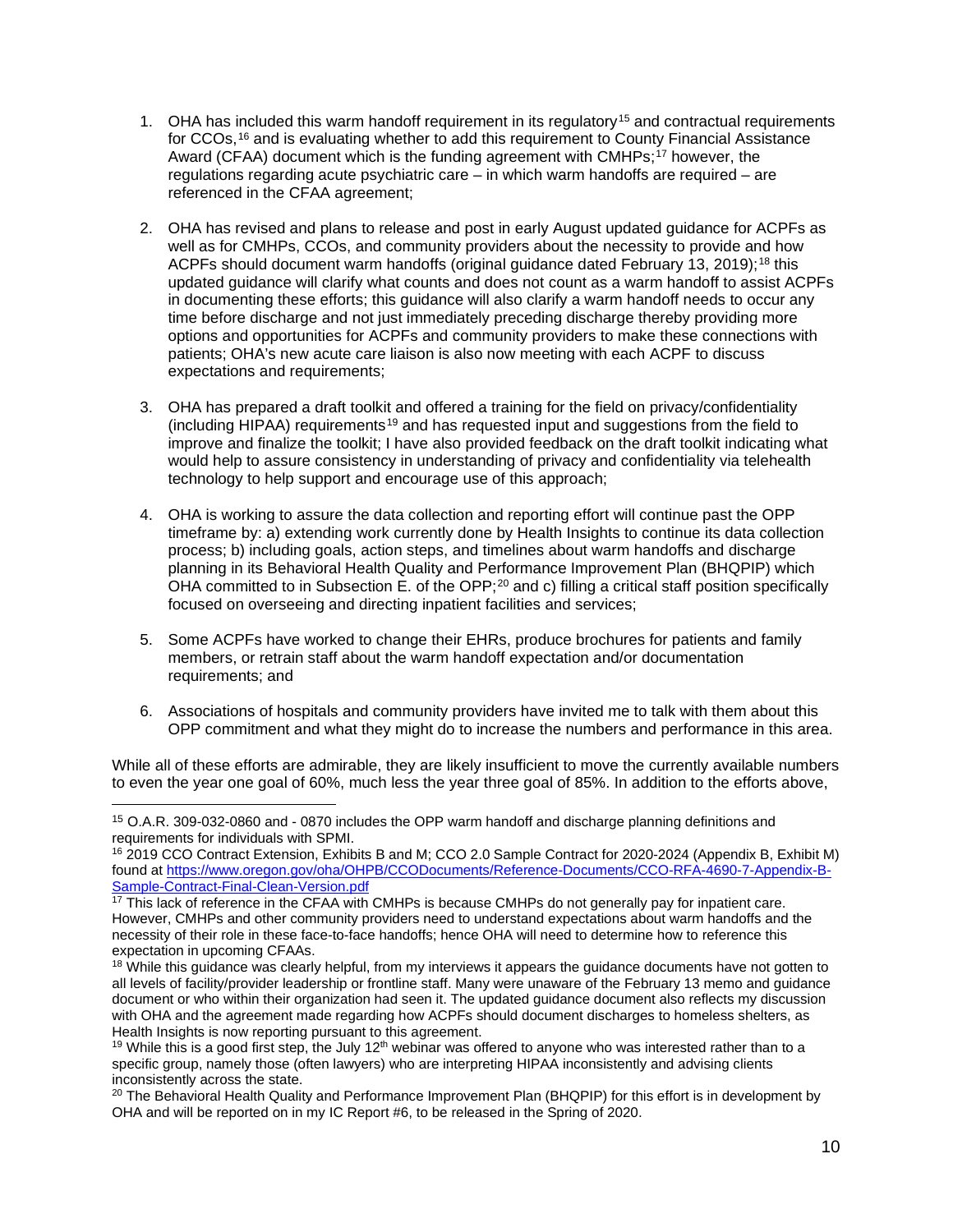in order to increase the percentages of those receiving warm handoffs, OHA should at least consider taking actions such as the following:

- 1. Incorporate warm handoff descriptions and expectations in CMHP CFAA agreements, and engage local providers to understand their role in the warm handoff process;
- 2. Work with ACPFs, community providers, and payers to be clear about the expectation of offering and providing a warm handoff (including after hours and on weekends) and exactly how to do it and document it, including how to communicate with and engage partners in knowing about individuals admitted to and being discharged from inpatient facilities (using EDIE or other standardized communication tools); OHA will need to disseminate the updated guidance document widely and assure all who need it get it or know where to get access to it; OHA will also need to widely disseminate warm handoff expectations regarding roles and performance goals for both ACPFs and community providers through trainings, conferences, group discussions, and workgroups that include key representatives from ACPFs, community providers, CCOs, and CMHPs, (including Choice providers as appropriate);
- 3. Incentivize the presentation and conducting of warm handoffs by setting collective numeric goals for all involved entities (for example, in a given location) and assuring payments are withheld or reduced for entities (facilities, community providers, and payers) who do not meet those goals, or at the very least by publicly publishing performance on this metric by each entity so it is clear who is meeting expectations and who is not; provide recognition for those meeting goals and express concerns directly to and about those not meeting set goals;
- 4. Determine who is providing inconsistent guidance to ACPFs and others regarding confidentiality and privacy requirements (likely lawyers and policy leaders for ACPFs) and create training and guidance required to be attended by these individuals to create a common and statewide understanding about how to manage these requirements in the context of the warm handoff process;
- 5. Identify ways to incentivize development or revision and use of EHRs that remind and provide opportunity to document warm handoffs; and
- 6. Provide guidance and funding for telehealth infrastructure and sufficient reimbursement when two staff persons are involved in order to encourage face-to-face meetings with patients and providers from a distance.

Percentage Receiving a Follow-up Visit Within 7 Days: Subsection D.30. commits OHA to continuing to require individuals receive a follow-up visit with a community mental health provider within 7 days of discharge, and to report these data. OHA does continue this requirement in regulations and elsewhere.<sup>[21](#page-10-0)</sup> However, at the second annual meeting with USDOJ, OHA staff indicated since this requirement continues to be well met, it will likely not be continued in the financial incentive pool for CCOs in 2020 and beyond. If so, this is concerning since the data show erratic performance on this measure with an overall decline since 2015 baseline in the percentage of those receiving such a follow-up visit. This measure will be continued in the performance metrics for CCOs so performance can be tracked over time.

OHA reports the percentage receiving such a follow-up visit was 79.4% during the baseline year (CY 2015). However, this percentage dropped to 71.5% the first quarter of year one (FY 2017) of the OPP and then rose again each successive quarter to end year one at 74.2%. In year two (FY 2018), the percentage increased further for the first two quarters and then declined again the last two quarters to end the year at 76.7%, an increase over the end of year one. The first two quarters of year three (FY

<span id="page-10-0"></span><sup>&</sup>lt;sup>21</sup> O.A.R. 309-032-0870 and CCO 2.0 Sample Contract Exhibit M, Section 3.f.(5). It should be noted OHA proposes to go beyond the requirement of follow-up within 7 days for any CCO Member involved in Intensive Care Coordination, requiring such individuals receive a follow-up visit within 3 days. Exhibit M, Section 3.f.(7).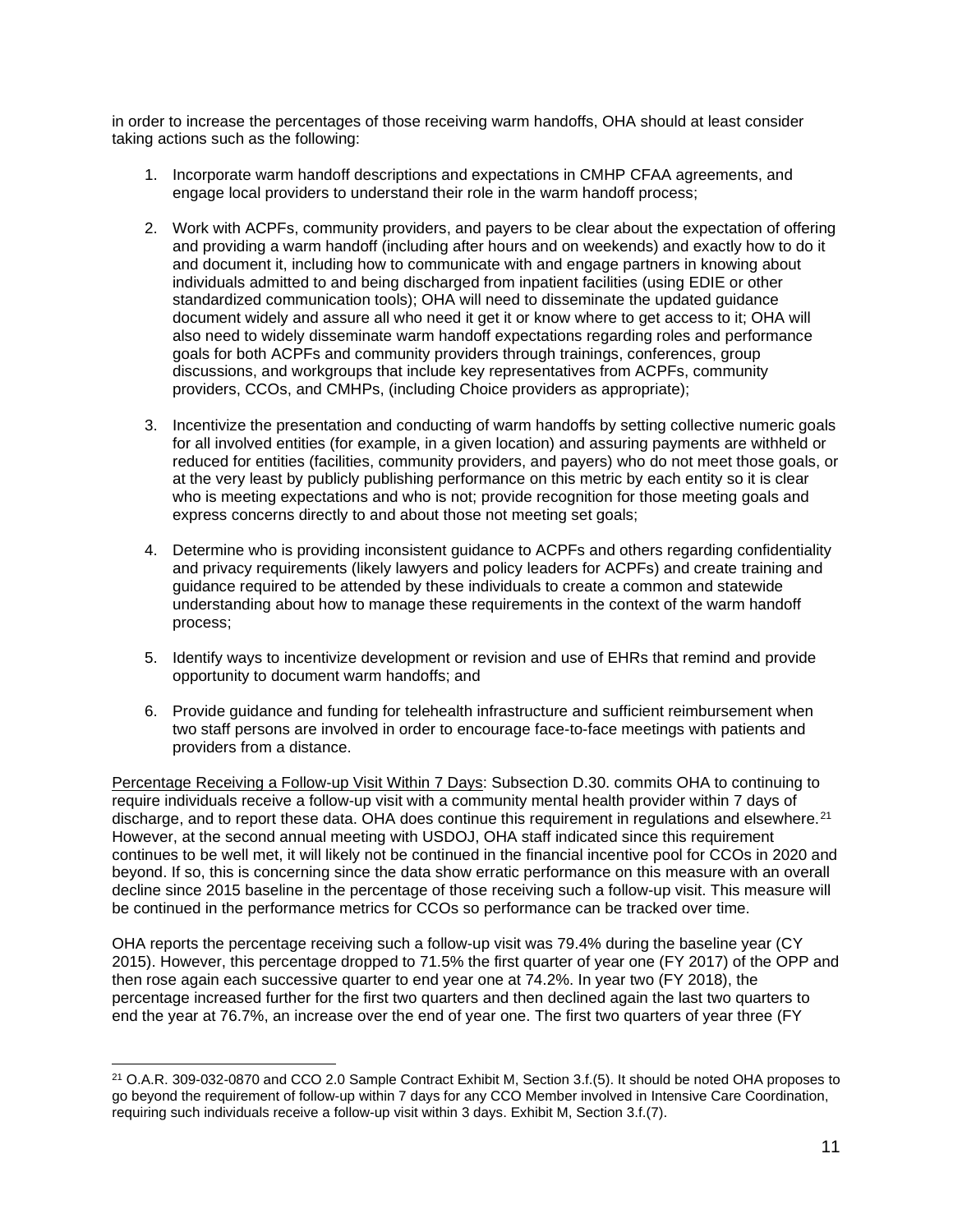2019, through December 2018) saw a decrease each quarter to 74.1%, a decrease from the end of year one and year two. All of these percentages are less than baseline.

While OHA states in its narrative report these percentages still place Oregon well ahead of national averages for this measure and within the 95<sup>th</sup> percentile nationwide (an improvement from prior quarters), according to the 2018 Benchmarks and Thresholds Report by the National Center for Quality Assurance (NCQA). This national measure suggests the entire country declined in the percentage of individuals being seen within seven days of discharge in 2017. However, national decline in this area does not make it acceptable for Oregon's rates to decline. If Oregon's performance had shown steady progress or at least kept even with its baseline percentage, this argument might carry more weight. As it is, Oregon's current performance on this measure is concerning. However, there is no quantitative goal in the OPP about this metric other than continuing the requirement and reporting these data, which OHA is doing. Therefore, the State is *in compliance* with this commitment. However, the concerns expressed above indicate Oregon needs to consider how to incentivize increasing or at least maintaining performance on this metric.

Rates of Readmission: In Subsection D.31.a. OHA commits to reduce recidivism to ACPFs and to monitor and report the 30- and 180-day rates of readmission by ACPF. No specific quantitative goals are included in the OPP for this area but OHA did commit to "reduce recidivism to ACPFs . . ." Given this overall commitment, the data regarding rates of readmission should be decreasing. The rate of readmission within 30 days has been increasing rather than decreasing, with the baseline for CY 2015 at 9.2% and the rate as of the second quarter of year three (December 2018) at 11.6%. While this rate is down from the last three quarters, it still shows an overall increase from the baseline and even from year one and on into the second quarter of year two, rather than a decrease. Therefore, the State is *not in compliance* with this commitment at this time.<sup>[22](#page-11-0)</sup>

Similarly, the 180-day rate of readmission has gone up and down over the ten quarters of the OPP timeframe, but the data in all ten quarters show rates over the baseline rate of 21.3%. While the rate of 180-day readmissions for the second quarter of year three is the same as the first quarter (23.5%) and somewhat lower than the fourth quarter of year two (24.0%), this currently reported rate is still higher than the middle two quarters of year two and remains higher than at baseline in 2015. Therefore, the State is *not in compliance* with this commitment to reduce recidivism to ACPFs.

It should be noted the 30-day readmission rates for the second quarter of year three range from 8.5% to 15.6% for the ten ACPFs for which OHA provides data. Similarly, the 180-day readmission rates range from 18.1% to 26.6%. So, some ACPFs are clearly under and some are over the statewide percentages for these two metrics. The State may want to consider an analysis of what appears to be a loose correlation between length of stay and readmission rates actually indicates some ways to impact these performance metrics statewide. The State may also want to consider identifying positive practices in ACPFs with lower readmission rates in order to help other ACPFs replicate them.

In addition to monitoring and reporting these data with the goal to reduce recidivism, OHA also committed in Subsection 31.b. to "provide a management plan for contacting and offering services to individuals with two or more readmissions to an acute care psychiatric hospital in a six-month period designed to assist the individuals to avoid unnecessary readmission in acute care hospitalization." OHA has specifically included a requirement in its CCO 2.0 Sample Contract stating CCOs "shall reduce readmissions of adult Members with SPMI to Acute Care Psychiatric Hospitals."[23](#page-11-1) The Sample Contract also obligates CCOs to "establish a policy and procedure for the development and implementation of a management plan for contacting and offering services to each Member who has two or more readmissions to an [ACPF] in a six-month period.<sup>[24](#page-11-2)</sup> OHA indicates the final CCO contract for 2020 – 2024 will include a definition of a

<span id="page-11-0"></span><sup>&</sup>lt;sup>22</sup> OHA did, however, provide data showing a reduction in readmission rates from 2013 to 2015 that is more than the increase seen during this OPP timeline. Hence, over time, both 30-day and 180-day readmission rates have come down significantly, but have increased some since the 2015 baseline used for the OPP.

<span id="page-11-1"></span><sup>23</sup> Ibid, Exhibit M, Section 3.f.(8).

<span id="page-11-2"></span><sup>24</sup> Ibid, Exhibit M, Section 3.f.(4).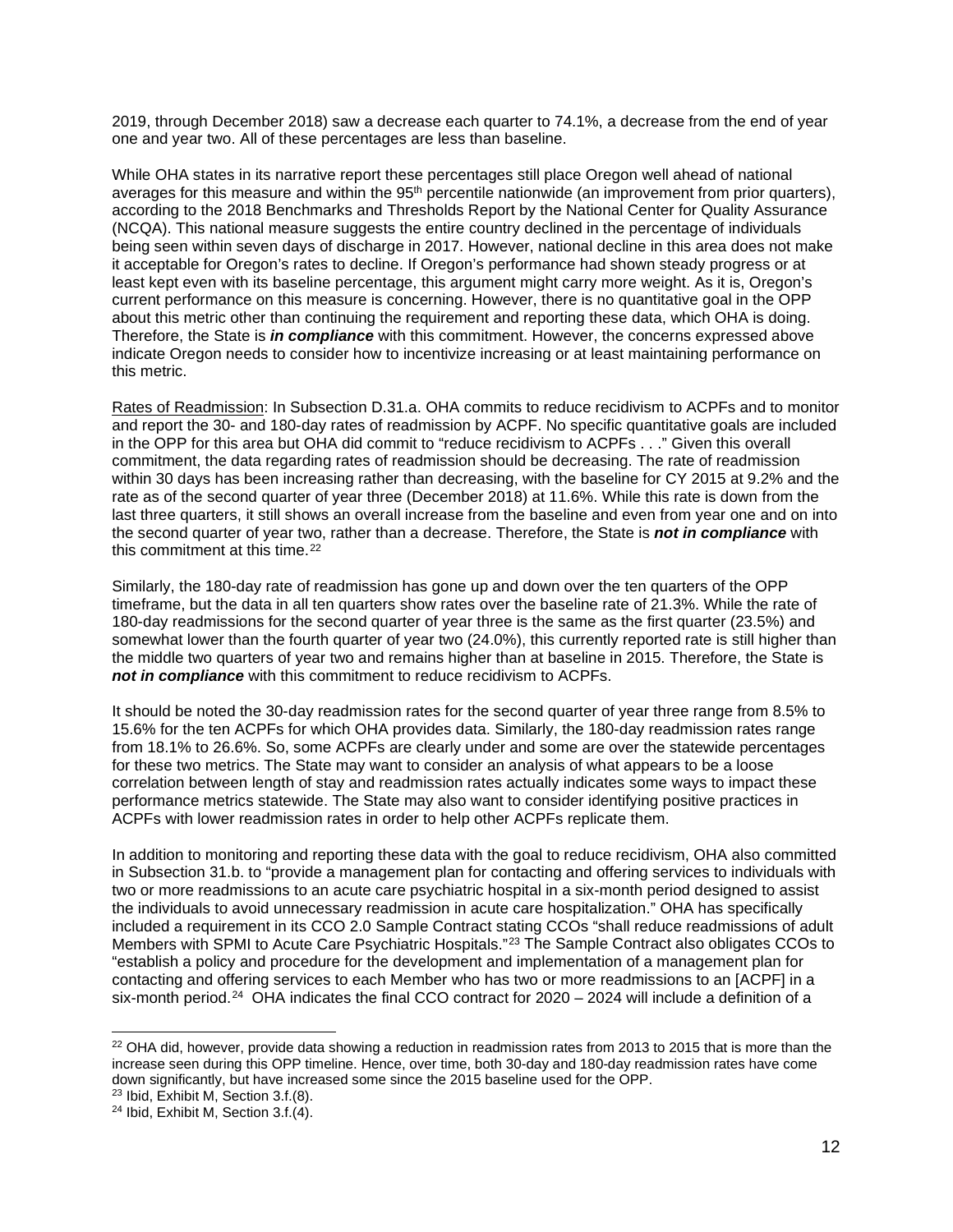"management plan" for this purpose with more robust requirements for CCOs to assure such plans are developed for such Members. OHA has also hired an Acute Care Coordinator who is working on the developing and monitoring of management plans by CCOs.

In Subsection D.32, OHA further commits to "identify individuals with SPMI who are homeless and who have had two or more readmissions . . . in a six-month period . . . [and] OHA or another system participant will connect these individuals to a housing agency or mental health agency with access to housing, in order to work to ensure those individuals are linked to housing in an integrated setting, consistent with the individual's treatment goals, clinical needs, and the individual's informed choice." OHA has included these requirements in its CCO 2.0 Sample Contract by requiring CCOs to "coordinate with system Community partners to ensure Members who are Homeless and who have had two or more readmissions to an [ACPF] in a six-month period are connected to a housing agency or mental health agency to ensure these Members are linked to housing . . . "[25](#page-12-0)

As just referenced, required reporting of data related to these OPP Subsections is included in the CCO 2.0 Sample Contract.<sup>[26](#page-12-1)</sup> However, it is not yet clear how OHA will oversee the development of CCOs management plans or these required data or utilize them to assure CCOs and the system as a whole are meeting desired goals. Hence, OHA has made good faith efforts in these areas and is *working toward compliance* on these commitments but is not yet there.

OHA reports the number of individuals with SPMI who have two or more readmissions to an ACPF in a six-month period as part of the identification of such individuals as committed in Subsection D.32. There is no baseline data for this metric and the first quarter these data were reported was the second quarter of OPP year one. At that time there were 346 individuals with such readmissions. While the number has bounced around from quarter to quarter, every quarter since the first one reported has seen less individuals with such readmissions and as of the second quarter of year three (October 1 through December 31, 2018), only 302 individuals had such readmissions (compared to 1,084 individuals with SPMI discharged from ACPFs during this time). Because this commitment is simply to report, OHA is *in compliance* with this commitment and it would appear OHA is *in compliance* with helping to reduce recidivism for these specific individuals experiencing multiple readmissions. However, as indicated above, the commitment to reduce recidivism to ACPFs overall is not being met consistently. OHA may want to consider further analysis of those with a significant number of readmissions to determine what is causing this smaller number of individuals to experience many readmissions to ACPFs and working with system partners to craft plans and approaches to address these individuals' unique service needs.

Average Length of Stay: OHA commits in Subsection D.35. to measure the average length of stay (ALOS) of individuals with SPMI in ACPFs, by hospital and to report this along with the number in each facility whose length of stay exceeds 20 days. At Baseline in CY 2015, the ALOS statewide was 8.9 days. Every quarter of the three-year OPP timeframe through December 2018 has seen a higher ALOS with that number generally increasing until the third quarter of year two, at which point the ALOS began to decline again and is currently reported at 10.8 days for the second quarter of year three. However, it is still at a higher number of days than baseline. ALOS, like other ACPF-related metrics, range by facility, from 7.65 to 13.96 days. OHA may want to consider an analysis of the different populations or the different practices associated with lower ALOS rates in order to help other ACPFs reduce their ALOS.

The baseline in 2015 for the number of individuals with a LOS exceeding 20 days was 385. Like many other metrics in this area, the numbers since then show a gradual increase and/or bouncing numbers over the first eight quarters of the OPP timeframe with a gradual decline each quarter since then, but still

<span id="page-12-0"></span><sup>&</sup>lt;sup>25</sup> Ibid, Exhibit M, Section  $3.1(9 - 10)$ . It should be noted that OPP Subsection D.33 indicates OHA may make use of interim housing described in Subsection D.26. for individuals who are homeless and are being discharged from ACPFs. However, OHA has indicated it is not using interim housing as specifically described in the OPP for adults with SPMI, although it does acknowledge that discharge plans do show some adults with SPMI are being discharged to homeless shelters pending further assistance with more permanent and stable housing. See discussion of this issue later in this Report.

<span id="page-12-1"></span><sup>26</sup> Ibid, Exhibit M, Section 5.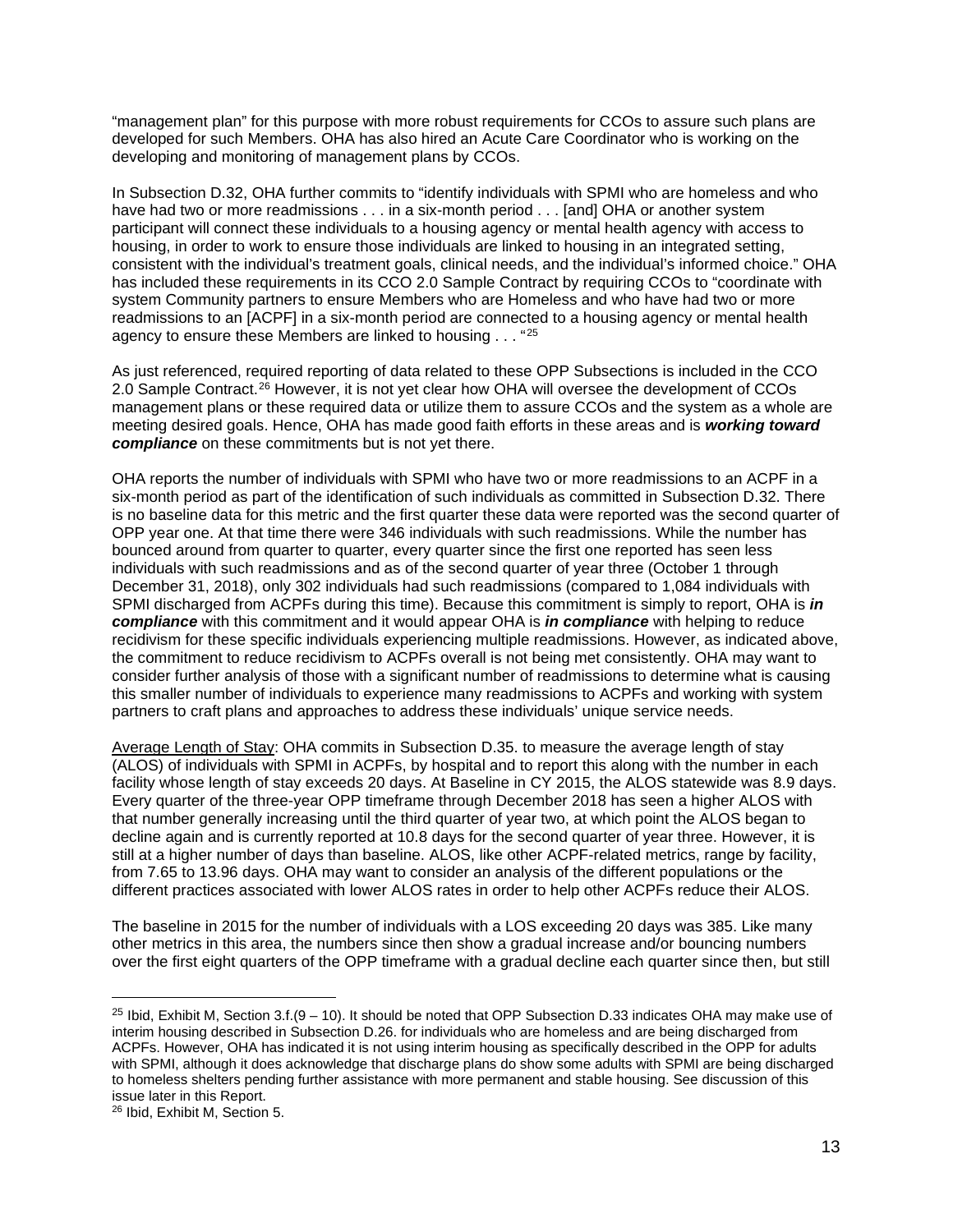higher than baseline and even higher than the first quarter of the OPP timeframe. As of the quarter ending December 2018, the number stands at 464, with a range of 10 to 150 by various facilities. Obviously, this number can vary based on size of facility.

Since the OPP commitment is simply to measure and report these ALOS data and the data re number of individuals with stays exceeding 20 days, the State is *in compliance* with this commitment. A higher ALOS (and a higher number with a LOS over 20 days) can be a symptom of inadequate community alternatives, more difficulty moving individuals on to higher levels of care such as OSH, or a higher acuity of patients admitted into ACPFs. My interviews with stakeholders indicate many believe all of these issues are at play. OHA may want to consider further analysis of the ALOS over time and by facility to determine whether these data are identifying issues to be addressed.

#### *Qualitative Goals for Acute Psychiatric Care*

The OPP includes three qualitative commitments for individuals with SPMI in ACPFs.<sup>[27](#page-13-0)</sup> These are discussed below.

Documentation of Linkages to Behavioral and Primary Health Care: This commitment is found in Subsection D.27. "All individuals with [SPMI] who are discharged from [ACPFs] (not including OSH) will have documentation of linkages to timely, appropriate behavioral and primary health care in the community prior to discharge." It's not clear if this commitment is one of documentation or of a judgment of timeliness and appropriateness of care. Since this commitment is about acute psychiatric care and discharge planning more than about care actually provided once the individual is in the community, I am interpreting this as a commitment to assure the discharge planning is done and is documented.

I wanted to determine if a significantly high percentage of individuals discharged did in fact have such discharge planning done and documented in their charts. Health Insights indicated in an interview with me they believe a high proportion of the discharge records they have reviewed from ACPFs do have adequate and appropriate behavioral health and primary care linkages documented. To test this proposition, I personally reviewed a small sample of 41 patient discharge records from eight ACPFs for the October to December 2018 quarter.<sup>[28](#page-13-1)</sup> This review leads me to the conclusion this documentation of linkages prior to discharge is occurring the vast majority of the time for appropriate behavioral health care in the community post-discharge. In many cases, an actual appointment date and time, along with the behavioral health practitioner to be seen, was noted in the chart for the individual being discharged. The only times such documentation is missing is when the patient appears unwilling to participate in such post-discharge planning or the issue presented is more cognitive than behavioral health, and this occurred infrequently in the charts I reviewed. Hence, OHA is *in compliance* with this part of this commitment.

<span id="page-13-0"></span><sup>&</sup>lt;sup>27</sup> In Subsection D.28. (and D.39.), OHA commits to "continue with its process to enroll all or substantially all indigent individuals with SPMI not yet enrolled in Medicaid prior to discharge from [ACPFs or EDs], consistent with state law." I considered this commitment in IC Report #1 and looked at data at that point regarding such efforts. It is my belief from that consideration, as well as from discussions with stakeholders, that ACPFs have every incentive to enroll Medicaid-eligible individuals as quickly as possible in order to be paid for the care they provide. This is especially true for ACPFs providing inpatient care (as opposed to EDs which may not have time to enroll an individual in Medicaid before he or she leaves the ED). Given some individuals who are admitted to ACPFs or EDs are not Medicaid eligible (e.g., individuals who are undocumented and not citizens) and given ACPFs have every incentive to enroll those who are eligible and given stakeholders have continued to assure me they are doing so whenever they can, I have not engaged in an independent review of this commitment. Likewise, the warm handoff analysis suggests that CCOs are identified for almost all of those discharged, indicating Medicaid will be a payer. That said, OHA may want to consider doing a review of other fund sources that could be utilized – for example, Medicare or commercial insurance – to assure the best maximization of resources for this expensive type of care.

<span id="page-13-1"></span> $28$  This exercise was a spot check rather than a true representative sample review. Hence, I cannot put an actual number or percentage to this effort, but I do feel comfortable with Health Insights report that this documentation of linkages is being done the vast majority of the time.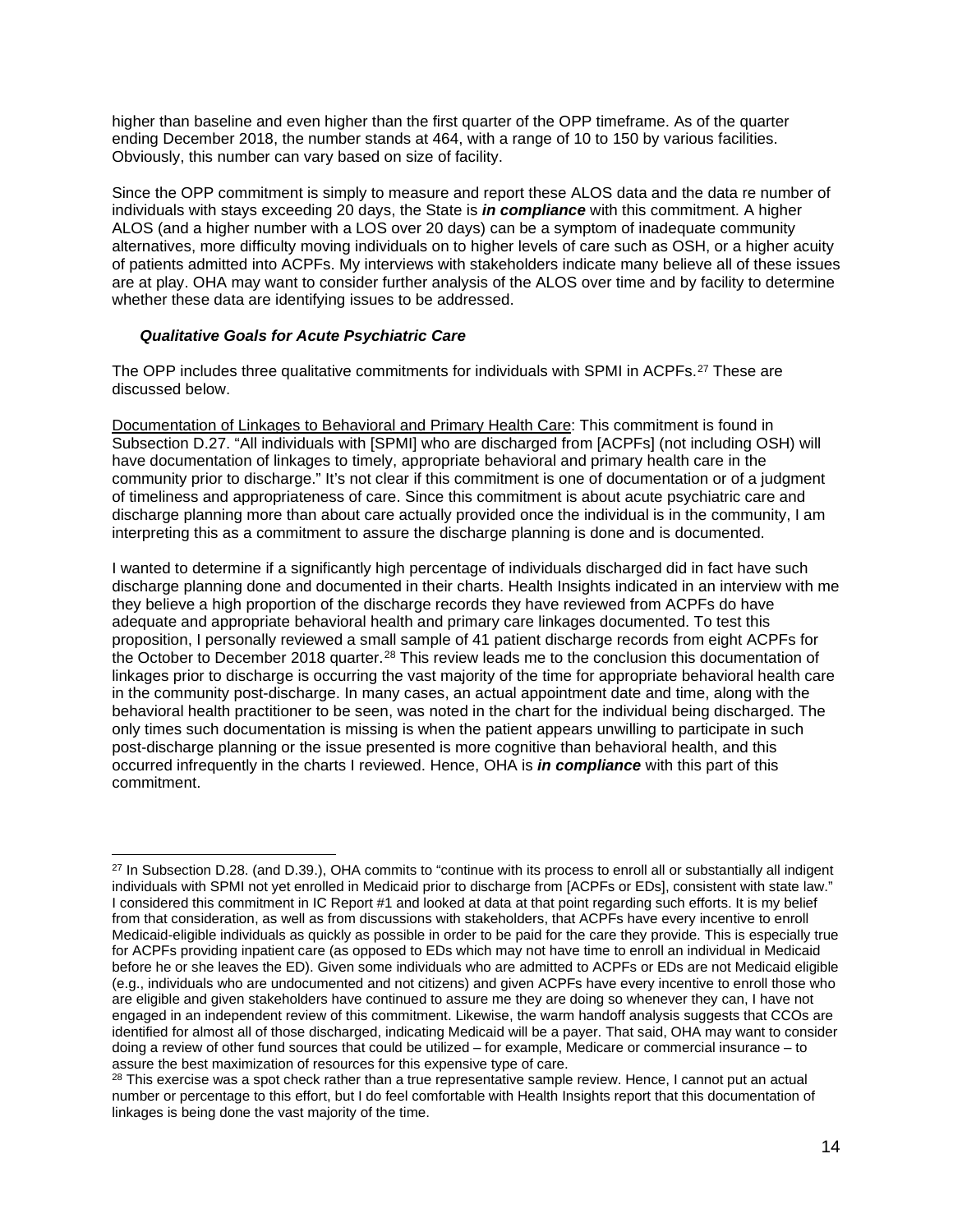Documentation of linkages prior to discharge to appropriate primary care is another matter. This documentation was evident significantly less often – less than one-half – in the charts I reviewed. This documentation varied by whether the inpatient clinicians felt there was a primary care medical condition needing follow-up, whether the individual already had an established primary care practitioner (PCP) and connection, and by hospital. It is also possible, but I could not ascertain from the records, the behavioral health agency to which the individual was connected and referred also had primary care connections. For example, when an individual was referred to a community, veteran, or student health clinic for behavioral health care, primary care may also be available there. Likewise, when an individual is referred or transitioned to a residential treatment facility after discharge, that facility was likely to receive information about medication prescriptions needed for behavioral health and other health care needs. In some cases, the PCP was noted, but the documentation did not indicate a referral even though such may have occurred. Recognizing I reviewed the records of only a small portion of all individuals discharged during this particular quarter, I have to assess OHA as only *in partial compliance* with this OPP commitment because such primary care referrals are documented infrequently in the charts I reviewed. To the extent this is an important part of OHA's desired outcomes for ACPFs in the future, OHA should consider additional guidance to ACPFs either in regulation or in guidance documents about this expectation. Health Insights could also be requested to look for this specific documentation in future chart reviews they undertake for OHA.

Discharge Plans Include a Housing Assessment and Assessments Are Shared: This commitment is found in Subsection D.34. and includes multiple aspects. OHA commits generally to work with ACPFs, CCOs, and CMHPs to seek to ensure individuals with SPMI who are discharged from ACPFs are discharged to housing that meets the individual's immediate needs for housing. OHA commits to establish requirements for ACPFs to assess the housing needs of individuals with SPMI and the assessment will be documented in a plan for integrated housing as part of the individual's discharge plan. OHA also commits it will require for all individuals with SPMI who are CCO members, ACPFs shall consult with the individual's CCO in developing the assessment and will notify the individual's community provider regarding the plan for housing in order for the provider to facilitate the implementation of the plan.

Health Insights reports 84.6% of 937 individuals discharged from October to December 2018 had a housing plan as part of their discharge plans. This ranges from 74.7% to 90.2% across nine ACPFs. Significantly, these percentages were 86.5% to 100% in the previous quarter (July to September 2018). However, this decline is likely the result of an agreement to stop counting a shelter placement/referral as a housing plan unless it was for a short transitional period while the permanent housing placement was being finalized or readied. These numbers and my interviews with stakeholders suggest housing is a high priority for discharge planning and is in fact occurring most of the time with most individuals being discharged. While these percentages suggest housing is included in discharge plans in the vast majority of cases, it is clear additional efforts by OHA and/or ACPFs may be able to improve the results in this performance metric.

However, it is not clear from the Health Insights reviews or from my interviews whether housing assessments are being shared consistently with CCOs or community providers at this point. OHA has included in its CCO 2.0 Sample Contract the specific OPP language and all aspects of their commitments regarding housing assessments and collaboration with providers to assure housing is facilitated pursuant to the individual's housing assessment and plan.<sup>[29](#page-14-0)</sup> Many of these commitments are also included in regulations governing ACPFs.[30](#page-14-1) The CCO Sample Contract language leaves it to the CCOs, beginning in 2020, to assure they are included in the housing assessment process and in some cases, this requirement is general rather than specific. OHA is also working on a guidance document for CCOs to explain how and encourage CCOs to utilize health related services funding to support individuals in finding and/or maintaining housing. This guidance is expected to be released in August. However, the CFAA agreement with CMHPs is not specific about this expectation to do and share housing assessments. As the CFAA agreement is revised (see Footnote 36), this issue may need to be addressed

<span id="page-14-0"></span><sup>29</sup> CCO Sample Contract Exhibit M, 3.f.(10).

<span id="page-14-1"></span><sup>30</sup> O.A.R. 309-032-0870 includes all aspects of the State's commitments in Subsection D.34. except the specific requirement that ACPFs consult with the individual's CCO in developing the housing assessment.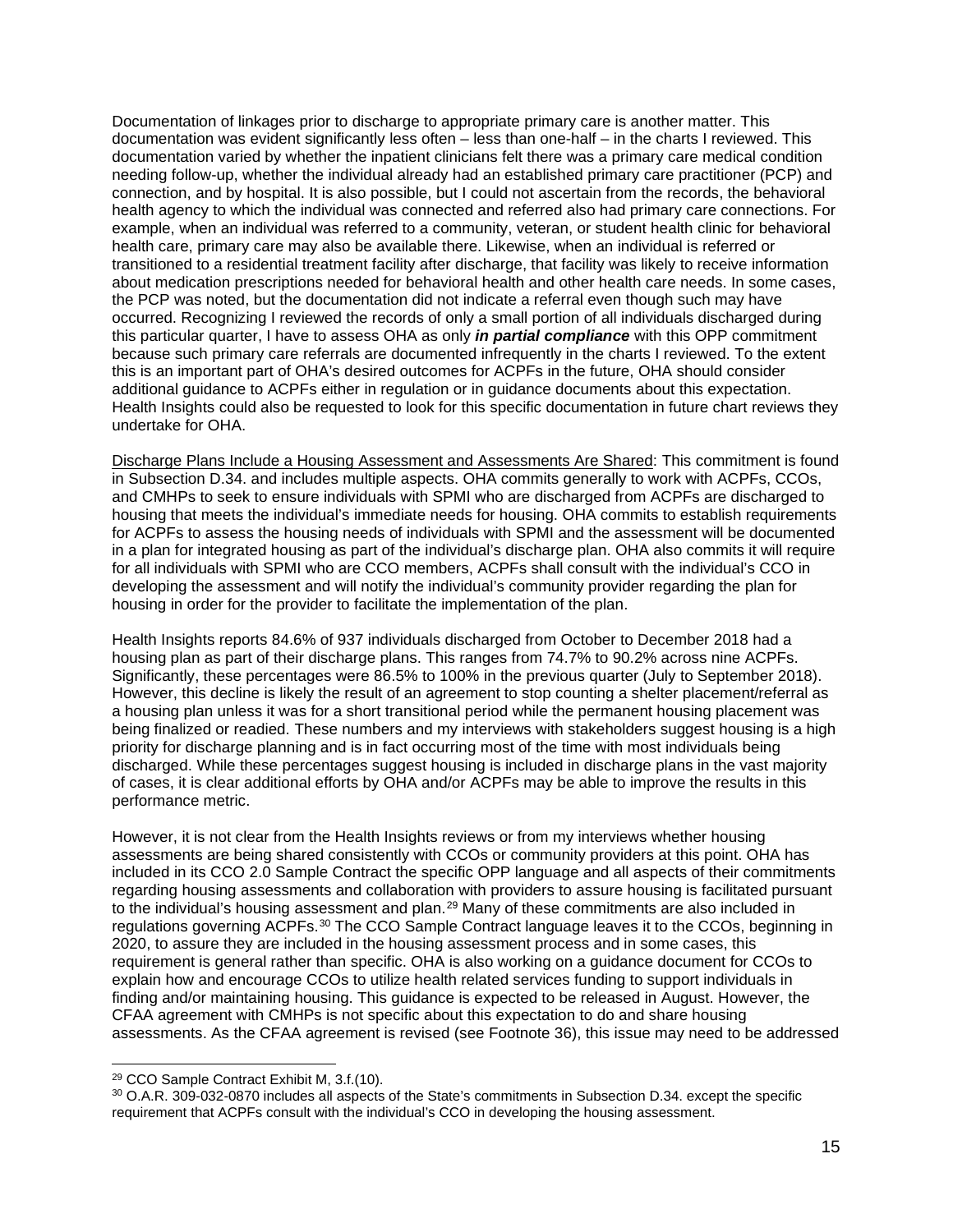more explicitly. OHA has clearly done significant work in this area and therefore is *in compliance* in some areas and is *working toward compliance* in others.

Connection to Housing Providers for Homeless Individuals with SPMI and Multiple ACPF Admissions: In Subsection D.32, OHA commits it or another system participant will specifically connect individuals with SPMI *who are homeless and who have two or more readmissions in a six-month period* to a housing or mental health agency to "work to ensure" those individuals are linked to housing in an integrated setting, consistent with treatment goals, clinical needs, and informed choice (D.32). OHA indicates it is attempting to assure all individuals admitted to ACPFs have their housing needs identified and addressed. As indicated above, Health Insights' data suggest this is largely working. However, since these data reflect planning for all those being discharged, it is unclear whether those with SPMI who came into the ACPF homeless and have two or more readmissions in a six-month period represent a disproportionate number of those few who do not have adequate housing planned for at discharge. OHA will need to work with Health Insights to drill down to determine the actual numbers for this performance area in the OPP. As a consequence, *I cannot determine at this point whether OHA is in compliance with this specific OPP commitment at this time.* However, OHA's efforts – described earlier – to require CCOs to address the housing needs of this specific population is a positive indication OHA is making efforts to ensure such specific individuals will be linked to housing in an integrated setting, consistent with clinical needs, treatment goals, and informed choice, as described in the OPP.

### EMERGENCY DEPARTMENTS

In this area, OHA makes commitments to analyze and address boarding in emergency departments (EDs), to reduce recidivism to EDs for psychiatric purposes, and to reduce the rate of visits to EDs by individuals with SPMI for mental health reasons. These commitments are addressed below.

#### *Efforts to Address Boarding*

In Subsection D.37., OHA commits to work with hospitals to collect data regarding individuals with SPMI who present to emergency departments for mental health reasons and to analyze issues related to individuals staying in emergency departments (EDs) for over 23 hours, identify reasons for these long stays (often referred to as "boarding"), and provide proposals for solutions to address this issue. OHA also commits to presenting this analysis to the Legislature in the 2017 legislative session as well as provide it to USDOJ. OHA further commits to initiate additional community-based strategies to address this issue, beginning in the fall of 2016.

OHA did engage the Oregon State University College of Public Health and Human Services to do a study of ED boarding, the report of which is dated October 28, 2016.<sup>[31](#page-15-0)</sup> Data used for this study were from three sources and covered the 12-month period from October 2014 to September 2015. This study included comparisons of national data on boarding in EDs by those with and without mental health and substance use issues. The report on this study includes a discussion of interviews with stakeholders and summarizes quantitative and qualitative findings regarding why boarding is an issue in Oregon (and elsewhere in the U.S. as well) and recommends action steps to address these findings.

While this study is a good first step, it is limited in assisting OHA to address its commitments in the OPP as the OPP specifies data regarding individuals with SPMI in EDs longer than 23 hours. The study includes individuals with "serious mental illness" which is not defined precisely the same in the study as SPMI is defined by OHA for purposes of the OPP. The study also includes data regarding children and adolescents as well as adults. The study also uses over 6 hours and over 24 hours as two different time periods to calculate boarding incidents, but not over 23 hours as called for in the OPP. Therefore, it is not possible to obtain the specific data from this study meeting the exact OPP criteria. As indicated below,

<span id="page-15-0"></span><sup>31</sup> Se[e http://www.mentalhealthportland.org/wp-content/uploads/2018/11/OHA-Psychiatric-ED-Boarding-Full-Report-](http://www.mentalhealthportland.org/wp-content/uploads/2018/11/OHA-Psychiatric-ED-Boarding-Full-Report-Final.pdf)[Final.pdf](http://www.mentalhealthportland.org/wp-content/uploads/2018/11/OHA-Psychiatric-ED-Boarding-Full-Report-Final.pdf)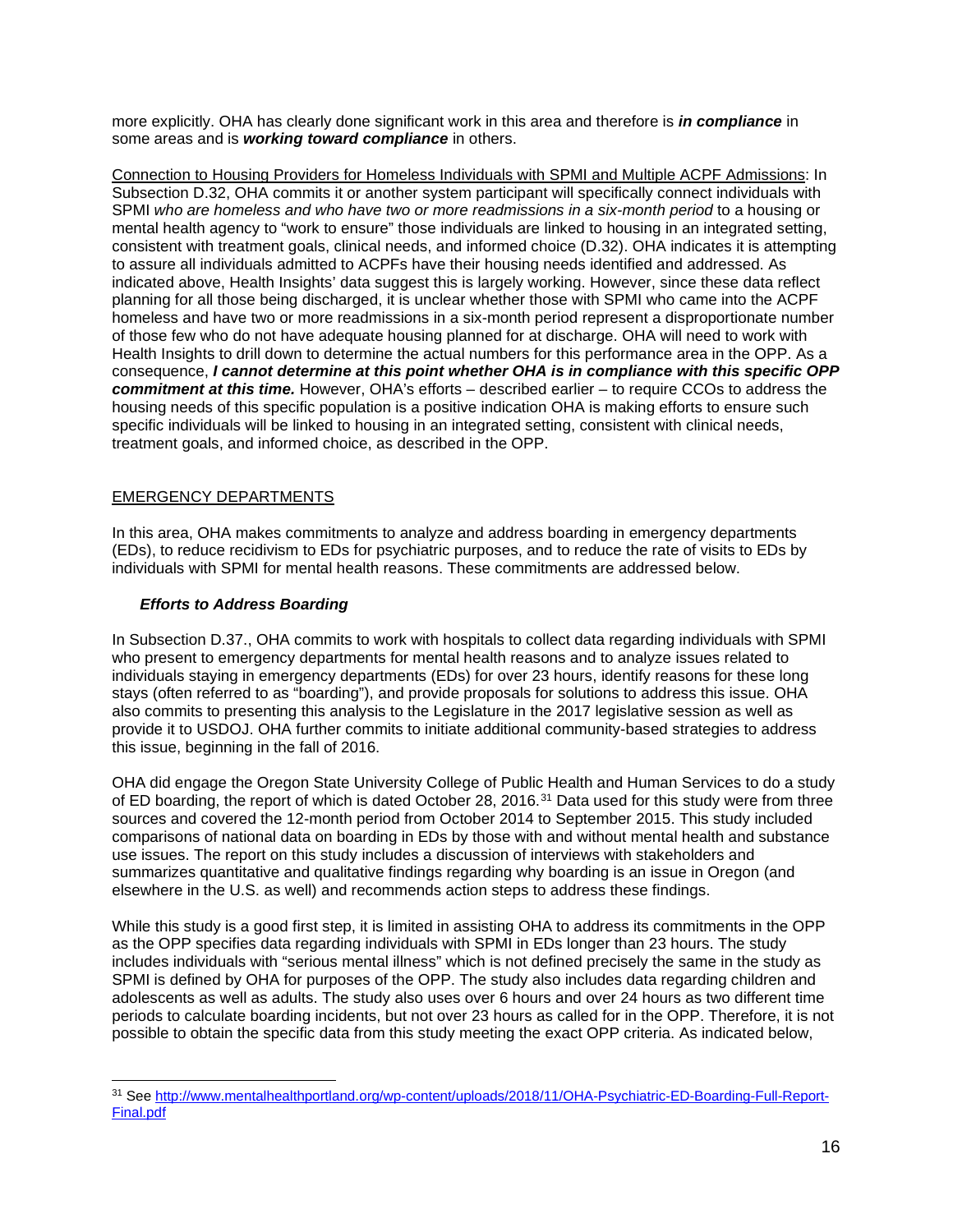going forward, OHA will need to agree with its data partners what exact data will be useful to determine "boarding" as opposed to simply the time it takes to be appropriately treated in an emergency room.

That said, the study is very useful – including recommendations for strategies to address the boarding issue – and was presented to the Legislature in February 2017 as committed in the OPP. Along with the study, OHA provided a Report Briefing highlighting the study findings and recommendations as well as "Next Steps" OHA indicates it will do to address the issue. The Report Briefing<sup>[32](#page-16-0)</sup> indicates Oregon is no worse in the area of boarding than other states, has lower boarding rates statistically than other states nationally, and references at least one state (Arizona) that has been specifically studied. However, it acknowledges the national and Arizona studies show those in EDs due to addiction or substance use were included in the boarding data, which was not the case in the Oregon study, so the national and Arizona data could be expected to be higher than Oregon's. The Report Briefing also highlights a higher percentage of Oregon individuals (both children/adolescents and adults) with more severe psychiatric disorders experienced boarding (over 6 hours and over 24 hours) than those with non-severe psychiatric disorders, similar to other states and other studies' findings.

It should be noted the study and the Report Briefing were conducted and released during the prior OHA Director's administration. The current OHA Director and the new Behavioral Health Director, who started in April 2019, have both put new energy into some of the efforts described in the study and Report Briefing document, which covers boarding issues beyond what is addressed in the OPP. Consequently, some of the next steps and OHA actions described in the Report Briefing have been addressed and some have not. Others are in process. These efforts are summarized below.

<span id="page-16-0"></span><sup>32</sup> [http://www.mentalhealthportland.org/wp-content/uploads/2018/11/0-OHA-Psychiatric-ED-Boarding-Report-Brief-](http://www.mentalhealthportland.org/wp-content/uploads/2018/11/0-OHA-Psychiatric-ED-Boarding-Report-Brief-Final.pdf)[Final.pdf](http://www.mentalhealthportland.org/wp-content/uploads/2018/11/0-OHA-Psychiatric-ED-Boarding-Report-Brief-Final.pdf)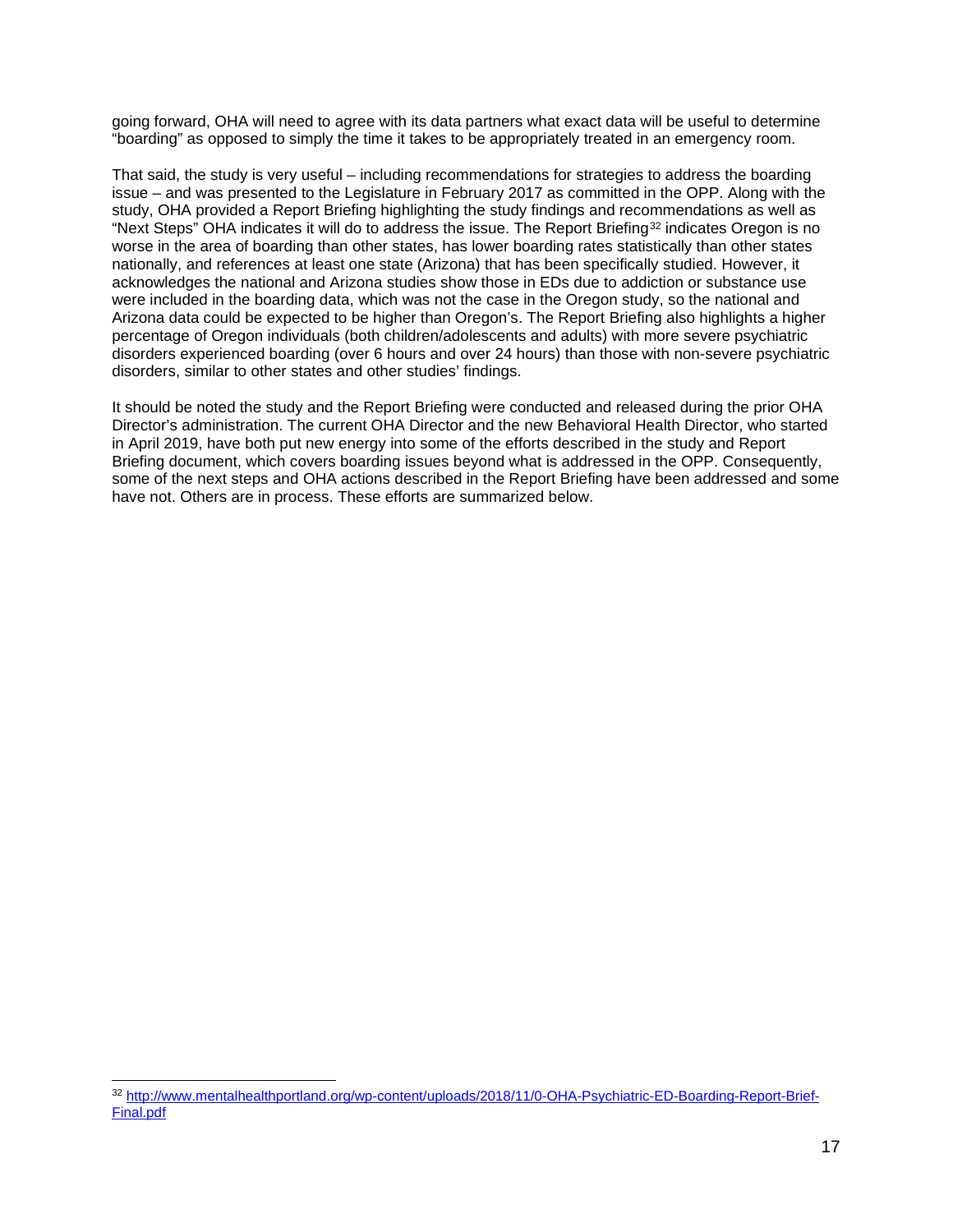### **TABLE 1 – OHA Action Steps to Address Emergency Department Boarding**

|    | <b>NEXT STEPS</b><br>(from p.6 of Report Briefing)                                                                              | <b>OHA ACTIONS</b><br>(described on p.11 of Report<br><b>Briefing</b> )             | <b>STATUS</b>                                                                                                                                                                                                                                                                                                                                                                                                                                                         |
|----|---------------------------------------------------------------------------------------------------------------------------------|-------------------------------------------------------------------------------------|-----------------------------------------------------------------------------------------------------------------------------------------------------------------------------------------------------------------------------------------------------------------------------------------------------------------------------------------------------------------------------------------------------------------------------------------------------------------------|
| 1. | Use PreManage <sup>33</sup> data to monitor<br>ED boarding                                                                      | 1. Use new data sets to monitor<br>ED boarding                                      | No new reports have been released to date. The OAHHS<br>discharge data set described in this Report will soon be<br>provided to OHA for regular reporting pursuant to SB 23. See<br>Footnote 33 re available data systems                                                                                                                                                                                                                                             |
| 2. | Expand assertive community<br>treatment (ACT) programs                                                                          | 2. Expand ACT programs                                                              | ACT programs have expanded to 35 programs, although the<br>number of individuals with SPMI being served by ACT programs<br>has seen little increase since the beginning of year two of the<br>OPP (FY 2018); however, \$3M in new funding to increase ACT<br>teams and services has been identified and will be released in<br>this fiscal year (FY 2020); OHA is currently reviewing 14<br>applications to develop this additional ACT capacity.                     |
| 3. | Create a management plan for ED<br>readmissions of individuals with<br><b>SPMI</b>                                              | 3. Management plan for ED<br>readmissions of individuals<br>with SPMI               | The CCO 2.0 Sample Contract beginning in 2020 calls for<br>CCOs to develop a policy and procedure for the development<br>and implementation of a management plan for contacting and<br>offering services to each Member with multiple readmissions, 34<br>but OHA has not produced such a plan itself; the CCO Sample<br>Contract also calls for CCOs to develop remediation plans with<br>EDs with significant numbers of ED stays over 23 hours.                    |
|    | Continue to use the OHA acute care<br>coordinator to address complicated<br>individual issues and acute care<br>systemic issues | 4. OHA acute care coordinator                                                       | This position was empty for some time but has recently been re-<br>hired; this staff person has been meeting with ACPFs to clarify<br>expectations and make connections.                                                                                                                                                                                                                                                                                              |
|    | 5. Expand mobile crisis services                                                                                                | 5. Expand mobile crisis services                                                    | Mobile crisis services have been expanded statewide and the<br>number receiving such services has expanded significantly (see<br>IC Report #4 and OHA's latest narrative and data report).                                                                                                                                                                                                                                                                            |
| 6. | Decrease reliance on Oregon State<br>Hospital (OSH) for aid and assist<br>restoration                                           | Decrease reliance on the<br>6.<br>state hospital for aid and<br>assist restorations | This reliance has not decreased to date (see recent rulings in<br>Oregon v Gilbreth, et al. and Oregon Advocacy Center v Mink);<br>however, OHA has released a plan to decrease wait times for<br>admission to OSH and has been appropriated additional funding<br>to increase community restoration options; OHA indicates it is in<br>compliance with the seven-day requirement for OSH admission<br>as of mid-July 2019. <sup>35</sup>                             |
| 7. | Support the development of<br>community crisis services                                                                         | 7. OHA supports the<br>development of community<br>crisis services                  | New crisis centers have opened in Multnomah and Jackson<br>counties, and all counties now have mobile crisis services; at<br>least one other community has developed a crisis facility without<br>OHA funding; Multnomah county is in the process of developing<br>a drop-in resource center for individuals who are homeless and<br>have mental health service needs; however, this facility will not<br>be ready and open for a couple of years; at least one other |
| 8. | Invested \$1 million in psychiatric<br>emergency services                                                                       | Investment in psychiatric<br>8.<br>emergency services                               | Unity Center for Behavioral Health in Multnomah County is the<br>only new psychiatric emergency services program opened in the<br>last few years; it has experienced some difficulties with care,<br>staff concerns, and local law enforcement misgivings; however,<br>it is back up to full service now.                                                                                                                                                             |
|    | 9. Expand child and adolescent ED<br>diversion pilots                                                                           | 9. Expand child/adolescent ED<br>diversion pilots                                   | OHA indicates 8 such pilots have been funded; because this is<br>not part of the OPP, I have not verified this.                                                                                                                                                                                                                                                                                                                                                       |
|    | 10. Ask the Oregon Association of<br>Hospitals and Health Systems<br>(OAHHS) to consider the<br>development of a bed registry   | 10. OHA will approach OAHHS<br>to consider the development<br>of a bed registry     | Whether or not OHA has discussed this possibility with OAHHS,<br>no such bed registry is in use or planned at this time.                                                                                                                                                                                                                                                                                                                                              |

<span id="page-17-0"></span><sup>33</sup> This and the Emergence Department Information Exchange (EDIE) system allow Oregon hospitals and other providers who are enrolled in health information exchanges to access and track information about ED users. OHA is providing ACT providers with a subscription to PreManage that will notify ACT teams when an ACT team client enters an ED and also allow the teams and other behavioral health users to enter care guidelines and upload crisis plans to be available to EDs through EDIE. The ED utility is convening a behavioral health learning collaborative to help these system users to effectively utilize these tools and to coordinate and communicate with EDs. <sup>34</sup> CCO Sample Contract, Exhibit M, 3.c.(1) and (2).

<span id="page-17-2"></span><span id="page-17-1"></span><sup>35</sup> It should be noted the population determined to be "aid and assist" are not part of the OPP commitments. However, some individuals with SPMI do, of course, become part of the "aid and assist" population.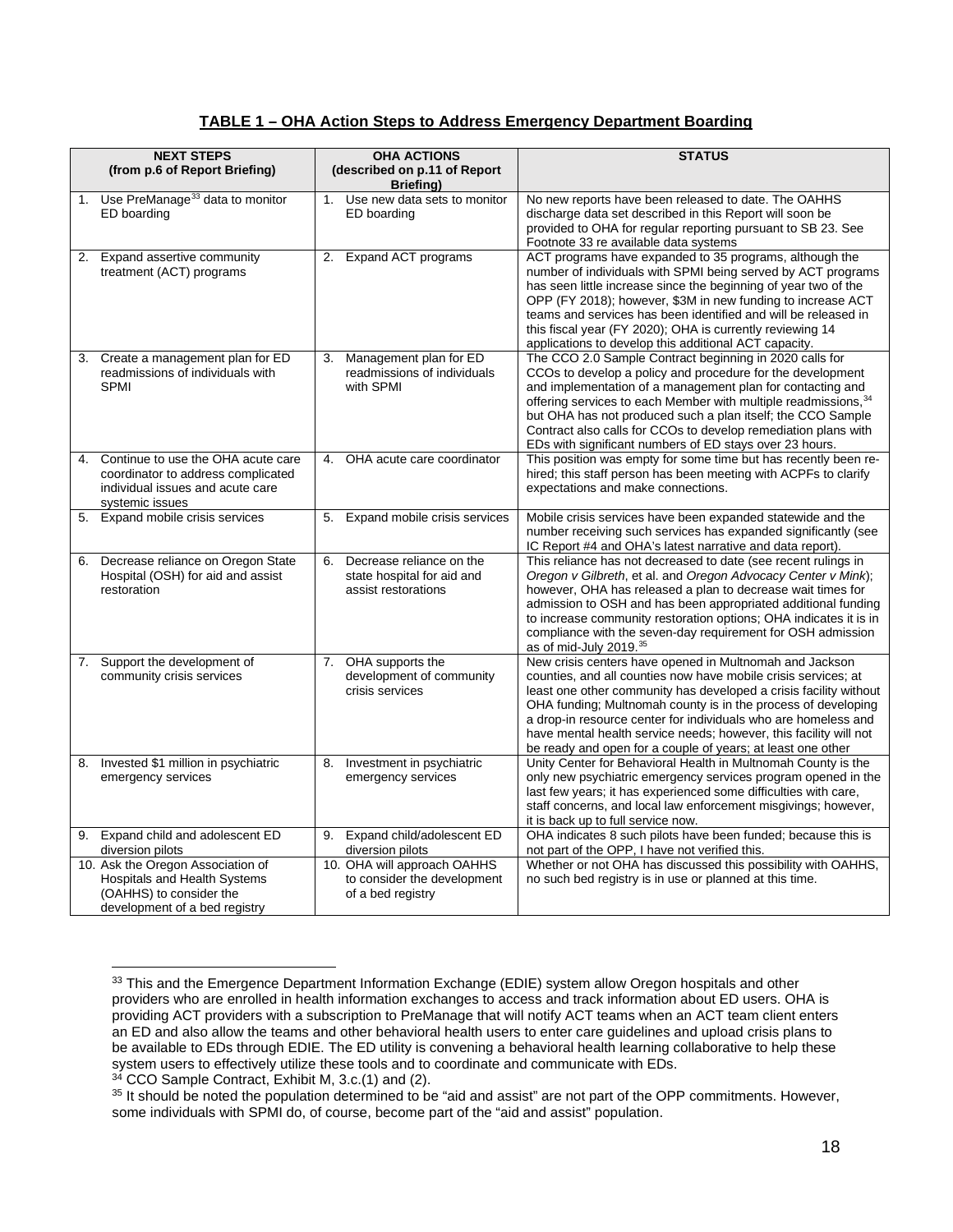While some actions have been taken to address the issues underlying boarding of individuals with SPMI who present to EDs for mental health reasons, no regular data reports about boarding are available or have been produced beyond this initial 2016 study. In 2017, OHA introduced and supported a bill to require hospitals to provide data to determine numbers of those "boarded" in EDs. However, in part due to opposition by hospitals through their association (OAHHS), the bill did not pass. Hospitals agreed at that time to collect and provide the data voluntarily. While the hospitals did begin collecting and reporting the data to OAHHS, it was not available for utilization for this purpose until recently. As indicated later in this Report, a bill to require such data reporting by hospitals (SB 23) did pass in the 2019 legislative session, with OAHHS support.

Some of the action steps recommended in the original boarding study have not been addressed. Namely, expansion of community mental health services beyond mobile crisis services has not occurred.[36](#page-18-0) The 2019 legislative session did result in an increase in funding for community competency restoration services, but that funding will not have an impact for several months while funding is distributed and programs are developed or expanded. In the meantime, additional beds are being funded and opened at OSH in Salem and Junction City to address the wait time for admission for individuals who are on aid and assist status needing competency restoration in a secure psychiatric facility. A bill passed during the 2019 legislative session (SB 24) will assure probation or parole violators can no longer be admitted to OSH for competency restoration and misdemeanants can only be referred and admitted to OSH if a certified forensic evaluator or a CMHP finds the individual to need hospital level of care due to the defendant's dangerousness or acuity of symptoms. The bill also requires a court that determines a defendant lacks fitness to proceed to consider a CMHP recommendation whether the services and supervision necessary to safely allow the defendant to gain fitness (i.e., be restored to competency to go to trial) are available in the community rather than in an inpatient setting. This bill allows more options for this population than just admission to OSH. Along with OHA's commitment to create more community restoration options for such defendants, this bill was intended to help decrease pressure on OSH admissions.

The original boarding study also recommended improvements in psychiatric services for individuals in EDs, provision of additional alternatives to inpatient care, more supportive services such as supported employment, promotion of insurance and health services reimbursement changes to incentivize community services, and increased transparency of waitlists for inpatient and OSH beds. While many of these issues are being addressed in various ways (including a recent workgroup and regulatory changes regarding admission to OSH), it is clear it will take significantly longer than the OPP's three years to see changes that will impact boarding. And without regular data and reports specifically about boarding over 23 hours for adults with SPMI, it will be impossible to know whether any such changes have impacted boarding for the OPP population.

In Subsection D.38., OHA commits to use the data in the analysis in D.37 to assess the needs of individuals with SPMI who leave the ED and strategies for linking them to services as well as strategies to increase the number of individuals with SPMI who are connected to services at the time they leave EDs and collect data to measure the effectiveness of these strategies. At this point, OHA does not have the data specifically as described in the OPP and therefore is not using it as committed in the OPP.

In Subsection D.43., OHA indicated it was working with hospitals to determine a strategy for collecting data regarding individuals who are in EDs for longer than 23 hours, and would begin reporting this information in July 2017, and would provide data by quarter thereafter, by region. OHA indicates it will pursue efforts to encourage reporting on a hospital-by-hospital basis, specifically through legislative change and work with OAHHS regarding data collection statewide. In an interview with OAHHS' data collection team, they indicated they receive data regarding boarding from most hospitals now, but the

<span id="page-18-0"></span><sup>36</sup> The CFAA budget for CMHPs was reduced by a total of \$9 million and set aside because of the caseload methodology currently utilized to provide this funding. A new funding formula methodology is expected to be developed in conjunction with CMHPs prior to OHA requesting the release of these set aside funds. In addition, \$7.6 million in funding was added to provide additional community competency restoration options for individuals found unable to assist in their own defense. However, approximately \$5 million of these funds was already available, but were made permanent by this appropriation.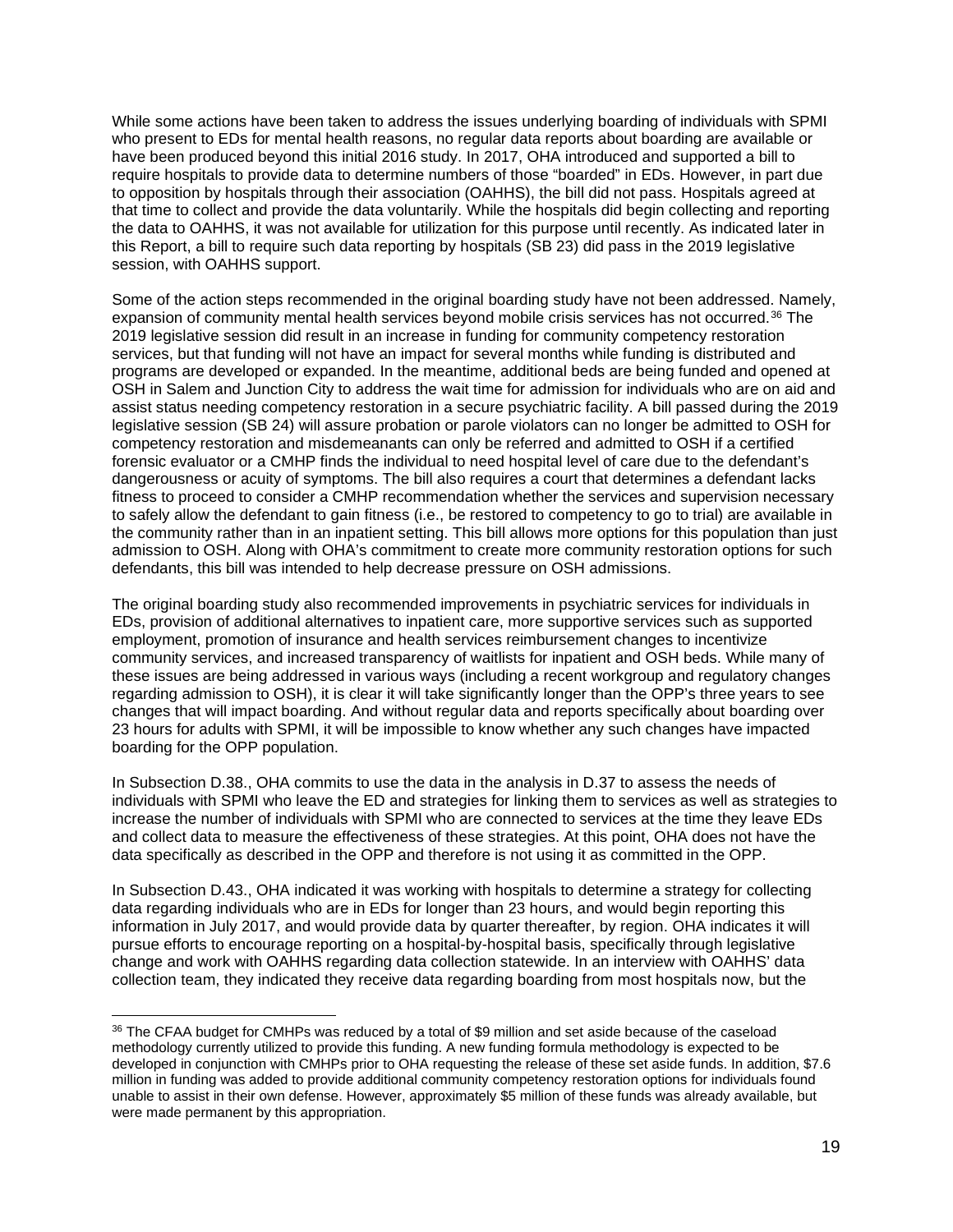data would not be completely consistent with the 2016 study given the differences in data systems used. However, OAHHS supported SB 23, which passed in the 2019 legislative session, to require reporting of such data, including entrance and exit times, for those entering EDs for behavioral health reasons. OAHHS indicates it has begun receiving such data from all Oregon EDs for the first quarter of CY 2019, and will be working with OHA to share and analyze these data beginning in the summer or fall of 2019. This will be a good source for data reporting going forward, with an analysis by diagnosis and age and common understandings regarding when boarding begins, to help OHA meet its OPP commitments in this area. However, the data are being captured for reporting currently and show times in EDs over 7 hours and over 24 hours. OHA and OAHHS will need to agree on timeframes for reporting, and specific diagnostic sets in order to set appropriate goals and strategies going forward. OHA is working on an agreement with OAHHS now and should eventually be able to gain access to historic data sets.

Given the status of these various efforts, OHA is *in compliance* to analyze data initially and present this analysis to the legislature. However, it is *not yet in compliance* with regular data reporting and monitoring, and therefore is *not yet in compliance* with commitments to use these data to initiate strategies to address the boarding issue for the OPP population. However, OHA is *working on compliance* by implementing some strategies and working on others to address the emergency and crisis needs of adults with SPMI (see also, IC Report #4). In addition, OHA has included specific requirements regarding CCOs working with EDs on the boarding issue for the 2020-2024 contract period. However, it is not yet clear how OHA will oversee or hold CCOs to these requirements.

Some stakeholders report having experienced a major growth in boarding incidents in EDs while others indicate boarding has been reduced through their own local efforts. None could describe specific OHA actions or activities directed to addressing this issue. OHA will have to do more to focus on this issue, assure the problem is understood, addressed, and gets better statewide.

#### *Efforts to Reduce Recidivism to EDs for Psychiatric Purposes*

In Subsection D.40., OHA commits to reducing recidivism and to track emergency department admissions of individuals with SPMI by hospital, monitor the number of individuals with SPMI with two or more readmissions to an ED for psychiatric reasons in a six-month period, continue to work with CCOs and CMHPs to better address the needs of these individuals in less institutional settings, and implement plans to address the needs of such individuals. Specifically, OHA commits to seek contract amendments to CCO contracts in 2018 that will require ACPFs to develop and implement plans to address the needs of such individuals in less institutional settings. As described above, these contract changes are included for CCOs in 2020 – 2024. Since CMHPs do not generally pay for inpatient or emergency department care, the CFAA for CMHPs does not adequately describe community providers' role in reducing ED use for psychiatric purposes or in addressing boarding issues. However, CFAA language regarding CMHPs' role in providing crisis services and the increases in such services should help to alleviate emergency room  $use.<sup>37</sup>$  $use.<sup>37</sup>$  $use.<sup>37</sup>$ 

OHA provides data regarding these commitments in its regular quarterly reports. At baseline, during 2015, 1,067 adults with SPMI were reported to have met this set of criteria. Fortunately, this number has continued to decline steadily (with an aberration or two) over the last 10 quarters. As of the end of December 2018 the reported number is 717. Especially given the lack of change in the rate of admissions (see below), this represents significant progress.[38](#page-19-1) OHA has also included specific requirements for CCOs in 2020-2024 regarding ED utilization with a goal of reducing admissions to EDs, reducing the length of time Members spend in EDs, and providing data on ED utilization for behavioral health

<span id="page-19-1"></span><span id="page-19-0"></span> $37$  It should be noted the current CFAA language covers only the first 18 months of the usual two-year time period – through December 2019 – to allow OHA and CMHPs an opportunity to revise the language based on outcomes of the 2019 legislative session and to deal with formula issues affecting CMHP funding. (See also, Footnote 36.) 38 OHA does report the number of such readmissions by hospital. However, they are not anchored in the number of admissions overall or the rate of admissions by facility. In order to see what facility is doing better or worse, one would need to compare each of OHA's quarterly reports. Similarly, OHA has indicated this number could be somewhat misleading in that it uses the latest admission to describe where the individual was readmitted. However, a particular individual could have been admitted and then readmitted into a different ED during the six-month period.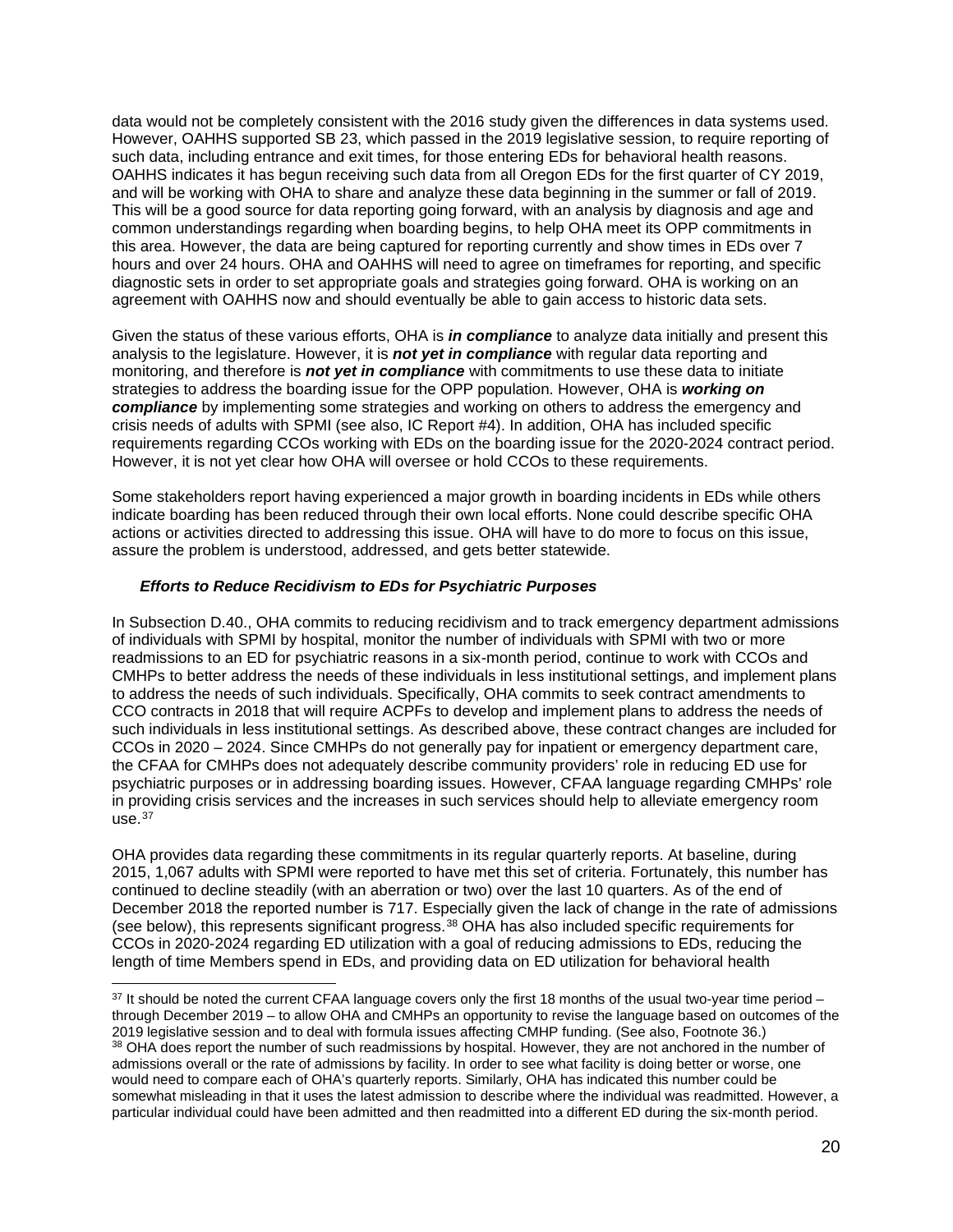reasons.[39](#page-20-0) OHA has also included use of EDs for psychiatric reasons by individuals with SPMI as an incentive metric for CCOs. Similarly, requirements for CMHPs and Choice contractors include in-reach and other work to address ED readmission issues by providing mobile crisis services and assuring individuals in ACPFs (including EDs) remain connected to community-based services. Hence, OHA is *in compliance* with this set of OPP commitments.

#### *Efforts to Reduce the Rate of Visits to EDs by Individuals with SPMI for Mental Health Reasons*

OHA commits in Subsection D.41. to reduce the rate of visits to general EDs<sup>[40](#page-20-1)</sup> by individuals with SPMI for mental health reasons, as follows:

- a. By the end of year one (June 30, 2017), there will be a 10% reduction from the baseline.
- b. By the end of year two (June 30, 2018), there will be a 20% reduction from the baseline.
- c. By the end of year three (June 30, 2019), OHA will have a quality improvement process to track whether emergency room visits are decreasing.

Data reported by OHA indicates the baseline rate in CY 2015 was 1.5 admissions per Member month.<sup>[41](#page-20-2)</sup> Therefore, the goal for the end of year one would have been 1.4 and 1.2 for the end of year two. Rather than declining, the rate actually increased to 2.0 by the end of year one, but did decline somewhat to 1.79 by the end of year two. However, the decline continues with a rate of 1.37 at the end of December 2018. If this decline continues, OHA may be able to meet the year two goal by the end of the year three. OHA is in the process of developing its BHQPIP to include the commitment in this Subsection and in Section E. of the OPP. This BHQPIP should be finalized by the end of CY 2019 or early 2020, and will include a process to track whether ED visits are decreasing, as committed in this Subsection. Hence, while the timeframes were not precisely met, the State is *in compliance* with the year two goal to reduce the rate of ED visits by the OPP population for mental health reasons and is working on compliance with having a quality improvement process to track the rate of these visits going forward.

#### *Meetings with Independent Consultant re Emergency Room Use*

Finally, in this area, in Subsection D.42., OHA commits to meeting with me, the Independent Consultant for the OPP, to discuss the use of EDs by individuals with SPMI who present to EDs for mental health reasons, which they have done and continue to be willing to do. However, the OPP specifically prohibits the addition of other performance outcomes about this issue other than what is already in the OPP, at least for the three-year period ending June 30, 2019. Hence, OHA is *in compliance* with this OPP provision.

# SECURE RESIDENTIAL TREATMENT FACILITIES

Subsections D.49. and 50. of the OPP include commitments regarding civilly committed adults with SPMI who are receiving services in secure residential treatment facilities, specifically regarding their discharges from such facilities. One of these commitments is qualitative and the other is quantitative. Subsection D.49. indicates "civilly committed individuals in [SRTFs] whose clinical needs no longer necessitate placement in a secure facility shall be moved *expeditiously* [emphasis added] to a community placement

<span id="page-20-0"></span> $39$  CCO Sample Contract, Exhibit M, Subsection 3.c.(1) – (3).

<span id="page-20-2"></span><span id="page-20-1"></span><sup>40</sup> Not including specialty psychiatric emergency services such as Unity Center in Portland. OPP Footnote 3, page 14. <sup>41</sup> Note, OHA calculates the rate as the number of visits to general EDs by Member months. USDOJ would prefer this be reported by the number of individuals with SPMI who are Members of CCOs as there is currently not a way to obtain diagnoses on all CCO Members, since a person's diagnosis may not be available unless or until the individual is seen for a psychiatric emergency or other mental health service. Also, the comparison of facilities is somewhat misleading because OHA uses the latest admission to describe where the individual was readmitted. However, a particular individual could have been admitted and then readmitted at a different ED during the six-month period.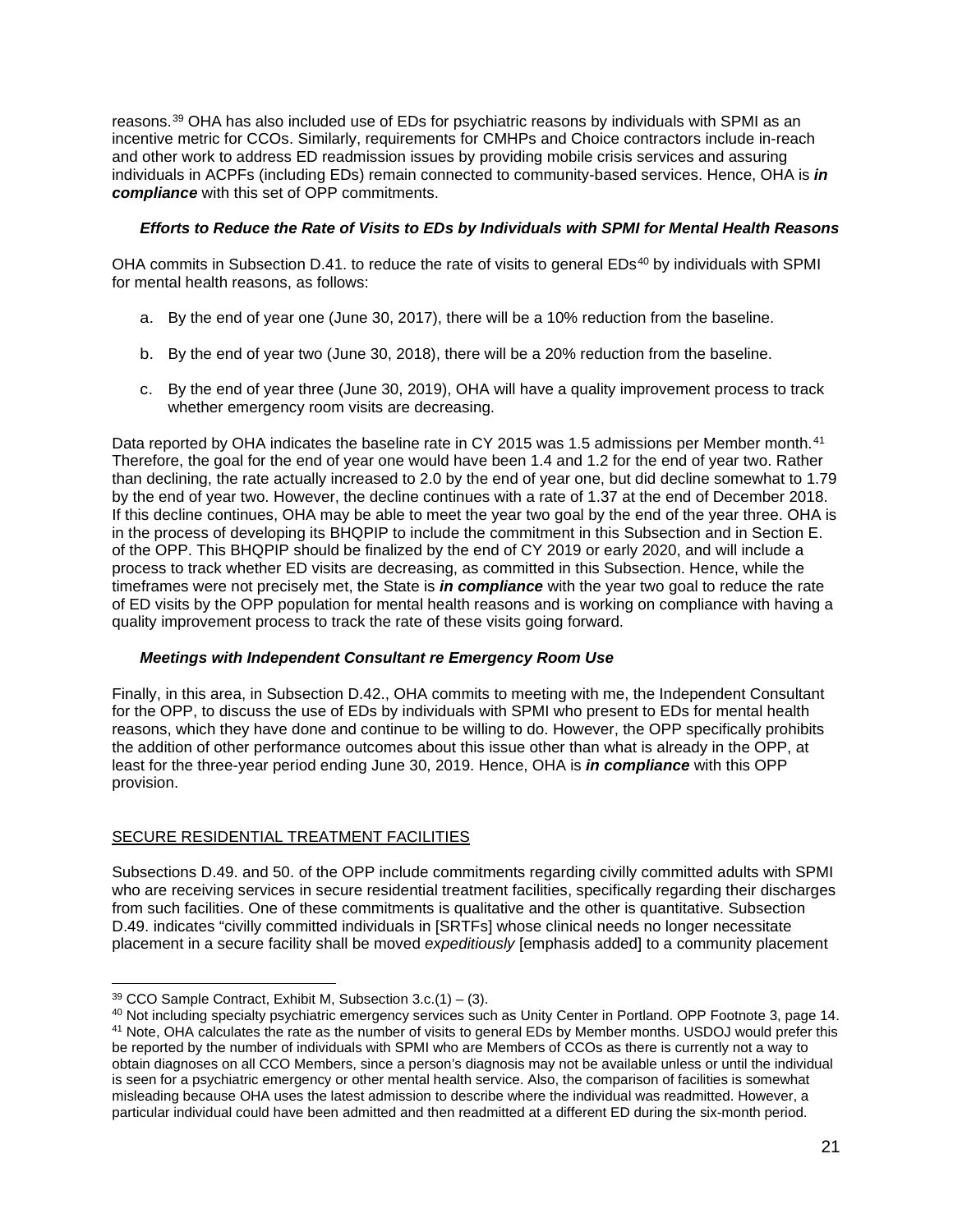in the most integrated setting appropriate for that individual. Subsection a. goes on to indicate these moves shall be consistent with the housing provisions in Subsection D.50., which reads as follows:

"Civilly committed individuals who are discharged from [SRTFs] shall be moved to a community placement in the most integrated setting appropriate for that individual. Discharge shall be to housing consistent with the individual's treatment goals, clinical needs, and the individual's informed choice. The individual's geographic preferences and housing preferences (e.g., living alone or with roommates) shall be reasonably accommodated in light of cost, availability, and other factors stated above. Cost shall not be used as a justification for denying housing."

Subsection D.49.b. enumerates quantitative goals about lengths of stay of such individuals in SRTFs, specifically, by the end of year one (June 30, 2017), the goal is a 10% reduction from the baseline; and by the end of year two (June 30, 2018), the goal is a 20% reduction from the baseline. Subsection D.49.c. goes on to commit OHA to reporting regularly on the number of civilly committed individuals in SRTFs, their lengths of stay, and the number of individuals who are discharged; and starting July 1, 2017 (the beginning of year two of the OPP), the type of, and the placement to which such individuals are discharged.

The focus of these Subsections of the OPP is very narrow and only about the type, appropriateness, and speed of discharges from SRTFs and the lengths of stay in SRTFs of civilly committed adults with SPMI. Therefore, this set of commitments is not about the appropriateness of the admission of such individuals into SRTFs or whether Oregon has enough SRTF beds for such individuals. Nor is it about other populations in SRTFs, namely individuals admitted by guardians or individuals in such facilities who are under the oversight of the Psychiatric Security Review Board (PSRB) or who are there for competency restoration. While some of these populations and issues have been of concern in Oregon of late, this is not the focus of these Subsections of the OPP. Therefore, this report will focus solely on the appropriateness of discharges, the lengths of stay, and the collecting and reporting of disposition data for adults with SPMI who are leaving SRTFs.

#### *Quantitative Commitments re Individuals with SPMI Leaving SRTFs*

Lengths of Stay: OHA was but is *not currently in compliance* with the quantitative commitments it made to reduce the length of stay (LOS) of individuals with SPMI in SRTFs, given the reporting methodology utilized by OHA. The data provided by OHA is calculated based only on those individuals who are discharged in a given time period. OHA makes the case that this is the best way to calculate these numbers as otherwise the number could change literally daily if the LOS of all individuals with SPMI who are in SRTFs is included and could therefore be meaningless. That is, if some individuals leave on a given day and several individuals are admitted, the average LOS (ALOS) would go down precipitously without real meaning. On the other hand, by calculating ALOS on only those discharged, the ALOS in any given time period will fluctuate depending on how long those particular individuals have been in the SRTF before discharge. This approach to calculating and reporting the ALOS has perhaps worked against OHA as they have been focused recently on ensuring individuals who no longer need to be in an SRTF are released to more appropriate settings. This has led to an increase in the number of individuals released who had long lengths of stay (in some cases, literally years or even a decade or longer) and who are stable and could live in more integrated community settings.

The numbers tell this story. Baseline in 2015 for ALOS calculated in this way was 638 days (almost 1¾ years). Hence the goal for the end of year one was 574.2 days. OHA met this goal at 553 days, which however was up from 409.1 in the first quarter of year one. The goal for the end of year two was 510.2 days. This year started well below that goal at 449.7 days, but rose in quarter two of year two to 501.8 days, and to 663.2 days in quarter three and 676.0 days in quarter four. This was the time period in which OHA began focusing heavily on releases of individuals who had been in SRTFs for long periods of time, so the ALOS as they calculate it has actually seen a consistent increase during year two, possibly because OHA is doing the right thing focusing on discharges for the longest stay individuals.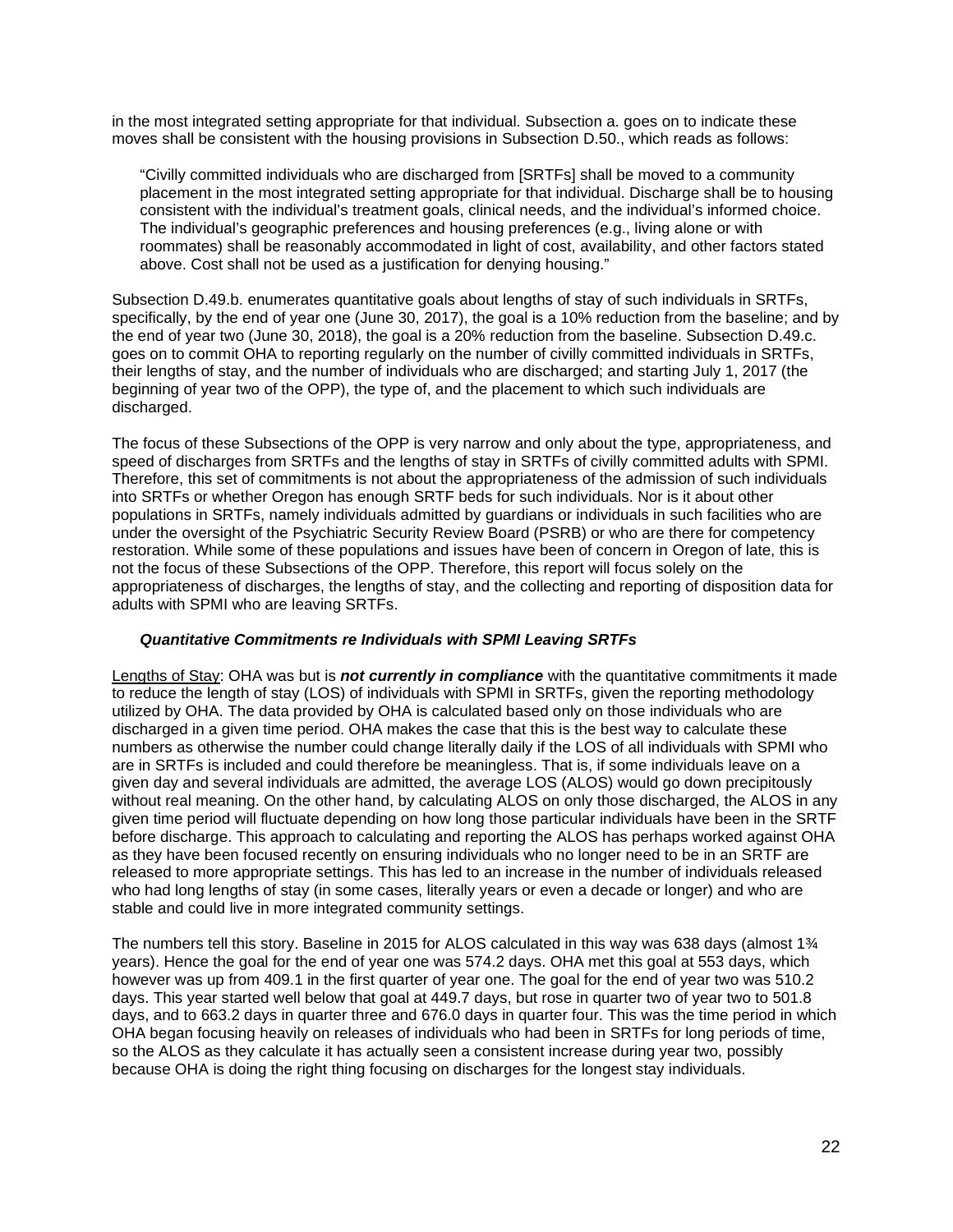There is no quantitative goal re LOS in SRTFs for year three of the OPP. However, in quarter one of year three, the ALOS went back down to 664.8 days but was back up in quarter two to 673.6 days. As longer stay individuals are being released, it is possible the numbers in the last two quarters of year three (January through March and April through June 2019) will begin to come down again. However, due to the six-month data lag in reporting, we will not know whether the numbers have come back down to or below the goal for the end of year two (510.2 days) until the final report from OHA is released in early 2020. So, while OHA is working specifically to reduce the overall length of stay in SRTFs for adults with SPMI who are civilly committed, the calculation of the ALOS for those being discharged has actually been going up since January 2018.

Another way to look at this issue of LOS was provided in the two previous January OHA narrative reports, at the request of USDOJ. In January 2018 and January 2019, for a point in time toward the end of year one (June 15, 2017) and toward the end of year two (June 15, 2018), OHA provided the following data:

### **TABLE 2 – Lengths of Stay of Individuals in Residence in SRTFs on 6/15/2017 and on 6/15/2018**

| # in Residence     | # Persons in      | # Persons in        | # Persons in      | # Persons in      |
|--------------------|-------------------|---------------------|-------------------|-------------------|
|                    | Residence $<$ 120 | Residence 120 - 365 | Residence 366 – 2 | Residence > 2 Yrs |
|                    | Davs              | Davs                | Yrs (730 Days)    | (731 + Days)      |
| June 15, 2017 - 33 | 6(18%)            | 11 (33%)            | 8(24%)            | $8(24%)^*$        |
| June 15, 2018 – 53 | 19 (36%)          | 10 (19%)            | 11(21%)           | 13(25%)           |

\*The percentages do not add up precisely to 100% due to omitted repeating decimals.

These data suggest the number and proportion of individuals in SRTFs for shorter time periods is growing while the proportion in residence for the longest period of time (greater than two years) has remained the same. In January 2019, OHA provided another view based on the 15 individuals discharged during the 12-month rolling timeframe (ending June 30, 2018) that resulted in the ALOS reported as 676 days, making the case that individuals with significantly long LOS were among those 15 discharged, namely:

| #          |               |                 |             |                   |               |               |                   |
|------------|---------------|-----------------|-------------|-------------------|---------------|---------------|-------------------|
| Discharged | Discharged    | Discharged      | Discharged  | <b>Discharged</b> | Discharged    | Discharged    | <b>Discharged</b> |
| with LOS   | with LOS $1+$ | with $LOS$ $2+$ | with LOS 3+ | with LOS $4+$     | with LOS $5+$ | with LOS $6+$ | with LOS $7+$     |
| < 1 Yr     | to 2 Yrs      | to 3 Yrs        | to 4 Yrs    | to 5 Yrs          | to 6 Yrs      | to 7 Yrs      | to 8 Yrs          |
|            |               |                 |             |                   |               |               |                   |
|            |               |                 |             |                   |               |               |                   |

These data indicate 5 or 33% of those discharged in this time period were there less than two years, compared to 74% of those in residence at the end of this time period and 75% of those in residence in the previous 12 months. Ten or two-thirds of those discharged in this time period were there more than two years compared to just one-quarter of those in residence at the end of the previous two 12-month periods. This suggests that OHA is working toward compliance with the commitment to reduce the LOS of civilly committed individuals in SRTFs even though the numbers reported currently indicate OHA is *not in compliance* with this provision at this time. Future OHA reports will need to provide comparable data for LOS of those in residence at a point in time and LOS of those discharged in order to make a better comparison upon which to judge this commitment for the full three years of the OPP.

These data indicate OHA is *in compliance* with the commitment to report the number of individuals who are discharged (albeit not from the beginning of the OPP as implied in Subsection D.49.c.), and *in compliance* with the commitment to report the number of civilly committed individuals in SRTFs and their lengths of stay.

Dispositions for Individuals with SPMI Discharged from SRTFs: OHA also committed to begin collecting data about dispositions of adults with SPMI civilly committed to and discharged from SRTFs, beginning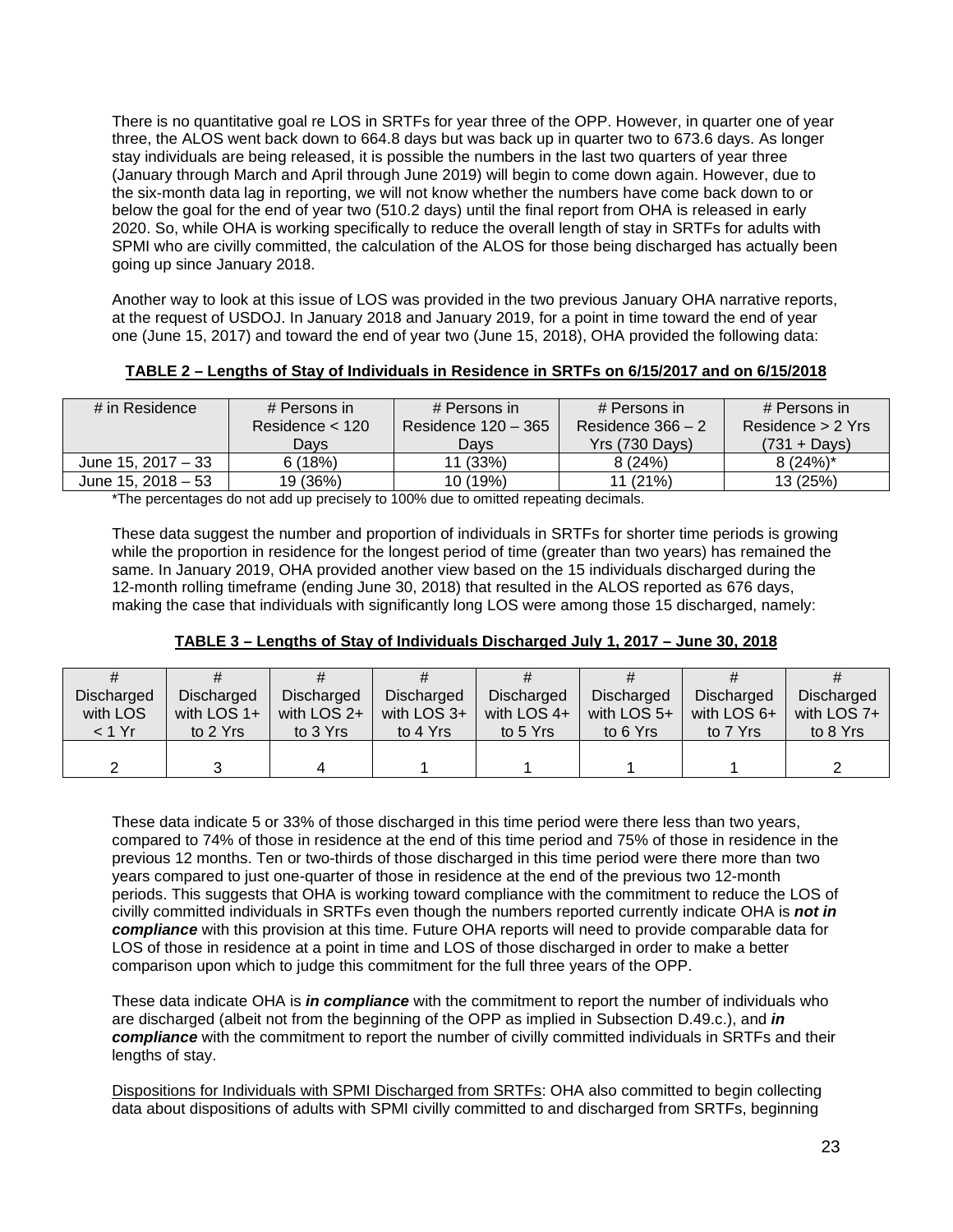July 1, 2017. Given the six-month data lag, the first data provided to address this commitment was provided in April 2019, covering three quarters of CY 2018 (January through September 2018). These data, along with data for the fourth quarter CY 2018 (through December 2018) are provided in TABLE 4 elsewhere in this Report. Therefore, OHA is *in compliance* with this reporting commitment.

#### *Qualitative Commitments re SRTF Discharge Plans and Timing*

As indicated earlier in this section of the Report, OHA committed in the OPP that civilly committed individuals in SRTFs whose clinical needs no longer necessitate placement in an SRTF shall be moved *expeditiously* to a community placement in the most integrated setting appropriate for that individual (Subsection D.49.), that is to *housing* consistent with the individual's treatment goals, clinical needs, and the individual's informed choice including geographic and housing preferences (Subsection D.50.). To test whether these qualitative commitments are being met, I (with help from OHA staff) reviewed the discharge plans and decision-making process in the charts of half (18 of 36) of adults with SPMI civilly committed to SRTFs and discharged in the nine-month period from January 1 through September 30, 2018.<sup>[42](#page-23-0)</sup> These chart reviews were conducted mostly at the office of the IQA $43$  for OHA whose task it was to make determinations regarding whether individuals met the criteria for receiving services in an SRTF and whether they no longer met such criteria and were, therefore, ready to be discharged.

During this time the IQA's role, process, and criteria by which such determinations were made were under review and in flux, with OHA changing that role, process, and criteria because of public concerns about whether individuals were being released from SRTFs too soon and without adequate community services after release. These concerns were about all SRTF service recipients, not just those with SPMI who were civilly committed to such a facility. In response to these concerns, OHA stopped IQA-initiated discharges from SRTFs for a period of time and OHA staff began reviewing the IQA's work to determine whether the individual met criteria for SRTF placement and services and whether the individual's clinical needs no longer necessitated placement in a secure facility. The IQA continued in the role of reviewing charts and paperwork to determine these matters and made recommendations to OHA about discharge readiness. As recently as May 2019, the criteria being used for these determinations was continuing to undergo changes.

However, this Report is not about whether the IQA adequately performed its role(s), whether OHA adequately oversaw the IQA's work, or even whether the criteria and processes being utilized were as they should have been. Rather, the IC's role in this matter was to determine whether a sample of the charts the IQA reviewed showed the discharge occurred expeditiously after the individual's clinical needs indicated no further necessity for placement in an SRTF, and whether the placements to which individuals transitioned were consistent with their documented treatment needs, clinical goals, and informed choice.<sup>[44](#page-23-2)</sup>

During this nine-month period in 2018, 13 different SRTFs within the State had beds available for civilly committed individuals with SPMI. These facilities operated in nine different cities/towns within the State.[45](#page-23-3) In order to assure the chart review findings were not specific to one or a few SRTFs or to specific

<span id="page-23-0"></span><sup>42</sup> Note: For background and comparison, I reviewed the charts of four other individuals discharged from a PAITS SRTF to determine how these were different. These facilities are technically licensed as SRTFs, but are generally short term stays for diversion from hospitalization, especially OSH, or other restrictive environments. Earlier, I also reviewed a couple of charts at SRTFs I visited.

<span id="page-23-1"></span><sup>&</sup>lt;sup>43</sup> For the time period covered by the OPP, KEPRO was this entity.

<span id="page-23-2"></span><sup>44</sup> Note: As in IC Report #4, an independent face-to-face clinical evaluation of individuals discharged from SRTFs was not conducted as the status of individuals' clinical needs and choices after the fact or after discharge could very well be different than at the time of decision-making, just before discharge. Hence, the chart review of a sample of individuals discharged during this nine-month period was conducted to identify whether the individual's needs and choices were clearly documented and whether individuals' transitions were to post-discharge settings consistent with what was documented for them and in a timely manner.

<span id="page-23-3"></span><sup>45</sup> Often, these facilities also have beds available for persons who are admitted *voluntarily* by their guardians, or who are under the jurisdiction of the Psychiatric Security Review Board (PSRB) and are required by this process to be in such a facility. These populations are not the subject of the OPP or my compliance assessments so none of the charts of such individuals were reviewed.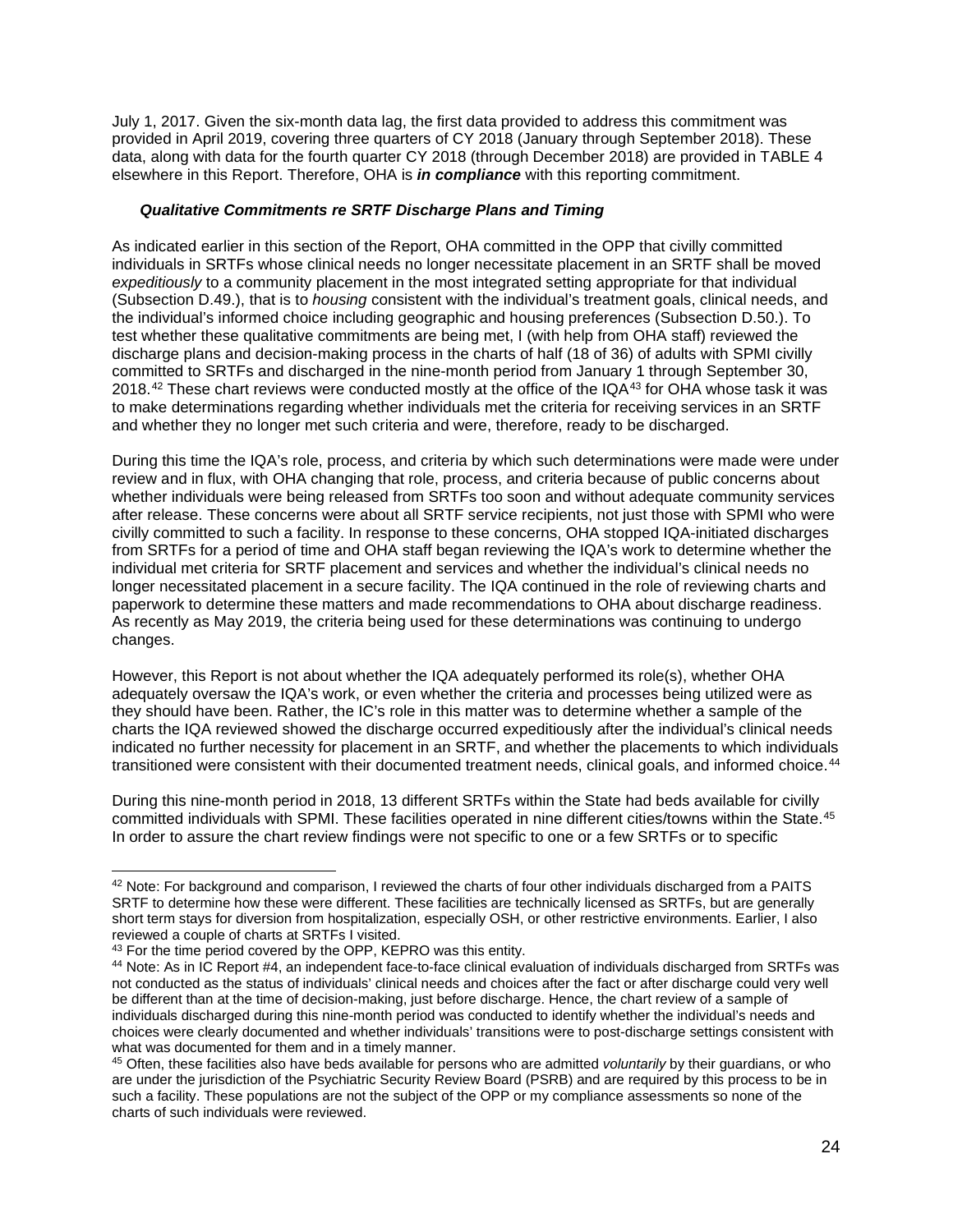locations, the charts reviewed represented 18 individuals from 11 different SRTFs in seven different cities/towns within the State. The results of these discharge dispositions and the dispositions of those whose charts were reviewed, along with the discharge dispositions for the fourth quarter of CY 2018 are reported in TABLE 4 below.

| TABLE 4: Dispositions of All Individuals Discharged January through September 2018 and |  |
|----------------------------------------------------------------------------------------|--|
| October through December 2018 and Individuals Whose Charts Were Reviewed               |  |

| Discharge/Transition Location or Disposition <sup>46</sup> | <b>Total Count</b><br>$1st$ 3 Qs of | Count of $1st$ 3<br>Qs of CY 2018 | <b>Total Count</b><br>$4th$ Q of |
|------------------------------------------------------------|-------------------------------------|-----------------------------------|----------------------------------|
|                                                            | CY2018                              | Charts                            | CY2018                           |
|                                                            | (through Sept)                      | Reviewed                          | $(Oct - Dec)$                    |
| Adult Foster Home (AFH)                                    |                                     |                                   |                                  |
| Discharged Against Medical Advice (AMA) - Location UNK     |                                     |                                   |                                  |
| Independent Living                                         | 9                                   | 5                                 |                                  |
| Psychiatric Hospital (OSH or ACPF)                         | $1$ (OSH)                           | 1 (OSH)                           |                                  |
| <b>Residential Treatment Facility**</b>                    | 12                                  | 6                                 | ิค                               |
| <b>Residential Treatment Home (RTH)</b>                    |                                     | າ                                 |                                  |
| Supportive Housing*                                        | 2                                   | 2                                 |                                  |
| <b>TOTAL</b>                                               | 36                                  | 18                                | 14                               |

\* This is not the subset of housing considered *supported* housing as described in the OPP and in IC Report #4 but is, in fact, housing with system-provided services such as sober living or other supportive environments. No person discharged during this quarter went to either type of housing.

\*\*One of the 12 discharges to an RTF was initially indicated as homeless, but upon a review of the chart, it was determined to be an individual discharged to an RTF respite bed, pending locating appropriate local housing.

SRTFs are, of course, a highly structured and locked environment so discharge to any other facility will require the individual to be able to live safely in a less structured environment. When I asked stakeholders what type of facility they felt anyone leaving an SRTF should go to, most indicated appropriately that it depends on the individual and his/her needs and desires. In some cases, stakeholders thought it would be optimal if an individual leaving an SRTF went first to an RTF or RTH so that structure and support without a locked environment could be experienced before independent living. On the other hand, many indicated some individuals being discharged are stable enough to live independently if an appropriate housing situation can be located. The numbers indicate that one-fourth (nine) of those discharged during the first nine months of 2018 and one-fifth (3) in the last quarter of 2018 did in fact go to independent living – their own apartment or with family or friends. In the first nine months, two more went to supportive housing units where they had their own unit, albeit with more units in the building occupied by others with behavioral health needs and with supportive services on site. Over 60% (22) in the first nine months and 71% (10) in the last quarter went to other residential settings while one went to OSH and one left against the advice of the facility without indication of where they were going. It's good to see the range of types of "placements" and some going to community housing with supportive services. The record reviews described below indicate generally the "placements" to which individuals were discharged during this time period were consistent with their documented clinical needs and treatment goals.

Summary of Review of Records for Individuals Discharged from SRTFs January through September 2018: As indicated in TABLE 5 below, a review of the materials available to the IQA and OHA in making decisions about transition and placement of individuals being discharged from SRTFs indicated some inconsistency in what was available for review. The information in most of the documents available for review were developed by clinical staff of the SRTF and included treatment plans, discharge summaries, discharge transition plans, Oregon's Medicaid Prior Authorization Request Form, Resident Assessment Checklist, and/or progress notes. In some cases, a checklist provided by the IQA was utilized although the IQA discontinued use of this form by SRTFs during this time period. In some cases, standardized assessment tools such as the LOCUS or a form based on the Oregon Administrative Rule (OAR)

<span id="page-24-0"></span><sup>46</sup> The various types of residential facilities in Oregon referenced in TABLE 4 are described on the OHA website at [https://www.oregon.gov/oha/HSD/AMH-LC/Pages/RT.aspx.](https://www.oregon.gov/oha/HSD/AMH-LC/Pages/RT.aspx)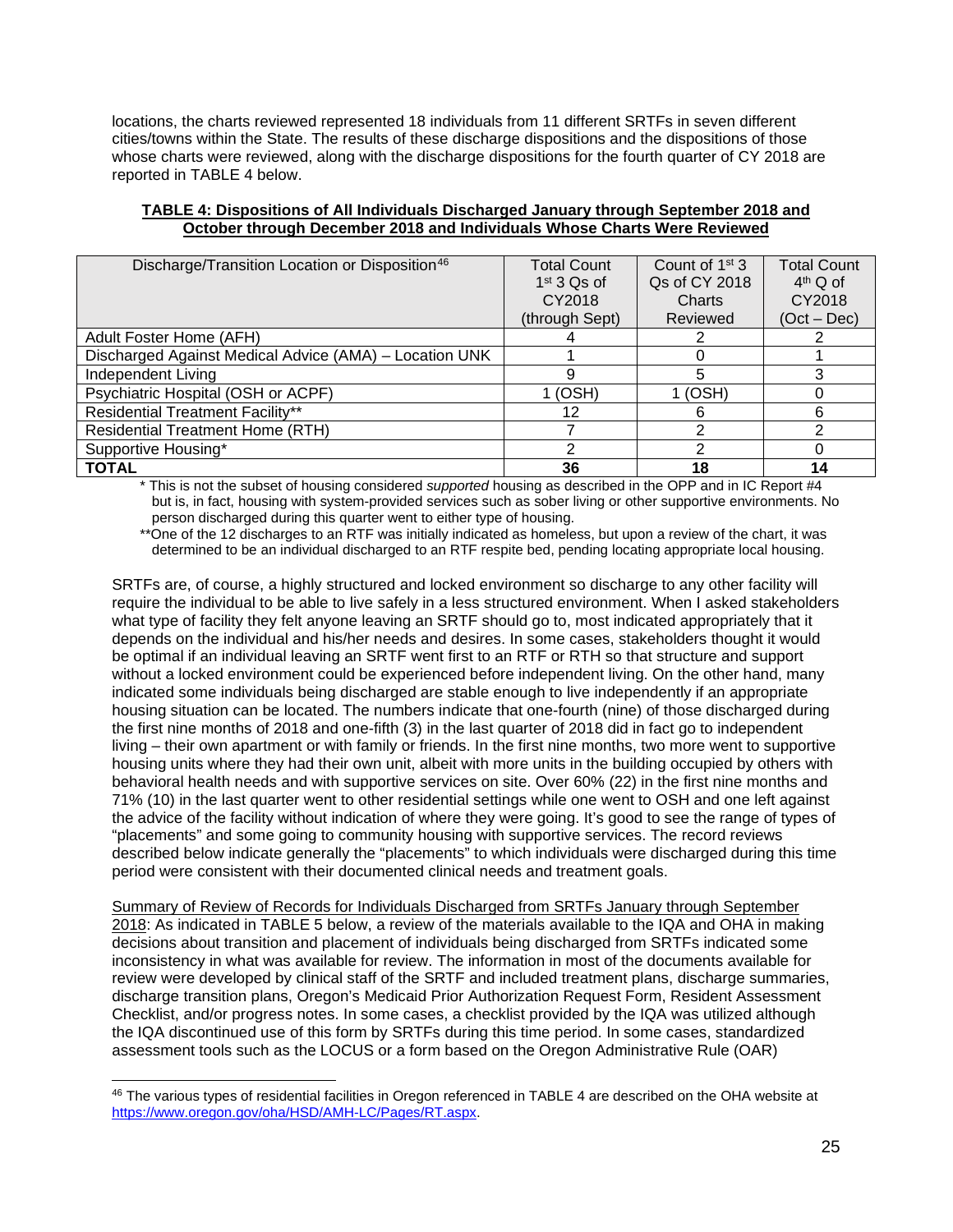requirements for SRTFs was available to the IQA reviewer. Also, during this time period, the IQA was not required to, but did meet with or assess some individuals in person for this purpose. Generally, the IQA relied on documentation provided by SRTFs.

The IQA does have responsibility to meet with and develop a person-centered plan (PCP)<sup>[47](#page-25-0)</sup> directly with each individual. However, the documentation provided for this chart review included only a few personcentered plans available for review. The IQA indicates individuals are sometimes unwilling to engage in the PCP process or are unavailable for this process, although the IQA continues to reach out to engage individuals to complete a PCP. Even in the absence of a PCP, however, evidence of individuals' desires and preferences was often available in other materials utilized for the IQA's and OHA's review.

| <b>DOCUMENTED EVIDENCE OF </b>                             | <b>YES</b> | <b>NO</b> | <b>UNKNOWN</b><br><b>OR</b><br><b>UNCLEAR</b> |
|------------------------------------------------------------|------------|-----------|-----------------------------------------------|
| Person Centered Plan Completed/Available                   | 5          | 11        |                                               |
| Individual's Choices/Preferences                           | 15         |           |                                               |
| CCO or Choice Provider Involvement                         |            |           | 8                                             |
| Effort to Assist Individual w/ Discharge Process           | 9          |           | 9                                             |
| Consistency of Discharge "Placement" w/ Treatment Goals    |            |           |                                               |
| and Clinical Needs                                         | 15         |           |                                               |
| Consistency of Discharge "Placement" with Individual's     |            |           |                                               |
| <b>Informed Choice/Preferences</b>                         | 8          | 4         | 6                                             |
| Prior History Considered in Discharge "Placement" Decision |            |           |                                               |

#### **TABLE 5: Characteristics of Documentation in 18 Records Reviewed**

While CCOs or Choice providers might have been involved in discharge planning for the individuals whose charts were reviewed, there was little evidence of this involvement and in almost half of those individuals reviewed, these entities were clearly not involved. There was, however, evidence of the SRTF providing assistance to the individual in the discharge process through referrals, assistance in visiting the potential after-discharge placement, assistance with housing applications, etc. Again, more assistance may have been provided, but was not noted in the particular charts/records reviewed for this process.

The most important two elements of the OPP revealed by the chart reviews were that the "placement" upon discharge was consistent with the documented treatment goals and clinical needs of the individuals being discharged. In the three cases in which this was unknown, the charts/records simply did not make this consistency clear rather than that the "placement" was inconsistent with the individuals' goals and needs. It was also clear in almost all of the cases that the individual's prior history was considered in the discharge "placement" decision. This is important as sometimes individuals are doing well because of the structure provided by an SRTF but historically have not done well when less structure or support is available. Hence, consideration of history, especially relatively recent history, is critical to assuring success upon release from the locked SRTF environment to any other environment that is not secure.

Of some concern is the number of cases in which there was lack of consistency or inadequacy of documentation of consistency of the "placement" decision with the individual's choices or preferences. In those four cases in which the "placement" was specifically inconsistent with choices/preferences, the records did indicate why. For example, an individual wanted to be off medications and on their own, whereas the clinical needs indicated even more intensive care in a hospital setting was necessary. Others wanted to live with family or friends that were no longer willing to have the individual live with them or were no longer around. In other cases, individuals wanted to study or do something that was not possible with the resources or background the individual currently had. Since a review of post-discharge records was not conducted, it is unclear whether the post-discharge setting and services began to assist those individuals work toward their choices and desires.

<span id="page-25-0"></span><sup>&</sup>lt;sup>47</sup> The form utilized for this PCP was undergoing revision by the IQA and OHA during the time these charts were reviewed, which of course was after the time these individuals were discharged.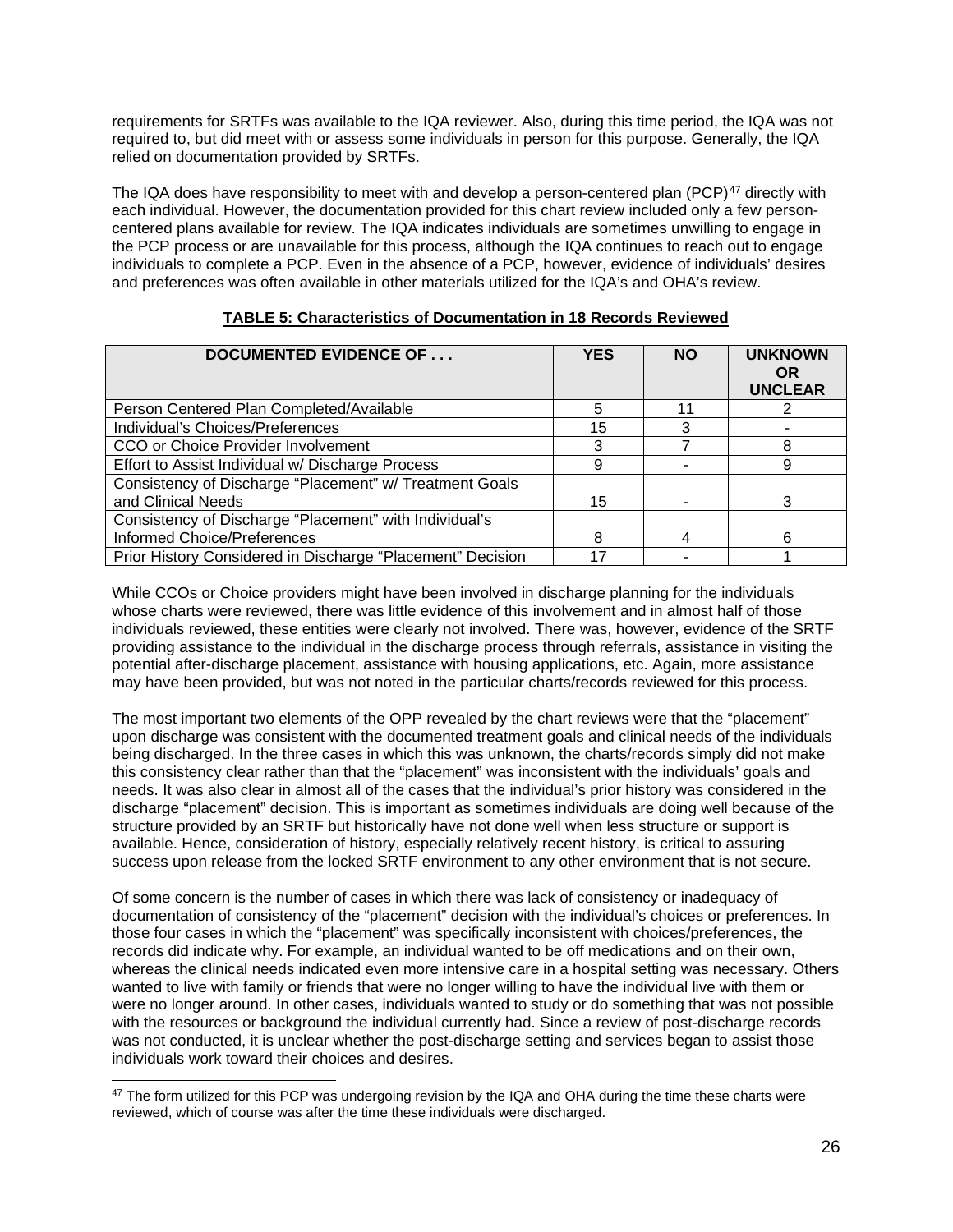Perhaps the bigger concern in this area is the proportion of cases (one-third) in which the documentation was just not adequate to determine if the "placement" was consistent with the preferences and choices of the individual. While preferences and choices of various kinds were included in the materials of the vast majority (84%) of the individuals reviewed, it was not clear whether the actual discharge placement was what the individual agreed to and wanted, given their circumstances and clinical needs. In at least three cases, this was because choices and preferences were not documented. In others it was because the connection to choices and preferences of placement after discharge was not documented. Additional efforts to help those documenting discharge processes understand the importance of capturing this information about choice and preferences would be useful for SRTFs and for the IQA or other utilization reviewers in the future.

Another item looked for in the documentation reviewed but which is not reported in the TABLE 5 above is referral to or involvement of an assertive community treatment (ACT) team. Given the type of individuals living in SRTFs and specifically those with SPMI, a referral to ACT either shortly before or upon discharge would be expected, especially if they were not receiving ACT services prior to admission. In only one case was an ACT referral or involvement noted. While this is not a specific OPP commitment, OHA has been working to assure ACT teams are engaged before individuals eligible for ACT services leave OSH or SRTF environments. Hence, this is another area for further work by OHA to assure ACT referrals and engagement occur and these efforts are documented.

Given this overall review, OHA appears to be *in compliance* with the commitment regarding appropriateness of placement upon discharge and *in partial compliance* with the commitment that placements upon discharge will be consistent with individuals' informed choices and preferences.

Timeliness of Discharges: Subsection D.49. of the OPP also commits to moving from SRTFs "expeditiously" those civilly committed individuals with SPMI whose clinical needs no longer necessitate placement in a secure facility. The OPP does not define "expeditiously"[48](#page-26-0) or otherwise specify timeframes even though it does define goals for the timeliness of discharges from OSH after being found ready to transition (see Subsection D.20. and IC Report #4). While these latter timelines suggest that 30, 25, or even 20 days after being ready to transition is appropriate for discharge from an intensive inpatient unit, such a timeline is not appropriate for a treatment setting in which the individual has been living as their "home" for a significant period of time ranging from months to years.

In order to determine whether discharges are occurring expeditiously, I asked a number of stakeholders, including SRTF operators and community providers, what they thought the timeline should be and what length of time it generally took to find an appropriate discharge "placement" for individuals once they were determined to no longer need SRTF level of care. I also asked what factors impact that timeline. Some of these reported factors include:

- 1. Type of needed "placement" upon discharge, including stability or fragility of the individual, their special needs, and needed supervision and supports;
- 2. Lack of availability of alternatives, whether other types of residential facilities or supported or supportive housing (and lack of ACT capacity or confusion regarding ACT eligibility);
- 3. Openings or wait lists (after application, it is up to the facility to which the application is made to determine the process and timeline for decision-making as well as determine whether to accept the individual or not; many stakeholders indicated individuals being discharged from OSH have

<span id="page-26-0"></span><sup>48</sup> The word "expeditiously" is defined in general as "with speed and efficiency" as in "the directors will move expeditiously to reach a conclusion;" and "characterized by promptness" as in an expeditious answer to an inquiry." However, these definitions do not provide a precise timeframe any more than the OPP does, but do confirm the meaning of this term is in a context. That is, the time needed to reach a conclusion or provide a prompt answer to an inquiry is heavily dependent on the context and the type of decision or inquiry. Hence, the term is considered in this Report in the context described in this section.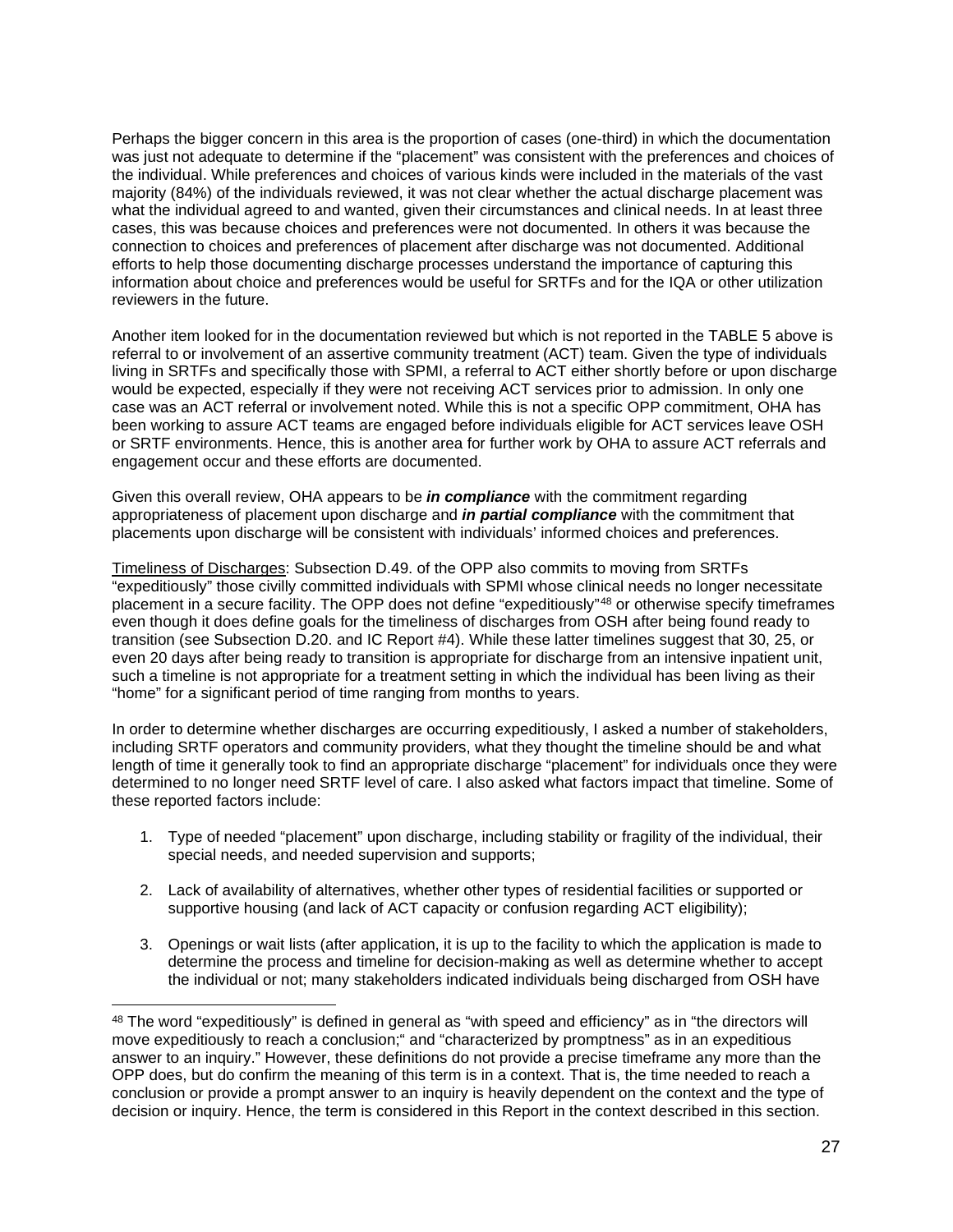priority so can "bump" individuals ready to leave an SRTF from the wait list for RTF, RTH, or even AFH opportunities);

When asked what they believe "expeditiously" would mean in this context, many stakeholders were unsure, but indicated a reasonable range is from 30 – 90 days with some shorter and some longer depending on the individual circumstances. Some stakeholders indicated six months is a more reasonable transition timeline. Generally, the IQA approves an SRTF stay for 90 days at a time, with exceptions for short-term extensions, while Oregon regulations allow prior authorizations for up to 12 months. Therefore, arguably a discharge within 90 days of being found to no longer need this intense setting would be considered a reasonable period of time for a discharge to occur. O.A.R. 410-172-0720 also specifies a 90-day timeframe as the look-back period for the clinical documentation review to determine if an individual is appropriate for SRTF admission. SRTF operators interviewed or visited indicated they think of this 90-day period as a reasonable timeframe for discharge, but that they often request additional time beyond the allowed 90 days for the transition process after the IQA or OHA have found the individual to no longer need placement in a secure environment. They indicated getting an individual ready to leave a place they have been living for a considerable period of time takes considerable clinical interventions with some individuals who may be worried, concerned, or regressing before the transition can occur. In other cases, the individual is ready for transition, but an appropriate "placement" is not available. Many SRTFs assist individuals in making application for other settings (whether residential facilities or housing) and help the individual make a good choice by visiting facilities or apartments in which they may be interested. In some cases, SRTFs have already determined the individual is ready to leave so they begin the transition planning process before the next utilization review so that the IQA or OHA does not actually make a determination the individual is ready to be discharged (or that payment should be denied for a continued SRTF stay).

Given this scenario, and the reported necessity for requests for additional time for transition, the timeline from determination of no longer needing to be in a secure residential setting to discharge is hard to identify specifically from the records reviewed. However, the best information able to be derived from these records indicates three were discharged within just over a month or less; 11 were discharged within about 90 days; two were discharged within three to four months; and for two others, the dates are unknown (one of which left AMA therefore was not determined to be ready to be discharged).

Clearly, the timeline from readiness to discharge or denial of continued stay to actual discharge is a fluid timeline based on the individual's situation as well as the vagaries of a system that is currently unable to accommodate all the needs. That said, I found no evidence of "foot dragging" or SRTFs attempting to hang on to individuals for their own reasons, with most discharges occurring within 90 days. OHA staff does sometimes intervene if they see communication breakdowns resulting in individuals ready to be discharged languishing in an SRTF setting.

Given the data from this review as well as stakeholder, OHA, and IQA input, a specific timeline for measuring "expeditious" discharge is not possible, and continued stay approvals are sometimes provided because transition planning is not yet completed. On the other hand, it is clear that system issues – such as lack of available alternatives and facilities being able to make their own decisions about who gets in and who does not – are prohibiting what could be quicker discharges in some circumstances. My review leads me to the conclusion that OHA is *in compliance* with this commitment, but needs to do more to assure community-based residential and housing alternatives are available, residential alternatives are within the CCOs' risk-based responsibilities so that incentives are in play for movement to occur more rapidly, and residential settings are required to accept individuals referred to them unless they can make a case why that particular individual should not be admitted to their location. Each of these suggestions has been made in prior IC reports, and OHA has shown movement toward bringing residential services into CCOs' responsibility in its CCO 2.0 Sample Contract and by standardizing rates for these services as of July 1, 2019.[49](#page-27-0)

<span id="page-27-0"></span><sup>49</sup> See CCO 2.0 Sample Contract, Exhibit M 3.g., [https://www.oregon.gov/oha/HSD/OHP/Pages/MH-Rates.aspx,](https://www.oregon.gov/oha/HSD/OHP/Pages/MH-Rates.aspx) and [https://www.oregon.gov/oha/HSD/OHP/Announcements/Final%20standardized%20adult%20mental%20health%20re](https://www.oregon.gov/oha/HSD/OHP/Announcements/Final%20standardized%20adult%20mental%20health%20residential%20rates%20effective%20July%201%202019.pdf) [sidential%20rates%20effective%20July%201%202019.pdf](https://www.oregon.gov/oha/HSD/OHP/Announcements/Final%20standardized%20adult%20mental%20health%20residential%20rates%20effective%20July%201%202019.pdf) for information regarding rate standardization process.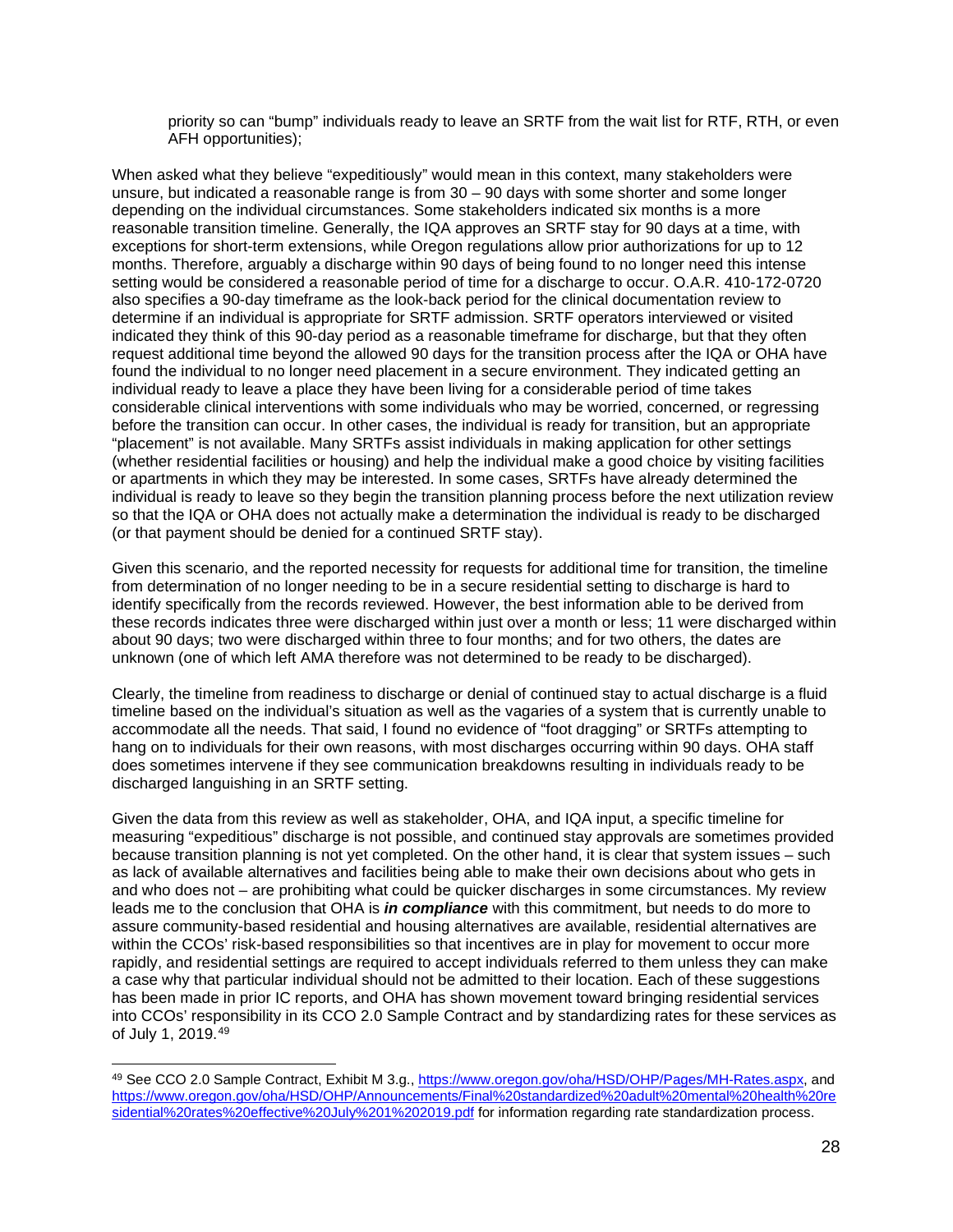## STATUS OF OHA DATA AND NARRATIVE REPORTS

The OPP timeline is technically completed, as of June 30, 2019. However, due to a six-month data lag, OHA's performance on its commitments through the end of year three will not be available until early 2020. The most recently available data and narrative report from OHA at the time this IC Report was drafted and released in early August 2019 and covered the time period ending December 31, 2018 or half way through year three of the OPP timeline. This Report utilizes the data from this OHA report to assess compliance and describe efforts regarding the three performance areas covered by this IC Report.

A review of this most recent OHA data and narrative report for other OPP performance areas shows OHA's performance on the OPP quantitative measures continues to be mixed during this period. The number of individuals receiving crisis services, ACT services, supported housing, and peer-delivered services continues to rise, but ACT and supported housing numbers are still not at the OPP goals. The number of individuals receiving supported employment have gone down some in the most recent quarter but the number in competitive integrated employment has increased from last quarter, although still below the last quarter of FY 2017 (OPP year two). OSH's discharge numbers also continue to improve although are not yet at the goals set in the OPP. The number of individuals receiving criminal justice diversion services and the numbers of reported criminal justice diversions (pre- and post-booking) have gone down again for the second quarter in a row.[50](#page-28-0)

OHA continues to provide data about individuals receiving ACT services (Subsection D.4.) separately from its quarterly data and narrative reports since these data points "are to be collected internally as a part of the quality improvement monitoring of ACT programs to determine the effectiveness of individual programs and the statewide effectiveness of ACT." As committed to in the OPP, these data are collected quarterly and utilized by the Oregon Center of Excellence for ACT (OCEACT) for quality improvement purposes, to help with training and technical assistance for Oregon's ACT programs. For the period ending December 31, 2018, compared to the prior quarter (July through September 2018), the data show a few more individuals receiving ACT services (1,297 compared to 1,288) with a slightly smaller proportion homeless (15% compared to 17%), using the ED (13% compared to 14%), or in jail (7% compared to 8%). They also show a lower number and proportion receiving supported employment services (23% compared to 25%); a higher proportion stably housed (71% compared to 69%); and the same proportion competitively employed (8%) or hospitalized at OSH (2%) or at ACPFs (6%). These numbers will continue to be monitored and reported over the last two quarters of the OPP three-year timeframe.

It should be noted that with the selection of CCOs for the 2020 – 2024 period and the new CCO 2.0 contract language referenced in this Report, OHA is working to increase its staff and capacity to oversee CCOs' performance going forward and is working with CCO Behavioral Health Directors now to clarify performance expectations for the OPP and other behavioral health populations. In addition, OHA is undertaking a complete review and revision of its 309 and 410 regulations covering behavioral health and Medicaid services to be in line with OPP commitments and CCO 2.0 requirements and new statutory obligations. This effort is expected to be completed by January 1, 2020, with public comment now and requested on draft regulations between November 1 – 18, 2019. The CFAA language for CMHPs is also under review to make these documents nimbler on a yearly basis so CMHPs understand their roles and expectations as well. All these efforts are laudable and will help to align Oregon's system to be better able to meet the high intensity needs of the most vulnerable Oregonians.

OHA is also hard at work on a Behavioral Health Quality and Performance Improvement Plan (BHQPIP) that will guide its efforts beyond the timeline of the OPP especially in critical areas of the OPP for which the State is not yet where it committed to be by June 30, 2019. This BHQPIP is important for OHA and Oregon stakeholders to hold themselves accountable for continued systemic improvements in the future.

<span id="page-28-0"></span> $50$  See IC Report #4 for a discussion of concerns about these services and numbers.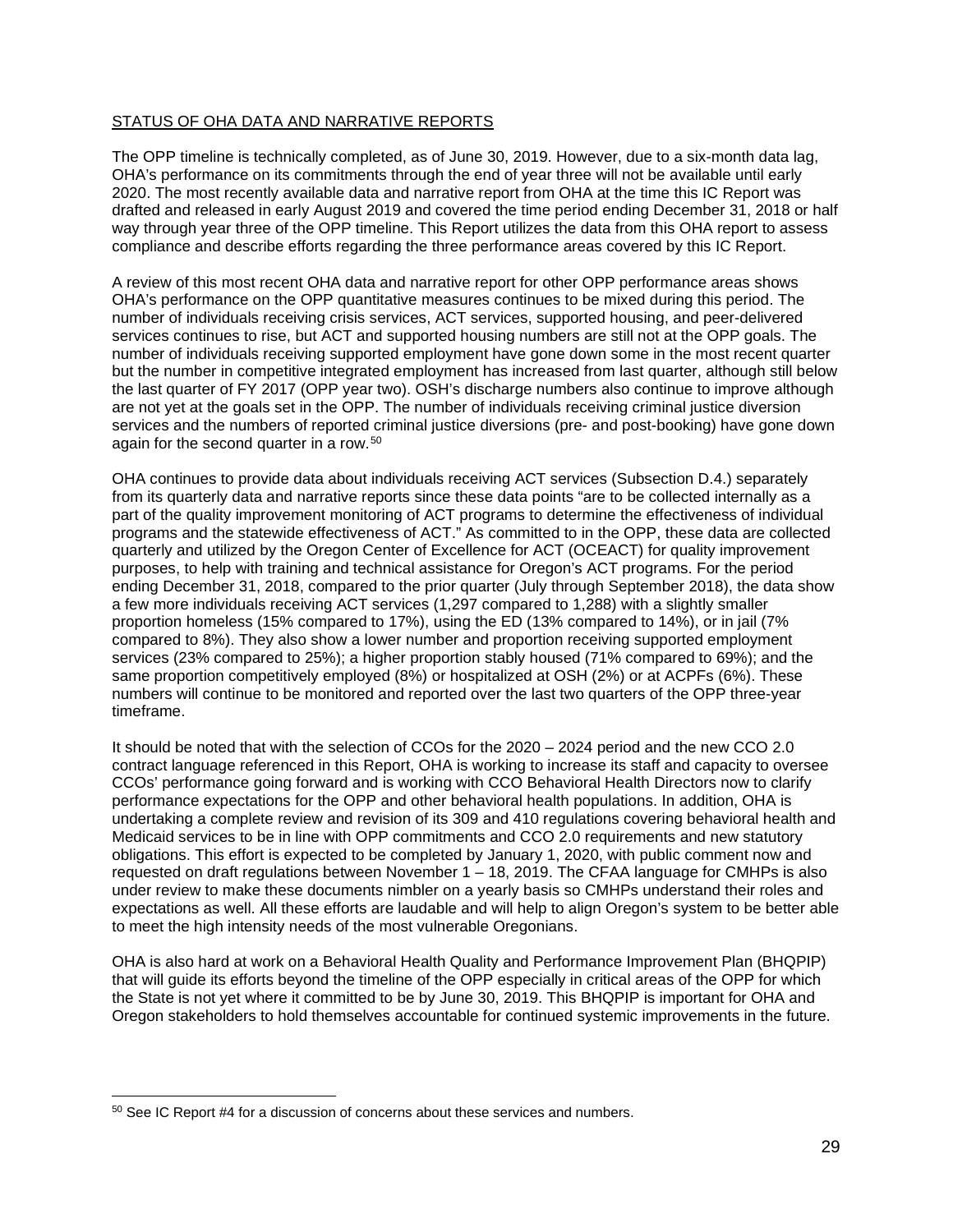#### **CONCLUSION**

OHA's efforts to date continue to show its commitment to addressing the OPP provisions and indicate a willingness to tackle big issues in consultation with stakeholders and with USDOJ's and the IC's input. Since the last IC Report, USDOJ and OHA met in February 2019 for their second of three annual meetings committed to by OHA. After that meeting, a number of additional materials and information were provided to USDOJ through the IC to assist USDOJ to understand OHA efforts and challenges as well as the status of a number of actions. A meeting was also held in April between USDOJ and OHA to introduce USDOJ attorneys to OHA's new Behavioral Health Director. At this meeting, a brief discussion occurred regarding issues associated with the aid and assist population as they impact OSH and community-based programs and service needs. Legislative efforts in process at that time were also discussed. The outcomes of the 2019 legislative process resulted in increased funding for community restoration efforts as well as a directive to address formula issues for community programs that could have had an adverse impact on community-based services for persons with serious and persistent mental illness. Work to implement this directive will be underway over the next few months.

The OPP represents an ambitious systems and services change undertaking. It contains many commitments, and many have been achieved. However, it remains clear that additional work will be needed over time, beyond the timeframe of the OPP, to meet the overall intent in many OPP areas, and OHA has laid considerable groundwork for these additional efforts. It also remains clear that OHA and USDOJ are both acting in good faith and are equally committed to improvements in Oregon's behavioral health care delivery system.

Appendix B of this IC Report #5 summarizes the status of activity in the three performance outcome areas covered by this Report. The next and last IC Report #6 will assess compliance with all performance outcome areas and the quality and performance improvement section (Section E.) of the OPP.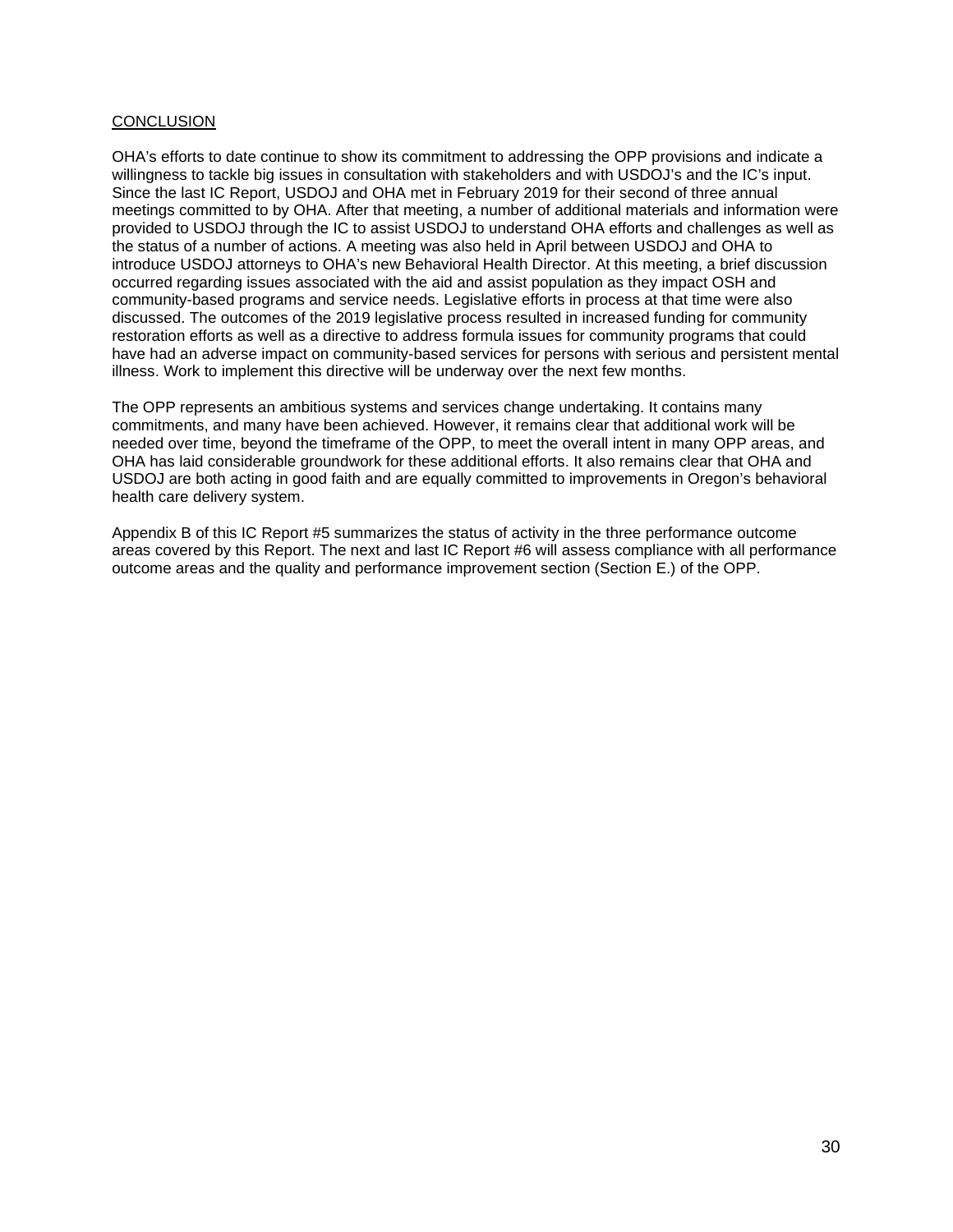# **APPENDIX A**

#### **ACRONYMS USED IN OREGON INDEPENDENT CONSULTANT REPORTS**

- ACPF Acute Care Psychiatric Facilities
- ACT Assertive Community Treatment
- ADA Americans with Disabilities Act
- ADP Average Daily Population
- AFH Adult Foster Home
- A&IPS Acute and Intermediate Psychiatric Services
- ALOS Average Length of Stay (or mean)
- AMHI Adult Mental Health Initiative
- APAC All Payer All Claims
- AOCMHP Association or Oregon Community Mental Health Programs
- **BH** Behavioral Health
- BHQPIP Behavioral Health Quality and Performance Improvement Plan
- CCO Coordinated Care Organizations
- CFAA County Financial Assistance Award
- CFR Code of Federal Regulations
- CIE Competitive Integrated Employment
- CIT Crisis Intervention Team (or Training)
- CITCOE Crisis Intervention Team Center of Excellence
- CMHP Community Mental Health Program
- CMI Chronic Mental Illness
- CMS Centers for Medicare and Medicaid Services
- CSG Council of State Governments
- CY Calendar Year (from January 1 through December 31)
- DACTS Dartmouth Assertive Community Treatment Scale
- DPSST Department of Public Safety Standards and **Training**
- DSM Diagnostic and Statistical Manual
- ECIT Enhanced Crisis Intervention Training
- ED Emergency Department
- EDIE Emergency Department Information Exchange
- EHR Electronic Health Record
- e.g. For Example
- ENCC Exceptional Needs Care Coordinator
- EOHSC Eastern Oregon Human Services **Consortium**
- FEP First Episode Psychosis
- FFP Federal Financial Participation
- FFS Fee for Service
- FMR Fair Market Rent
- FPL Federal Poverty Level
- FY Fiscal Year (July 1 through June 30)
- GAF Global Assessment of Functioning
- GOBHI Greater Oregon Behavioral Health, Inc.
- HIPAA Health Insurance Portability and Accountability Act
- HPB Health Policy Board
- HUD Housing and Urban Development
- IC Independent Consultant
- ICD International Classification of Diseases
- ICM Intensive Case Management
- $i.e.$  that is
- IMD Institution for Mental Diseases
- IPS Individual Placement and Support
- JC Junction City
- LEDS Law Enforcement Data System
- LMHA Local Mental Health Authority
- LPSCC Local Public Safety Coordinating Council
	- LTPC Long Term Psychiatric Care
	- LOS Length of Stay
	- M Million
	- MHAO Mental Health Association of Oregon MHBG Mental Health Block Grant
	- MHHF Mental Health Housing Fund (OHCS)
- MHS Mental Health Services
- MOTS Measures and Outcomes Tracking System
- MOU Memorandum of Understanding
- NCQA National Committee for Quality Assurance
- NOFA Notice of Funds Availability
- OACP Oregon Association of Chiefs of Police
- OAHHS Oregon Association of Hospital and Health Systems
- OAR Oregon Administrative Rule
- OCA Office of Consumer Activities
- OCAC Oregon Consumer Advisory Council
- OCBHJI Oregon Center on Behavioral Health and Justice Integration
- OCEACT Oregon Center of Excellence for Assertive Community **Treatment**
- OCJC Oregon Criminal Justice Commission
- OEI Office of Equity and Inclusion
- OHA Oregon Health Authority
- OHCS Oregon Human and Community Services
- OHP Oregon Health Plan
- OPP Oregon Performance Plan for Adults with Serious and Persistent Mental Illness
- OPRCS Oregon Patient/Resident Care System
- ORS Oregon Revised Statutes
- OSECE Oregon Supported Employment Center for Excellence
- OSH Oregon State Hospital
- OSJCC Oregon Sheriff's Jail Command Council
- OSSA Oregon State Sheriffs Association
- OSU Oregon State University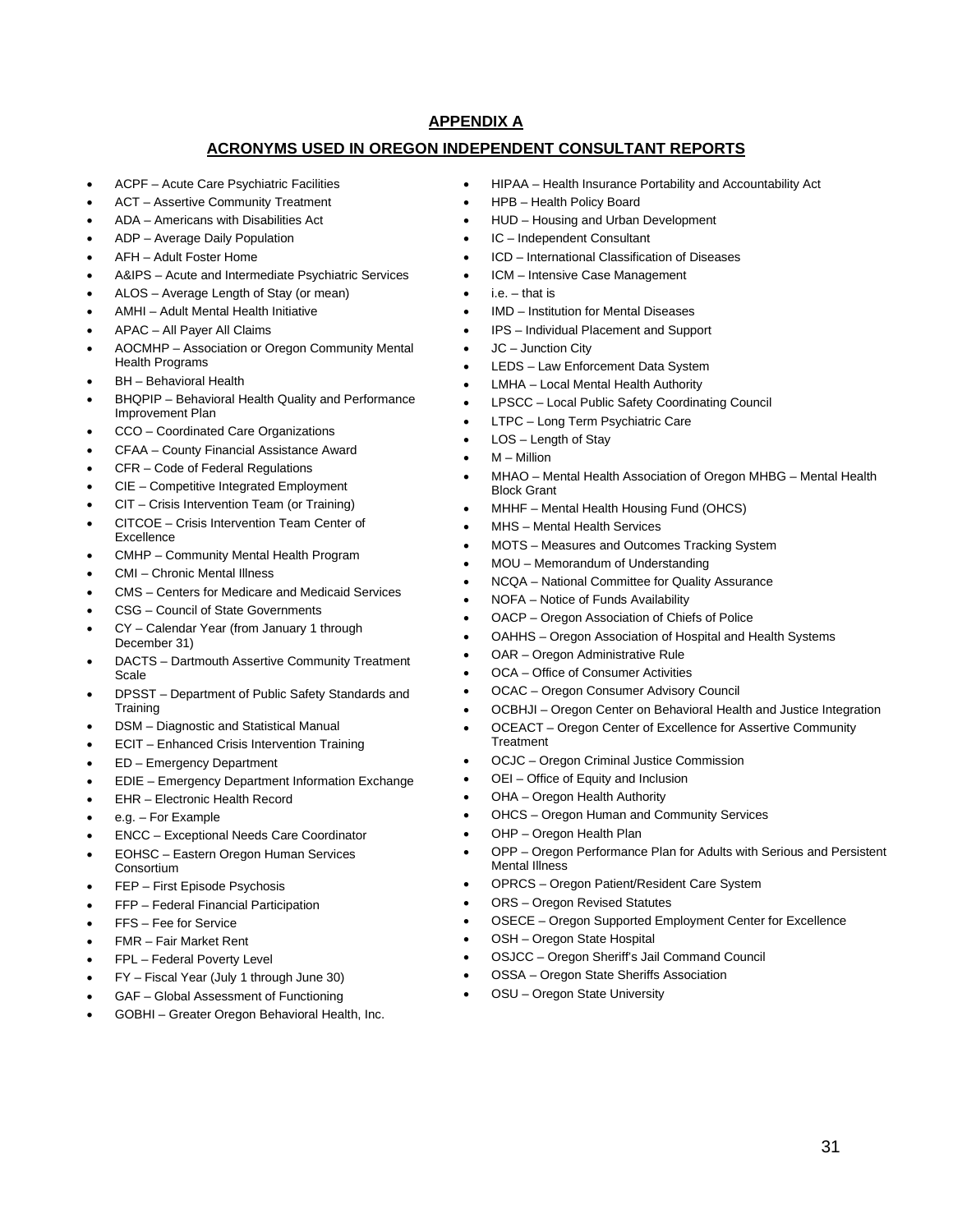- PAITS Post-Acute Intermediate Treatment Service
- PATH Projects for Assistance in Transition from Homelessness
- PCP Person Centered Plan
- PDS Peer Delivered Services
- PSRB Psychiatric Security Review Board
- QHOC Quality Health Outcomes Committee
- Q PIP – Quality and Performance Improvement Plan
- QMHA Qualified Mental Health Associate
- QMHP Qualified Mental Health Professional
- RAC Rules Advisory Committee
- RCF Residential Care Facility
- RFA Request for Applications
- RFP Request for Proposals
- ROI Release of Information
- RTF Residential Treatment Facility
- RTH Residential Treatment Home
- RTT Ready to Transition (also Ready to Place)
- SAMHSA Substance Abuse and Mental Health Services Administration
- SE Supported Employment
- § Section
- SH Supported Housing
- SIM Sequential Intercept Model
- SMI Serious Mental Illness
- SOS Secretary of State
- SPOC Single Point of Contact
- SPMI Serious and Persistent Mental Illness
- SRTF Secure Residential Treatment Facility
- SSI Supplemental Security Income
- TA Technical Assistance
- TAC Technical Assistance Collaborative, Inc.
- TMACT Tool for Measurement of Assertive Community Treatment
- UNK Unknown
- USC United States Code
- USDOJ United States Department of Justice
- $\bullet$   $\mathsf{w}/\mathsf{-with}$
- w/in within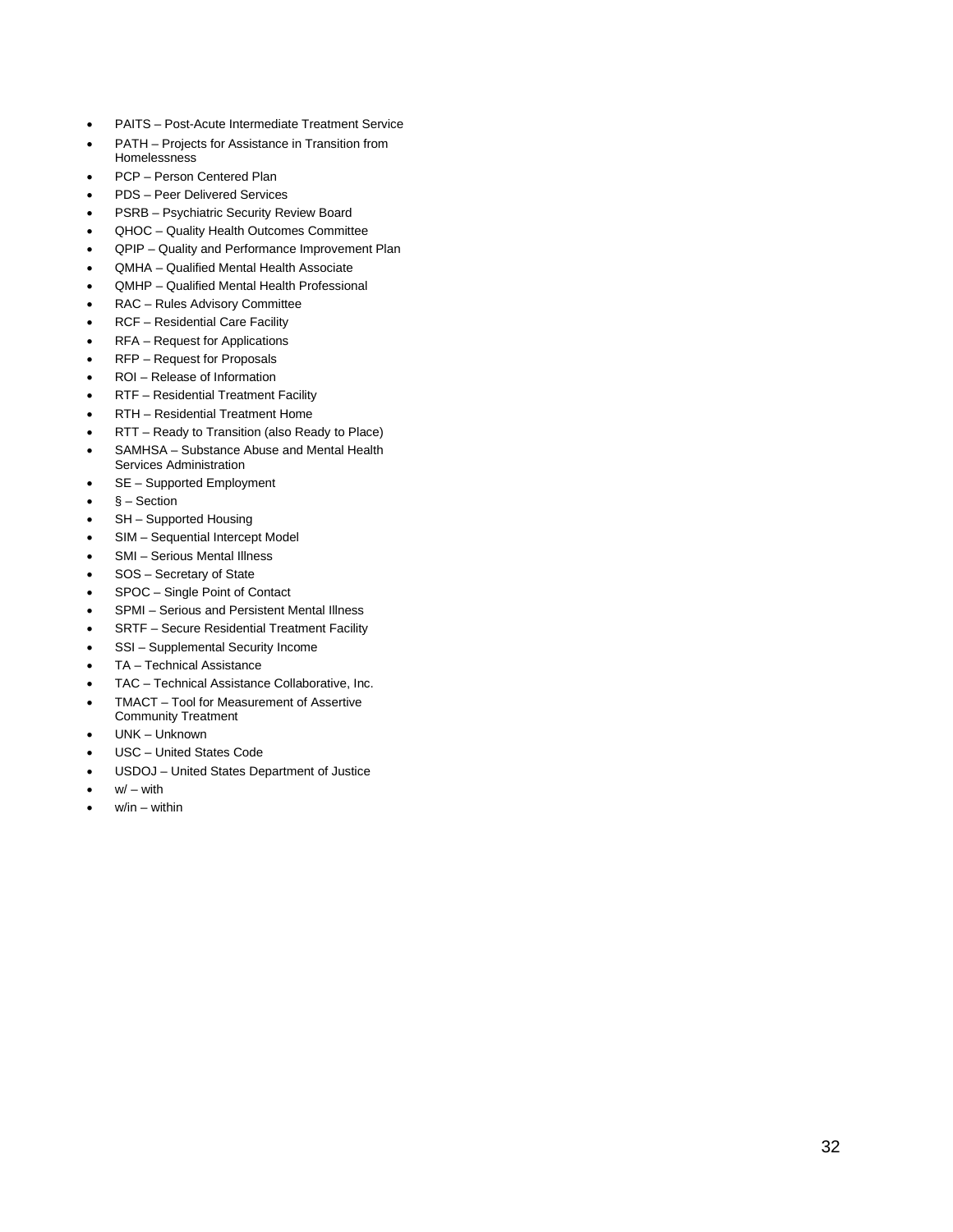#### **APPENDIX B SUMMARY OF STATE OF OREGON'S COMPLIANCE WITH OPP PROVISIONS ADDRESSED IN IC REPORT #5**

**Blue** Shading Indicates Compliance as of Report Date

**Yellow** Shading Indicates Efforts at Compliance Underway But Not Yet Fully Completed, Timeline Not Yet Reached, or Unknown **Pink** Shading Indicates Non-Compliance as of Report Date

| <b>OPP PROVISION</b><br><b>NUMBER &amp; TOPIC</b>                                                                  | <b>GOALS &amp; ACTIONS COMMITTED TO IN OPP</b>                                                                                           | <b>BASELINE CY 2015</b>             | <b>COMPLIANCE STATUS 6/30/18</b><br>(OHA data through 12/31/18)                                                                                                                                                          |
|--------------------------------------------------------------------------------------------------------------------|------------------------------------------------------------------------------------------------------------------------------------------|-------------------------------------|--------------------------------------------------------------------------------------------------------------------------------------------------------------------------------------------------------------------------|
|                                                                                                                    | <b>ACUTE PSYCHIATRIC CARE</b>                                                                                                            |                                     |                                                                                                                                                                                                                          |
| 27. Discharges from acute care psychiatric<br>facilities (ACPF) have documented linkages<br>to BH care             | All except transfers to OSH have documented<br>linkages to timely, appropriate behavioral health care<br>in community prior to discharge | N/A                                 | <b>IN COMPLIANCE</b>                                                                                                                                                                                                     |
| 27. Discharges from acute care psychiatric<br>facilities (ACPF) have documented linkages<br>to primary health care | All except transfers to OSH have documented<br>linkages to timely, appropriate primary health care in<br>community prior to discharge    | N/A                                 | <b>IN PARTIAL COMPLIANCE</b>                                                                                                                                                                                             |
| 28. Enroll all/substantially all individuals w/<br>SPMI in Medicaid prior to discharge                             | Aggressive enrollment strategies<br>(See #39)                                                                                            | N/A                                 | <b>IN COMPLIANCE</b><br>Hospitals have incentive to help enroll<br>in order to bill; low proportion of<br>uninsured suggests success                                                                                     |
| $29a - c$ . % receiving a "warm handoff" from<br><b>ACPFs</b>                                                      | Receiving Warm Handoff<br>By 6/30/17 - 60%<br>By 6/30/18 - 75%<br>By 6/30/19 - 85%                                                       | N/A                                 | <b>NOT IN COMPLIANCE</b><br>30%<br>Updated guidance document released<br>and distributed in August                                                                                                                       |
| 29. Track and report percentage of individuals<br>refusing a "warm handoff" from an ACPF                           | Aggregate data by ACPF, quarterly beginning with 2nd<br>Q FY 2017 (Oct 1 to Dec 31, 2016)                                                | N/A                                 | <b>IN COMPLIANCE</b> to report<br>4.1%                                                                                                                                                                                   |
| 30. Require and report # discharged from<br>ACPFs receiving a follow-up visit w/ CMH<br>provider w/in 7 days       | Report w/o Goals                                                                                                                         | 79.4%                               | <b>IN COMPLIANCE to report</b><br>but % going down - 74.1% (95 <sup>th</sup><br>percentile nationally)                                                                                                                   |
| 31a. 30 & 180-day rates of readmission, by<br><b>ACPF</b>                                                          | Report w/o Goals,<br>but with a goal to reduce recidivism                                                                                | 30 days $-9.2%$<br>180 days - 21.3% | <b>NOT IN COMPLIANCE WITH</b><br><b>REDUCING RECIDIVISM, although in</b><br>compliance with reporting;<br>$30$ days $- 11.6%$<br>$180$ days $-23.5%$<br><b>WORKING TOWARD COMPLIANCE</b><br>In CCO 2.0 contract language |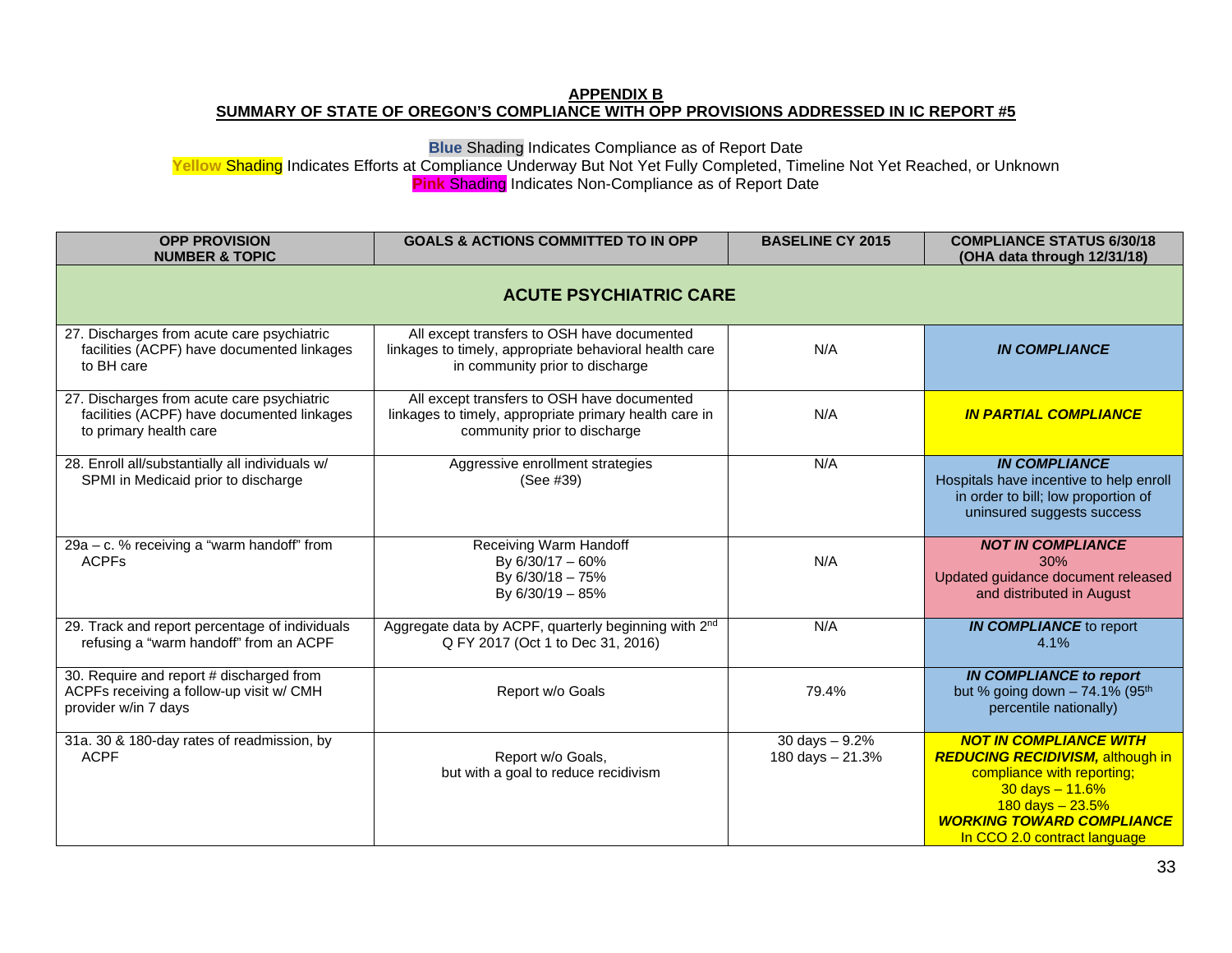| <b>OPP PROVISION</b><br><b>NUMBER &amp; TOPIC</b>                                                                                         | <b>GOALS &amp; ACTIONS COMMITTED TO IN OPP</b>                                                                               | <b>BASELINE CY 2015</b>                | <b>COMPLIANCE STATUS 6/30/18</b><br>(OHA data through 12/31/18)                                              |
|-------------------------------------------------------------------------------------------------------------------------------------------|------------------------------------------------------------------------------------------------------------------------------|----------------------------------------|--------------------------------------------------------------------------------------------------------------|
| 31.b. Report # w/ 2+ admissions in six-month<br>period                                                                                    | Report w/o Goals                                                                                                             | N/A                                    | <b>IN COMPLIANCE</b><br>302 (down from 346)                                                                  |
| 31b. Contacting/offering services to individuals<br>w/2+ readmissions to ACPF in a six-month<br>period, to avoid unnecessary readmissions | Management Plan                                                                                                              | N/A                                    | <b>WORKING TOWARD COMPLIANCE</b><br>In OAR and CCO 2.0 contract<br>language                                  |
| 32. Assess housing needs of individuals with<br>SPMI who have 2+ readmissions in six-month<br>period & refer to housing agency/services   | Housing assessments for individuals with SPMI w/2+<br>readmissions in 6 months                                               | N/A                                    | <b>UNABLE TO DETERMINE FROM</b><br><b>DATA AVAILABLE</b>                                                     |
| 33. May use interim housing for individuals in<br>#32                                                                                     | (See #26)                                                                                                                    | (See #26)                              | N/A                                                                                                          |
| 34. Assess housing needs of SPMI individuals<br>in ACPFs                                                                                  | Require ACPFs to consult w/ CCOs in developing<br>assessment & notify individual's community provider<br>re plan for housing | N/A                                    | <b>WORKING TOWARD COMPLIANCE</b><br>CCOs, Choice, & CMHPs facilitate<br>these efforts; in CCO 2.0 Contract   |
| 35. Avg length of stay of SPMI individuals in<br>ACPFs; # w/ LOS > 20 days                                                                | Report w/o Goals                                                                                                             | $ALOS - 8.9$ days<br># > 20 days - 385 | <b>IN COMPLIANCE</b> with reporting<br>$ALOS - 10.8$ days<br>$# > 20$ days $- 464$ (# admissions also<br>up) |
|                                                                                                                                           | <b>EMERGENCY DEPARTMENTS</b>                                                                                                 |                                        |                                                                                                              |
| 37. Boarding data analysis conducted and<br>presented to legislature.                                                                     | Boarding Study showing # using EDs;<br>Reasons for staying >23 hrs w/ solutions presented to<br>Legislature & USDOJ          | N/A                                    | <b>IN COMPLIANCE</b>                                                                                         |
| 37. Boarding data collection & use of data to<br>initiate community strategies re SPMI using<br>EDs for MH reasons                        | Fall 2016, begin community-based strategies                                                                                  | N/A                                    | <b>WORKING TOWARD COMPLIANCE</b><br><b>OAHHS now collecting data; working</b><br>on sharing with OHA         |
| 38. SPMI individuals connected to services at<br>time of leaving EDs                                                                      | Initiate strategies to increase # connected;<br>Track data to measure effectiveness                                          | N/A                                    | <b>NOT IN COMPLIANCE</b>                                                                                     |
| 39, Continue enrolling indigent in Medicaid prior<br>to discharge from EDs                                                                | Aggressive enrollment efforts<br>(See #28)                                                                                   | N/A                                    | <b>IN COMPLIANCE</b><br>(see #28)                                                                            |
| 40a. # SPMI individuals w/ > 2 readmissions to<br>emergency departments (EDs) in a 6-mo<br>period                                         | Report w/o Goals                                                                                                             | 1,067                                  | <b>IN COMPLIANCE</b><br># declining to 717                                                                   |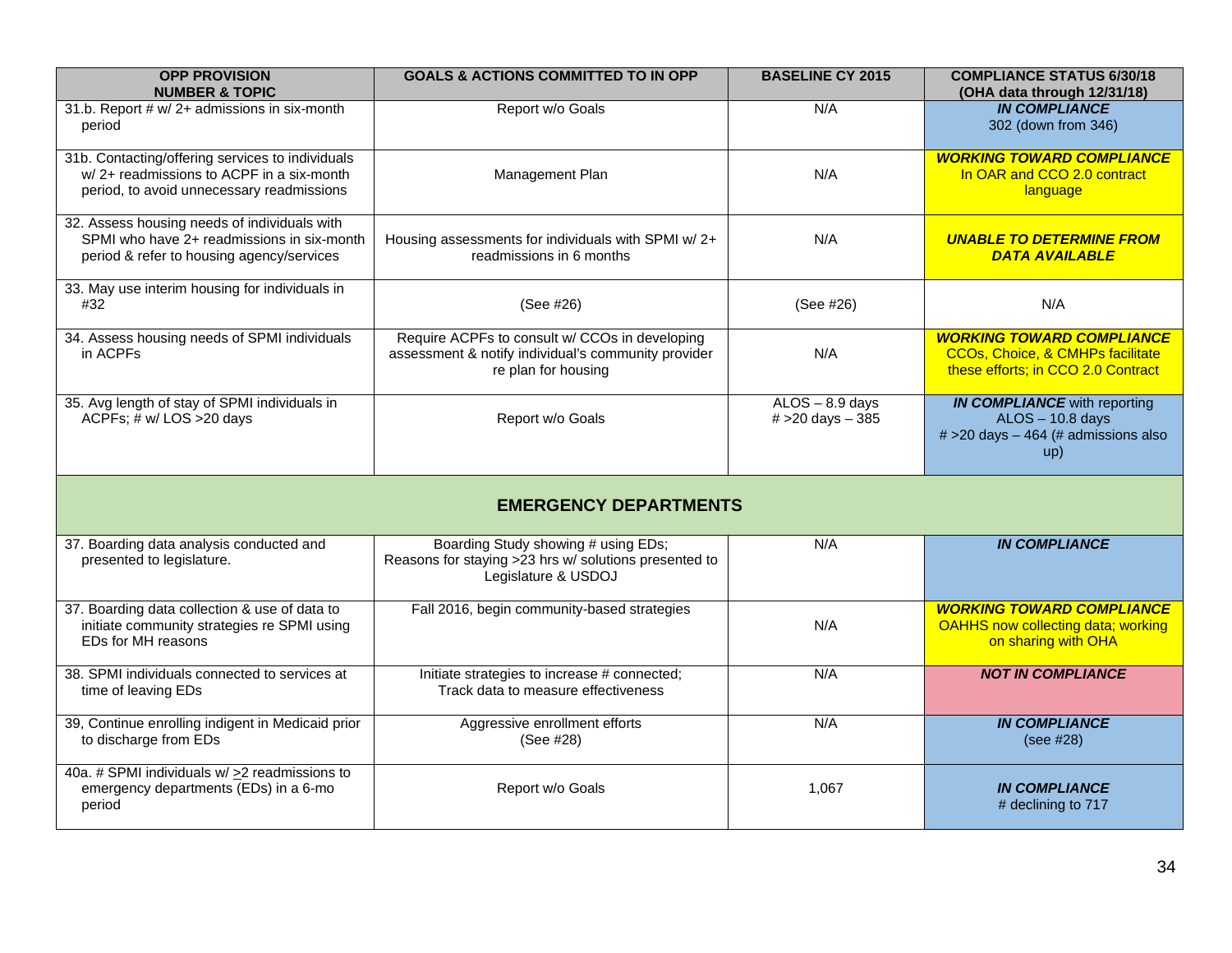| <b>OPP PROVISION</b><br><b>NUMBER &amp; TOPIC</b>                                                                                                                                                          | <b>GOALS &amp; ACTIONS COMMITTED TO IN OPP</b>                                                                                             | <b>BASELINE CY 2015</b>                                                                                                                                            | <b>COMPLIANCE STATUS 6/30/18</b><br>(OHA data through 12/31/18) |
|------------------------------------------------------------------------------------------------------------------------------------------------------------------------------------------------------------|--------------------------------------------------------------------------------------------------------------------------------------------|--------------------------------------------------------------------------------------------------------------------------------------------------------------------|-----------------------------------------------------------------|
| 40b. Address needs of SPMI individuals w/ >2<br>readmissions to EDs in 6-mo period                                                                                                                         | Collaborative efforts w/ CMHPs/CCOs to implement<br>plans & contract amendments w/ CCOs to require<br>ACPFs to develop and implement plans | CMHP contract revisions for<br>2019 - 2021:<br>CCO 2.0 contract revised for<br>$2020 - 2024$                                                                       | <b>IN COMPLIANCE</b>                                            |
| 41 a - b. Rate of visits by SPMI individuals to<br>general EDs for MH reasons                                                                                                                              | $FY2017 - \downarrow 10\%$<br>(1.4 / 1,000)<br>$FY2018 - \downarrow 20\%$<br>(1.2 / 1,000)                                                 | 1.5 / 1,000 members                                                                                                                                                | <b>IN COMPLIANCE</b><br>w/ Year Two Goal - (1.37 / 1,000)       |
| 42. Use of EDs by individuals w/ SPMI                                                                                                                                                                      | Meet w/ Independent Consultant (IC) to discuss                                                                                             | N/A                                                                                                                                                                | <b>IN COMPLIANCE</b>                                            |
| 43. Data collection re individuals w/ SPMI in<br>N/A<br>Work w/ hospitals on data collection strategy;<br>$EDs > 23$ hrs<br>By July 2017 - begin reporting by Q, by region (or by<br>hospital if possible) |                                                                                                                                            | <b>WORKING TOWARD COMPLIANCE</b><br><b>OAHHS now collecting data; working</b><br>on sharing with OHA; strategies not<br>yet developed, pending data<br>discussions |                                                                 |
|                                                                                                                                                                                                            | <b>SECURE RESIDENTIAL TREATMENT FACILITIES</b>                                                                                             |                                                                                                                                                                    |                                                                 |
| 49a. & 50. Expeditiously move civilly committed<br>individuals in SRTFs to more appropriate<br>community settings when they no longer<br>need to be in SRTFs                                               | Expeditiously move individuals no longer needing a<br>secure setting to a community placement in most<br>integrated appropriate setting    | N/A                                                                                                                                                                | <b>IN COMPLIANCE</b>                                            |
| 49a. Move civilly committed individuals in<br>SRTFs to community settings consistent with<br>informed choice and preferences                                                                               | Consistency with informed choices                                                                                                          | N/A                                                                                                                                                                | <b>IN PARTIAL COMPLIANCE</b>                                    |
| 49b. (i - ii) and c. Seek to reduce LOS of civilly<br>committed individuals in secure residential<br>treatment facilities (SRTFs); report ALOS                                                             | FY2017 - $\downarrow$ 10% - 572 days<br>$FY2018 - \downarrow 20\% - 510.2$ days                                                            | 638.0 days                                                                                                                                                         | <b>NOT IN COMPLIANCE</b><br>673.6 days                          |
| 49c. Report # in SRTFs, LOS, & # discharged,<br>and dispositions                                                                                                                                           | Report 3 data points w/o Goals;<br>Beginning 7/1/17 - collect data identifying type of<br>placement at discharge                           | N/A for dispositions; see<br>49b. for LOS                                                                                                                          | <b>IN COMPLIANCE</b><br>w/ reporting                            |